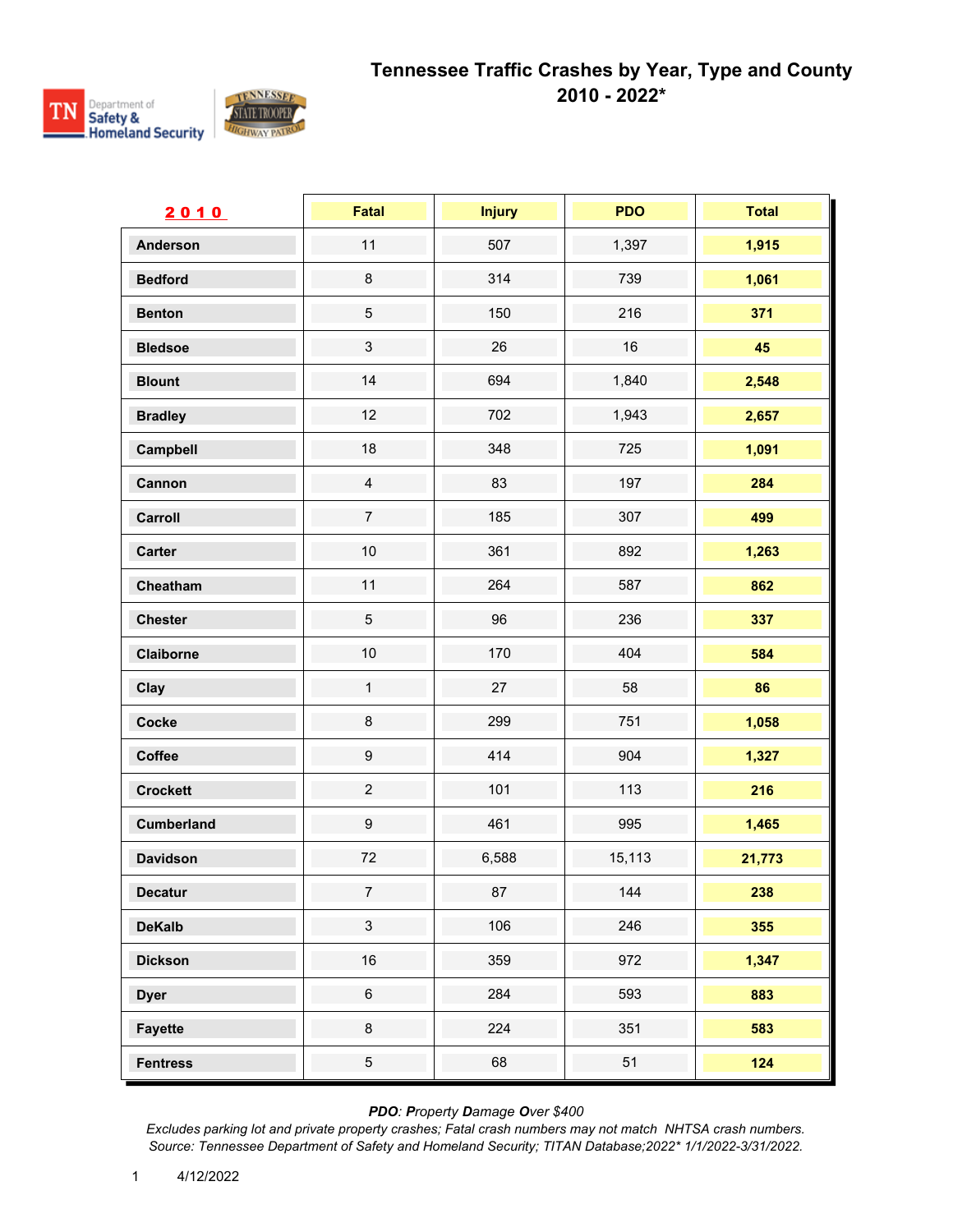

|                  | Fatal            | <b>Injury</b> | <b>PDO</b> | <b>Total</b> |
|------------------|------------------|---------------|------------|--------------|
| <b>Franklin</b>  | $\overline{4}$   | 174           | 331        | 509          |
| Gibson           | $\boldsymbol{9}$ | 278           | 581        | 868          |
| <b>Giles</b>     | $\bf 8$          | 148           | 354        | 510          |
| Grainger         | 10               | 137           | 207        | 354          |
| Greene           | 18               | 606           | 1,403      | 2,027        |
| Grundy           | $\boldsymbol{9}$ | 87            | 169        | 265          |
| Hamblen          | $\boldsymbol{9}$ | 402           | 1,276      | 1,687        |
| <b>Hamilton</b>  | 40               | 2,725         | 7,510      | 10,275       |
| <b>Hancock</b>   | $\overline{c}$   | 27            | 75         | 104          |
| Hardeman         | $\mathfrak{S}$   | 147           | 234        | 384          |
| <b>Hardin</b>    | $\overline{4}$   | 216           | 515        | 735          |
| <b>Hawkins</b>   | 10               | 343           | 668        | 1,021        |
| Haywood          | $\,6\,$          | 138           | 309        | 453          |
| Henderson        | $\overline{5}$   | 199           | 627        | 831          |
| Henry            | $\,6\,$          | 204           | 302        | 512          |
| <b>Hickman</b>   | $\overline{4}$   | 188           | 333        | 525          |
| <b>Houston</b>   | $\mathbf{1}$     | 51            | 62         | 114          |
| <b>Humphreys</b> | $\overline{7}$   | 138           | 253        | 398          |
| <b>Jackson</b>   | $\pmb{0}$        | 64            | 167        | 231          |
| Jefferson        | $10\,$           | 319           | 792        | 1,121        |
| Johnson          | $\overline{2}$   | 102           | 251        | 355          |
| Knox             | 53               | 3,212         | 8,989      | 12,254       |
| Lake             | $\pmb{0}$        | 11            | 8          | 19           |
| Lauderdale       | $\overline{4}$   | 155           | 154        | 313          |
| Lawrence         | $\mathfrak{S}$   | 281           | 562        | 846          |
| Lewis            | $\sqrt{5}$       | 86            | 132        | 223          |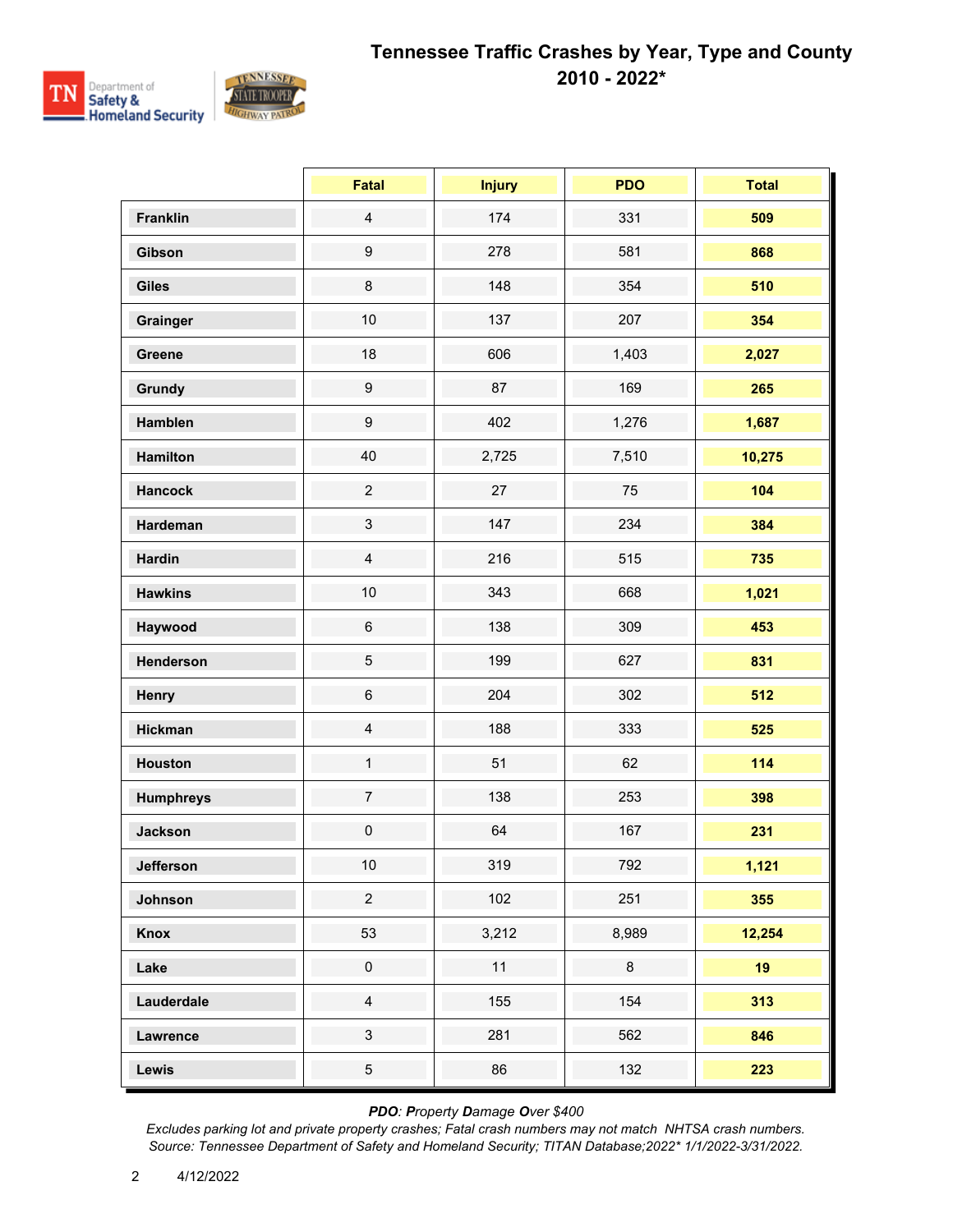

|                   | <b>Fatal</b>     | <b>Injury</b> | <b>PDO</b> | <b>Total</b> |
|-------------------|------------------|---------------|------------|--------------|
| Lincoln           | $10$             | 221           | 551        | 782          |
| Loudon            | $\boldsymbol{7}$ | 327           | 922        | 1,256        |
| <b>Macon</b>      | $\sqrt{5}$       | 136           | 244        | 385          |
| <b>Madison</b>    | 12               | 940           | 2,369      | 3,321        |
| <b>Marion</b>     | 11               | 212           | 457        | 680          |
| <b>Marshall</b>   | $\overline{4}$   | 188           | 467        | 659          |
| <b>Maury</b>      | $\boldsymbol{9}$ | 610           | 1,469      | 2,088        |
| <b>McMinn</b>     | 12               | 410           | 972        | 1,394        |
| <b>McNairy</b>    | 11               | 191           | 324        | 526          |
| <b>Meigs</b>      | $\bf 8$          | 64            | 92         | 164          |
| <b>Monroe</b>     | 16               | 307           | 591        | 914          |
| <b>Montgomery</b> | 26               | 1,470         | 2,743      | 4,239        |
| <b>Moore</b>      | $\mathbf{1}$     | 36            | 71         | 108          |
| Morgan            | $\boldsymbol{7}$ | 144           | 260        | 411          |
| Obion             | $\overline{4}$   | 204           | 443        | 651          |
| Overton           | $\boldsymbol{7}$ | 169           | 313        | 489          |
| Perry             | $\sqrt{5}$       | 76            | 109        | 190          |
| <b>Pickett</b>    | $\mathbf 0$      | 23            | 50         | 73           |
| Polk              | $\overline{4}$   | 118           | 166        | 288          |
| Putnam            | $\overline{7}$   | 660           | 1,518      | 2,185        |
| Rhea              | $\bf 8$          | 133           | 247        | 388          |
| Roane             | $16\,$           | 402           | 736        | 1,154        |
| Robertson         | $\boldsymbol{9}$ | 406           | 1,066      | 1,481        |
| Rutherford        | $20\,$           | 2,140         | 5,050      | 7,210        |
| <b>Scott</b>      | $\overline{7}$   | 76            | 51         | 134          |
| Sequatchie        | $\,6\,$          | 85            | 168        | 259          |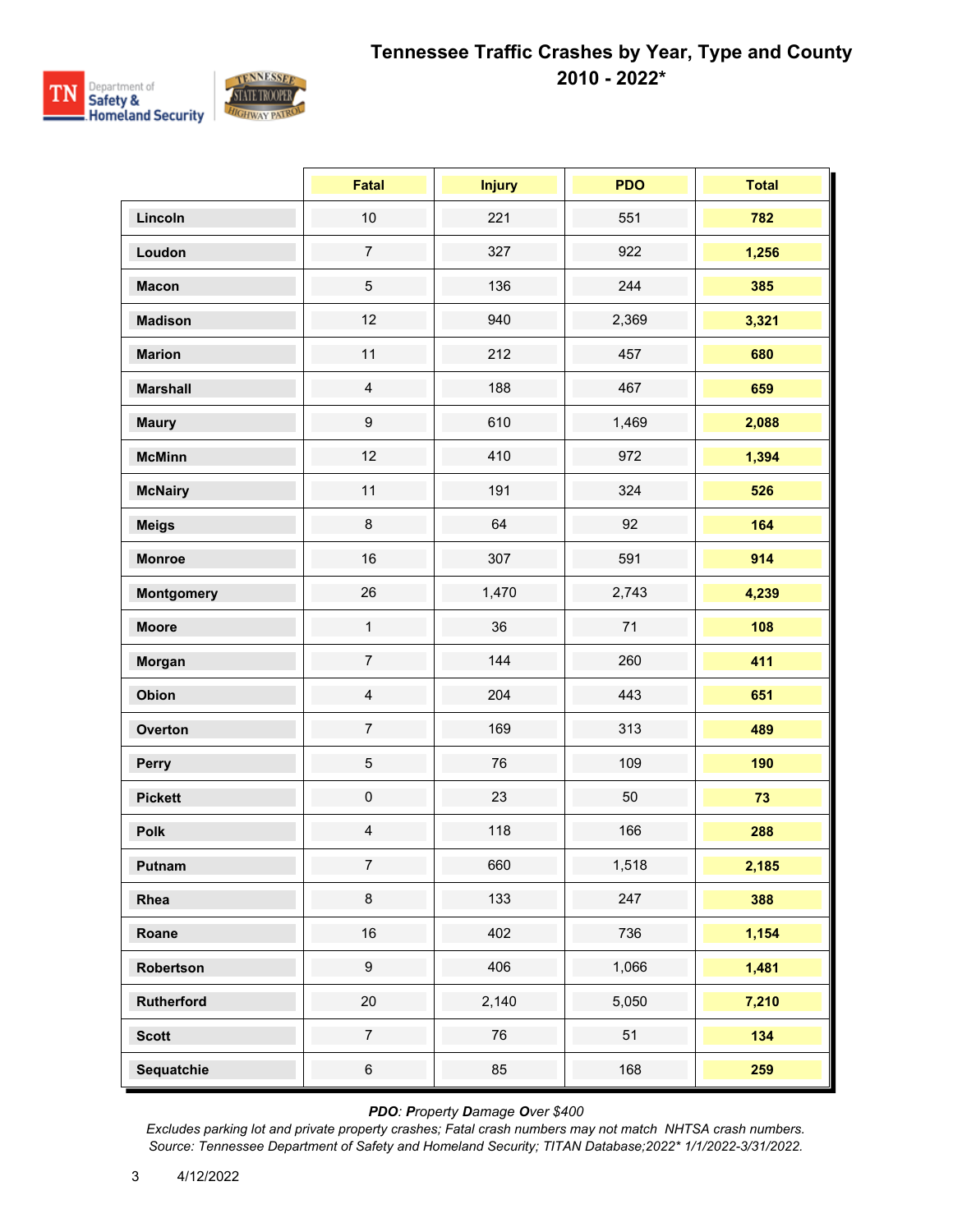

|                   | <b>Fatal</b>   | <b>Injury</b> | <b>PDO</b> | <b>Total</b> |
|-------------------|----------------|---------------|------------|--------------|
| <b>Sevier</b>     | 16             | 829           | 2,199      | 3,044        |
| <b>Shelby</b>     | 96             | 6,951         | 20,317     | 27,364       |
| <b>Smith</b>      | $\,6\,$        | 151           | 391        | 548          |
| <b>Stewart</b>    | $\mathfrak{S}$ | 79            | 140        | 222          |
| <b>Sullivan</b>   | 27             | 1,132         | 2,766      | 3,925        |
| <b>Sumner</b>     | 24             | 847           | 2,297      | 3,168        |
| <b>Tipton</b>     | 9              | 301           | 643        | 953          |
| <b>Trousdale</b>  | $\sqrt{5}$     | 57            | 166        | 228          |
| <b>Unicoi</b>     | $\mathbf{1}$   | 103           | 243        | 347          |
| <b>Union</b>      | $\overline{7}$ | 85            | 140        | 232          |
| <b>VanBuren</b>   | $\overline{2}$ | 43            | 104        | 149          |
| Warren            | 10             | 236           | 679        | 925          |
| Washington        | 11             | 642           | 3,117      | 3,770        |
| Wayne             | $\mathfrak{S}$ | 104           | 183        | 290          |
| Weakley           | $\sqrt{5}$     | 155           | 362        | 522          |
| White             | $\overline{7}$ | 143           | 315        | 465          |
| Williamson        | $\overline{7}$ | 1,019         | 2,529      | 3,555        |
| Wilson            | 13             | 804           | 1,840      | 2,657        |
| <b>Total 2010</b> | 980            | 46,785        | 115,934    | 163,699      |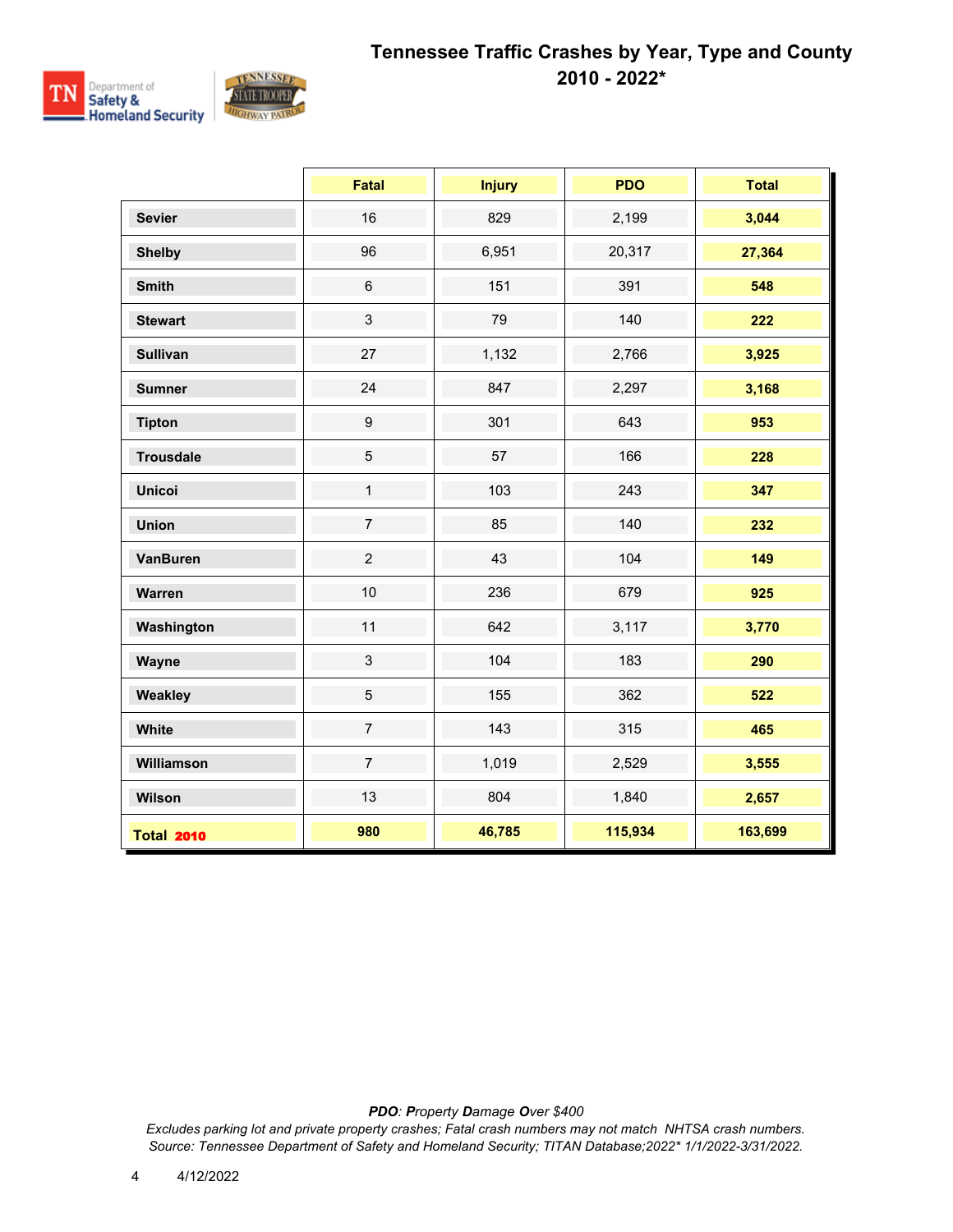

| 2011              | Fatal                     | <b>Injury</b> | <b>PDO</b> | <b>Total</b> |
|-------------------|---------------------------|---------------|------------|--------------|
| <b>Anderson</b>   | $\overline{7}$            | 496           | 1,302      | 1,805        |
| <b>Bedford</b>    | $\overline{4}$            | 292           | 717        | 1,013        |
| <b>Benton</b>     | $\ensuremath{\mathsf{3}}$ | 109           | 192        | 304          |
| <b>Bledsoe</b>    | $\ensuremath{\mathsf{3}}$ | 35            | 47         | 85           |
| <b>Blount</b>     | 17                        | 910           | 2,380      | 3,307        |
| <b>Bradley</b>    | 11                        | 664           | 2,138      | 2,813        |
| Campbell          | 12                        | 295           | 674        | 981          |
| Cannon            | $\ensuremath{\mathsf{3}}$ | 75            | 142        | 220          |
| Carroll           | $\,$ 5 $\,$               | 154           | 312        | 471          |
| <b>Carter</b>     | $\bf 8$                   | 349           | 848        | 1,205        |
| Cheatham          | $\overline{7}$            | 207           | 628        | 842          |
| <b>Chester</b>    | $\overline{c}$            | 101           | 237        | 340          |
| Claiborne         | $\overline{7}$            | 165           | 355        | 527          |
| Clay              | $\mathbf{3}$              | 47            | 67         | 117          |
| Cocke             | $\,$ 5 $\,$               | 291           | 702        | 998          |
| Coffee            | 13                        | 373           | 900        | 1,286        |
| <b>Crockett</b>   | $\overline{4}$            | 78            | 142        | 224          |
| <b>Cumberland</b> | 18                        | 421           | 1,032      | 1,471        |
| <b>Davidson</b>   | 70                        | 6,627         | 15,042     | 21,739       |
| <b>Decatur</b>    | $\mathbf{3}$              | 74            | 154        | 231          |
| <b>DeKalb</b>     | $\overline{4}$            | 139           | 259        | 402          |
| <b>Dickson</b>    | 14                        | 380           | 928        | 1,322        |
| <b>Dyer</b>       | $\overline{7}$            | 248           | 586        | 841          |
| <b>Fayette</b>    | $\bf 8$                   | 197           | 345        | 550          |
| <b>Fentress</b>   | $\mathfrak{S}$            | 87            | 146        | 236          |
| <b>Franklin</b>   | $\overline{c}$            | 280           | 487        | 769          |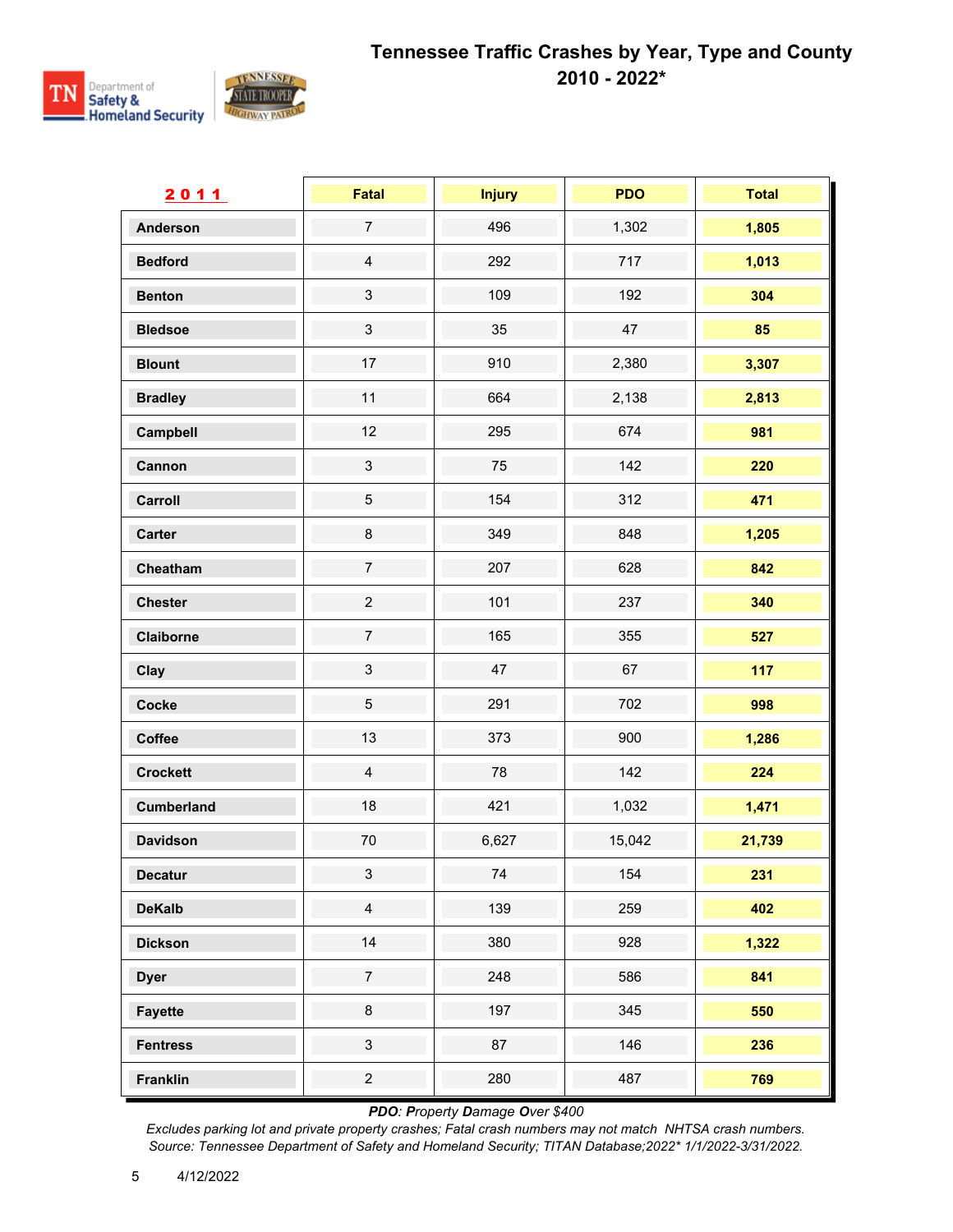

|                  | Fatal            | <b>Injury</b> | <b>PDO</b> | <b>Total</b> |
|------------------|------------------|---------------|------------|--------------|
| Gibson           | $\overline{7}$   | 278           | 541        | 826          |
| <b>Giles</b>     | 10               | 194           | 545        | 749          |
| Grainger         | $\sqrt{5}$       | 128           | 205        | 338          |
| Greene           | 19               | 510           | 1,272      | 1,801        |
| <b>Grundy</b>    | $\boldsymbol{9}$ | 84            | 163        | 256          |
| Hamblen          | $\,6\,$          | 365           | 1,103      | 1,474        |
| <b>Hamilton</b>  | 34               | 2,670         | 8,193      | 10,897       |
| <b>Hancock</b>   | $\mathbf{1}$     | 33            | 78         | $112$        |
| Hardeman         | $\overline{4}$   | 149           | 205        | 358          |
| <b>Hardin</b>    | $\overline{7}$   | 192           | 471        | 670          |
| <b>Hawkins</b>   | $\overline{7}$   | 340           | 709        | 1,056        |
| Haywood          | 11               | 143           | 380        | 534          |
| Henderson        | $\overline{7}$   | 187           | 626        | 820          |
| Henry            | 12               | 200           | 249        | 461          |
| <b>Hickman</b>   | $\sqrt{3}$       | 179           | 325        | 507          |
| <b>Houston</b>   | $\sqrt{3}$       | 44            | 104        | 151          |
| <b>Humphreys</b> | $\overline{c}$   | 154           | 259        | 415          |
| <b>Jackson</b>   | $\pmb{0}$        | 54            | 146        | 200          |
| <b>Jefferson</b> | 11               | 303           | 761        | 1,075        |
| Johnson          | 3 <sup>1</sup>   | 97            | 322        | 422          |
| Knox             | 52               | 2,999         | 9,445      | 12,496       |
| Lake             | $\mathbf 1$      | 19            | 24         | 44           |
| Lauderdale       | $\boldsymbol{9}$ | 133           | 232        | 374          |
| Lawrence         | 12               | 231           | 576        | 819          |
| Lewis            | $\mathbf{1}$     | 62            | 141        | 204          |
| Lincoln          | $\bf 8$          | 223           | 541        | 772          |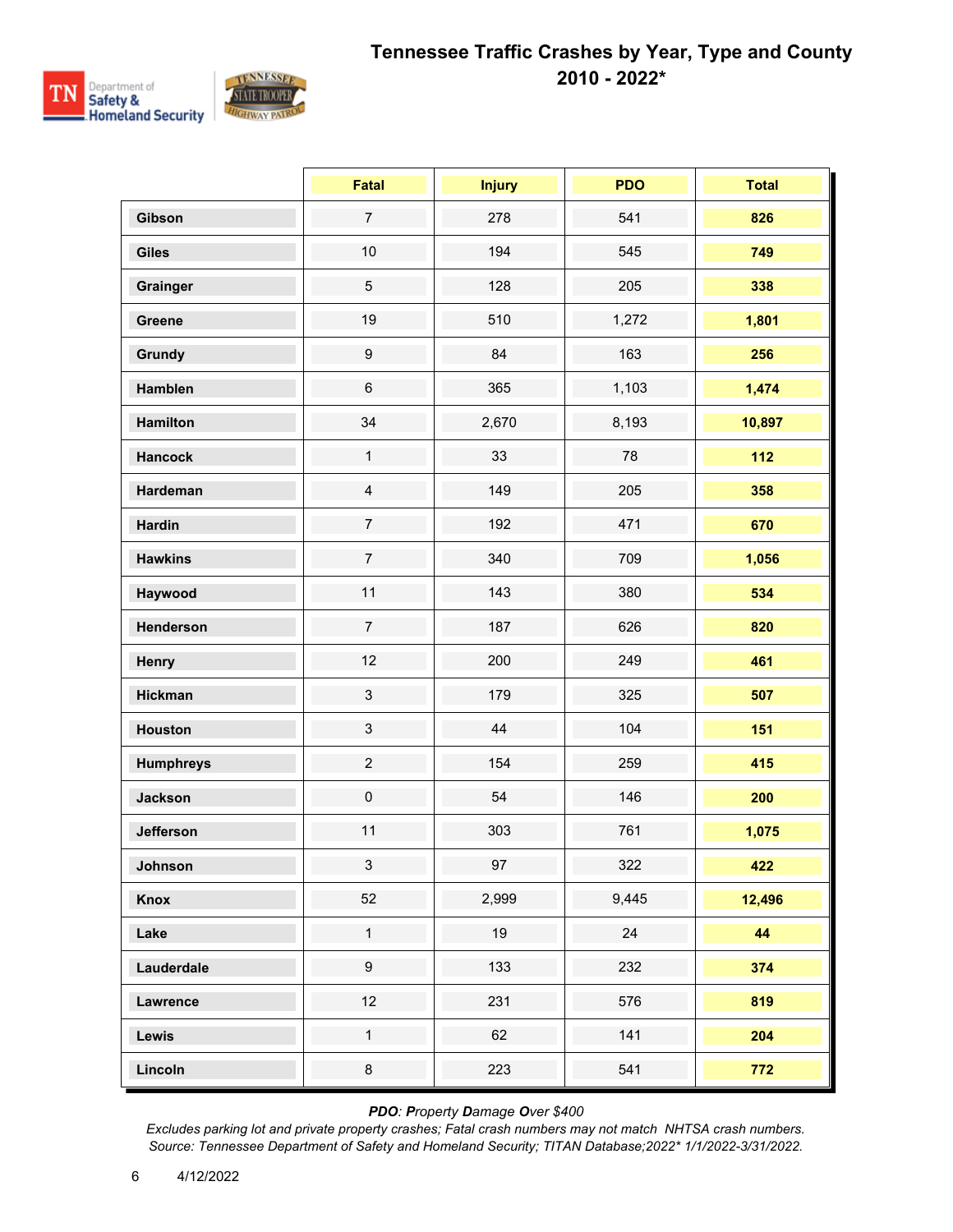

|                   | <b>Fatal</b>        | <b>Injury</b> | <b>PDO</b> | <b>Total</b> |
|-------------------|---------------------|---------------|------------|--------------|
| Loudon            | $\boldsymbol{9}$    | 340           | 985        | 1,334        |
| <b>Macon</b>      | $\sqrt{3}$          | 113           | 319        | 435          |
| <b>Madison</b>    | 22                  | 848           | 2,496      | 3,366        |
| <b>Marion</b>     | 11                  | 203           | 441        | 655          |
| <b>Marshall</b>   | $\sqrt{5}$          | 170           | 430        | 605          |
| <b>Maury</b>      | 13                  | 595           | 1,541      | 2,149        |
| <b>McMinn</b>     | 11                  | 366           | 935        | 1,312        |
| <b>McNairy</b>    | $\sqrt{5}$          | 166           | 331        | 502          |
| <b>Meigs</b>      | $\mathbf{1}$        | $70\,$        | 76         | 147          |
| <b>Monroe</b>     | $\,6\,$             | 292           | 506        | 804          |
| <b>Montgomery</b> | 18                  | 1,653         | 3,749      | 5,420        |
| <b>Moore</b>      | $\mathbf{1}$        | 42            | 64         | 107          |
| Morgan            | $\sqrt{5}$          | 124           | 211        | 340          |
| Obion             | $\sqrt{3}$          | 161           | 546        | 710          |
| Overton           | $\overline{4}$      | 136           | 283        | 423          |
| Perry             | $\mathbf{1}$        | 63            | 82         | 146          |
| <b>Pickett</b>    | $\mathsf{O}\xspace$ | 20            | 32         | 52           |
| Polk              | $\sqrt{5}$          | 109           | 136        | 250          |
| Putnam            | $10$                | 654           | 1,775      | 2,439        |
| Rhea              | $\sqrt{5}$          | 115           | 278        | 398          |
| Roane             | $\boldsymbol{9}$    | 340           | 707        | 1,056        |
| Robertson         | $\boldsymbol{7}$    | 409           | 1,097      | 1,513        |
| <b>Rutherford</b> | 21                  | 2,243         | 5,257      | 7,521        |
| <b>Scott</b>      | $\overline{2}$      | 95            | 86         | 183          |
| Sequatchie        | $\overline{4}$      | 82            | 183        | 269          |
| <b>Sevier</b>     | $16\,$              | 878           | 2,164      | 3,058        |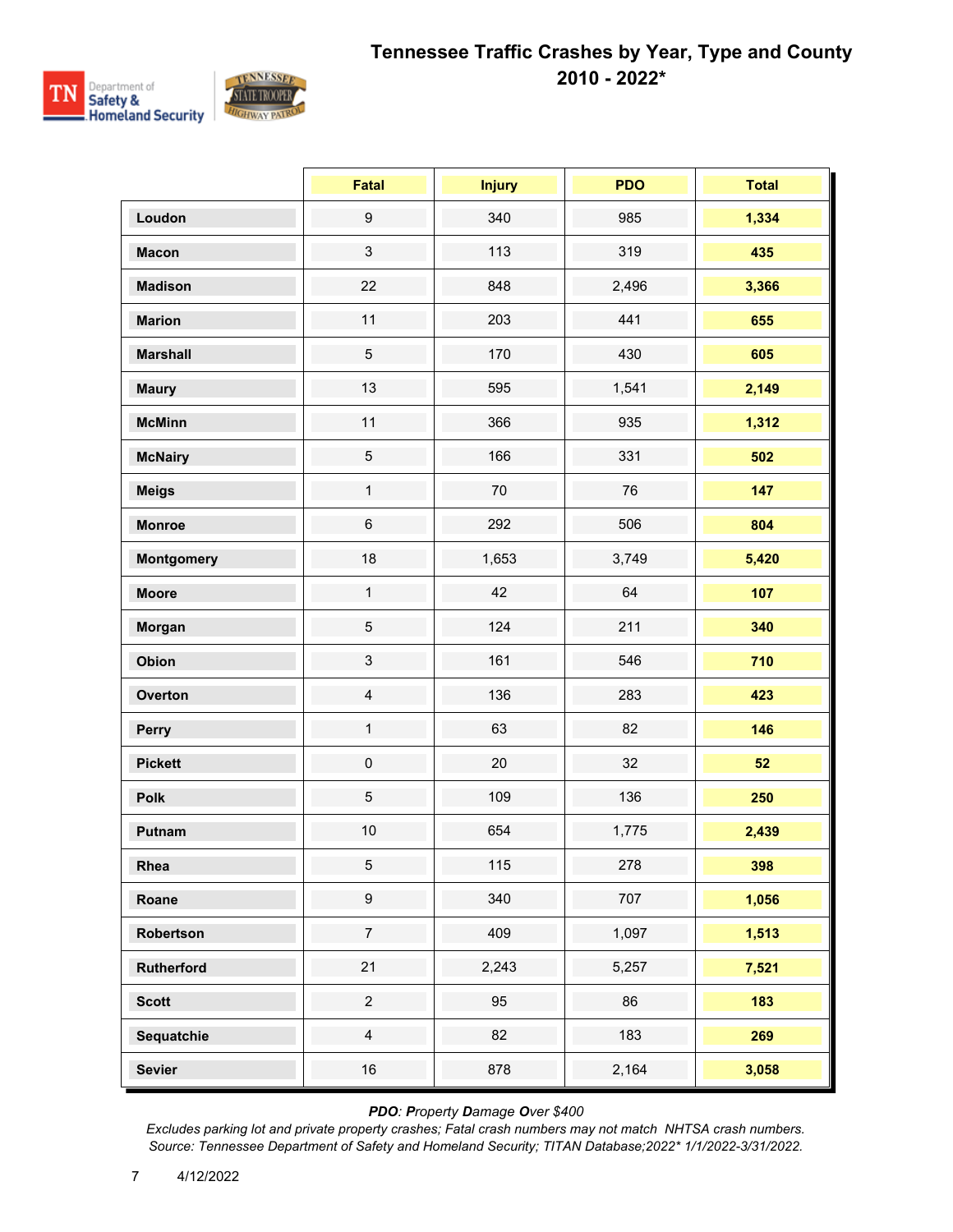

|                   | <b>Fatal</b>   | <b>Injury</b> | <b>PDO</b> | <b>Total</b> |
|-------------------|----------------|---------------|------------|--------------|
| <b>Shelby</b>     | 88             | 7,588         | 21,378     | 29,054       |
| <b>Smith</b>      | $\mathfrak{S}$ | 141           | 387        | 531          |
| <b>Stewart</b>    | $\overline{2}$ | 80            | 129        | 211          |
| <b>Sullivan</b>   | 15             | 1,240         | 2,785      | 4,040        |
| <b>Sumner</b>     | 20             | 921           | 2,326      | 3,267        |
| <b>Tipton</b>     | $\mathbf{3}$   | 346           | 706        | 1,055        |
| <b>Trousdale</b>  | $\overline{4}$ | 54            | 133        | 191          |
| <b>Unicoi</b>     | $\overline{2}$ | 75            | 232        | 309          |
| <b>Union</b>      | $\overline{2}$ | 99            | 145        | 246          |
| <b>VanBuren</b>   | $\mathbf{3}$   | 33            | 83         | 119          |
| Warren            | $\overline{7}$ | 237           | 664        | 908          |
| Washington        | $\bf 8$        | 665           | 3,094      | 3,767        |
| Wayne             | $\overline{4}$ | 74            | 185        | 263          |
| Weakley           | 10             | 194           | 351        | 555          |
| White             | $\overline{4}$ | 130           | 362        | 496          |
| Williamson        | 8              | 1,021         | 2,606      | 3,635        |
| Wilson            | 17             | 765           | 1,813      | 2,595        |
| <b>Total 2011</b> | 884            | 47,015        | 120,467    | 168,366      |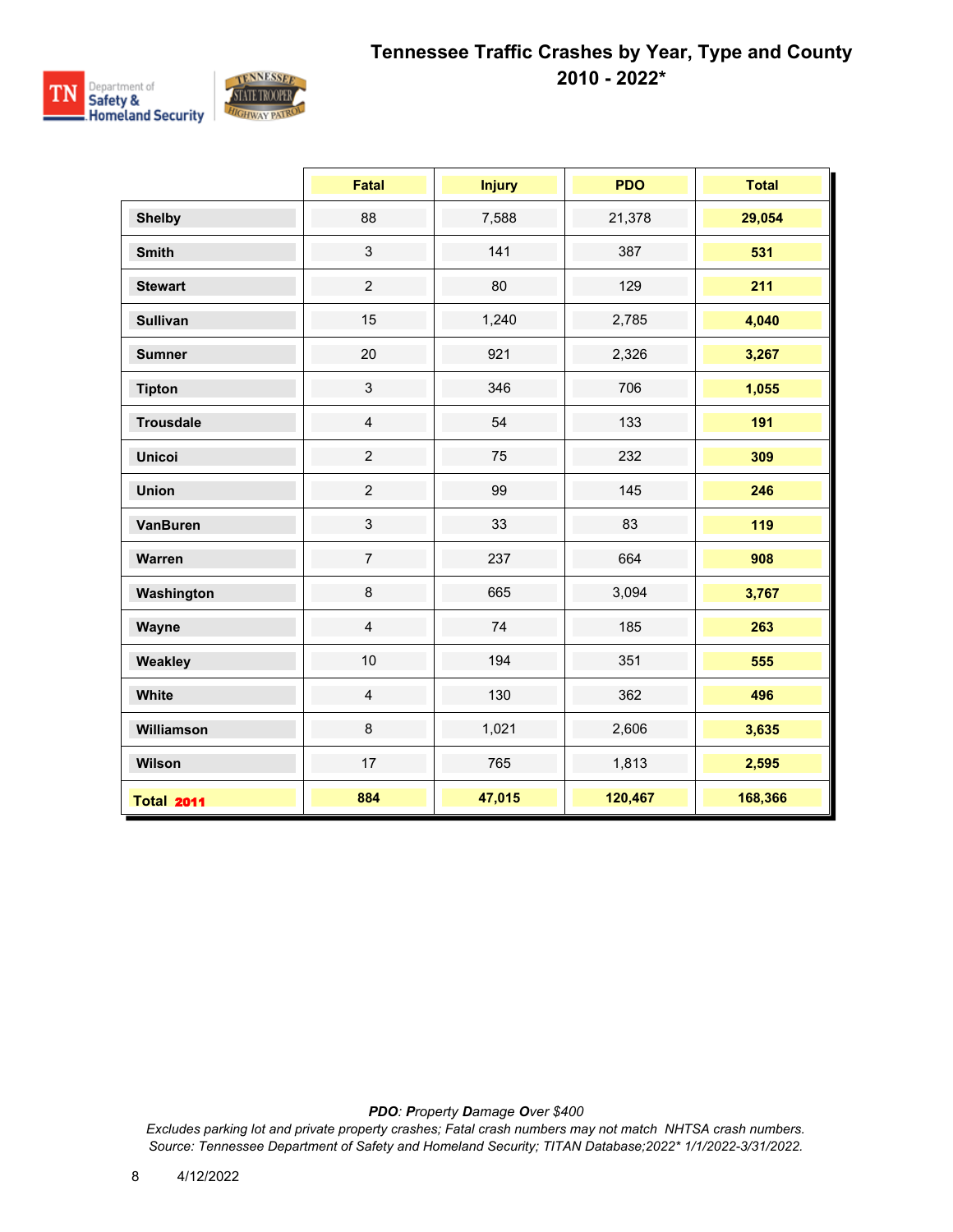

| 2012              | <b>Fatal</b>              | <b>Injury</b> | <b>PDO</b> | <b>Total</b> |
|-------------------|---------------------------|---------------|------------|--------------|
| <b>Anderson</b>   | 13                        | 461           | 1,324      | 1,798        |
| <b>Bedford</b>    | $\,6\,$                   | 309           | 672        | 987          |
| <b>Benton</b>     | $\boldsymbol{7}$          | 105           | 207        | 319          |
| <b>Bledsoe</b>    | $\ensuremath{\mathsf{3}}$ | 42            | 41         | 86           |
| <b>Blount</b>     | 23                        | 842           | 2,366      | 3,231        |
| <b>Bradley</b>    | 22                        | 662           | 2,337      | 3,021        |
| Campbell          | 13                        | 281           | 719        | 1,013        |
| Cannon            | $\overline{4}$            | 63            | 182        | 249          |
| Carroll           | $\overline{c}$            | 143           | 294        | 439          |
| <b>Carter</b>     | $\boldsymbol{7}$          | 338           | 877        | 1,222        |
| Cheatham          | $\ensuremath{\mathsf{3}}$ | 247           | 592        | 842          |
| <b>Chester</b>    | $\overline{c}$            | 99            | 234        | 335          |
| Claiborne         | $\overline{4}$            | 132           | 325        | 461          |
| Clay              | $\overline{2}$            | 53            | 65         | 120          |
| Cocke             | 13                        | 310           | 683        | 1,006        |
| Coffee            | $10$                      | 414           | 923        | 1,347        |
| <b>Crockett</b>   | $\overline{4}$            | 66            | 127        | 197          |
| <b>Cumberland</b> | $14$                      | 408           | 1,038      | 1,460        |
| <b>Davidson</b>   | 63                        | 7,127         | 15,516     | 22,706       |
| <b>Decatur</b>    | $\mathfrak{S}$            | 69            | 211        | 283          |
| <b>DeKalb</b>     | $\mathbf{3}$              | 105           | 237        | 345          |
| <b>Dickson</b>    | 13                        | 358           | 926        | 1,297        |
| <b>Dyer</b>       | $\sqrt{5}$                | 235           | 541        | 781          |
| <b>Fayette</b>    | $\overline{4}$            | 163           | 344        | 511          |
| <b>Fentress</b>   | $\,6\,$                   | 128           | 157        | 291          |
| <b>Franklin</b>   | 12                        | 226           | 469        | 707          |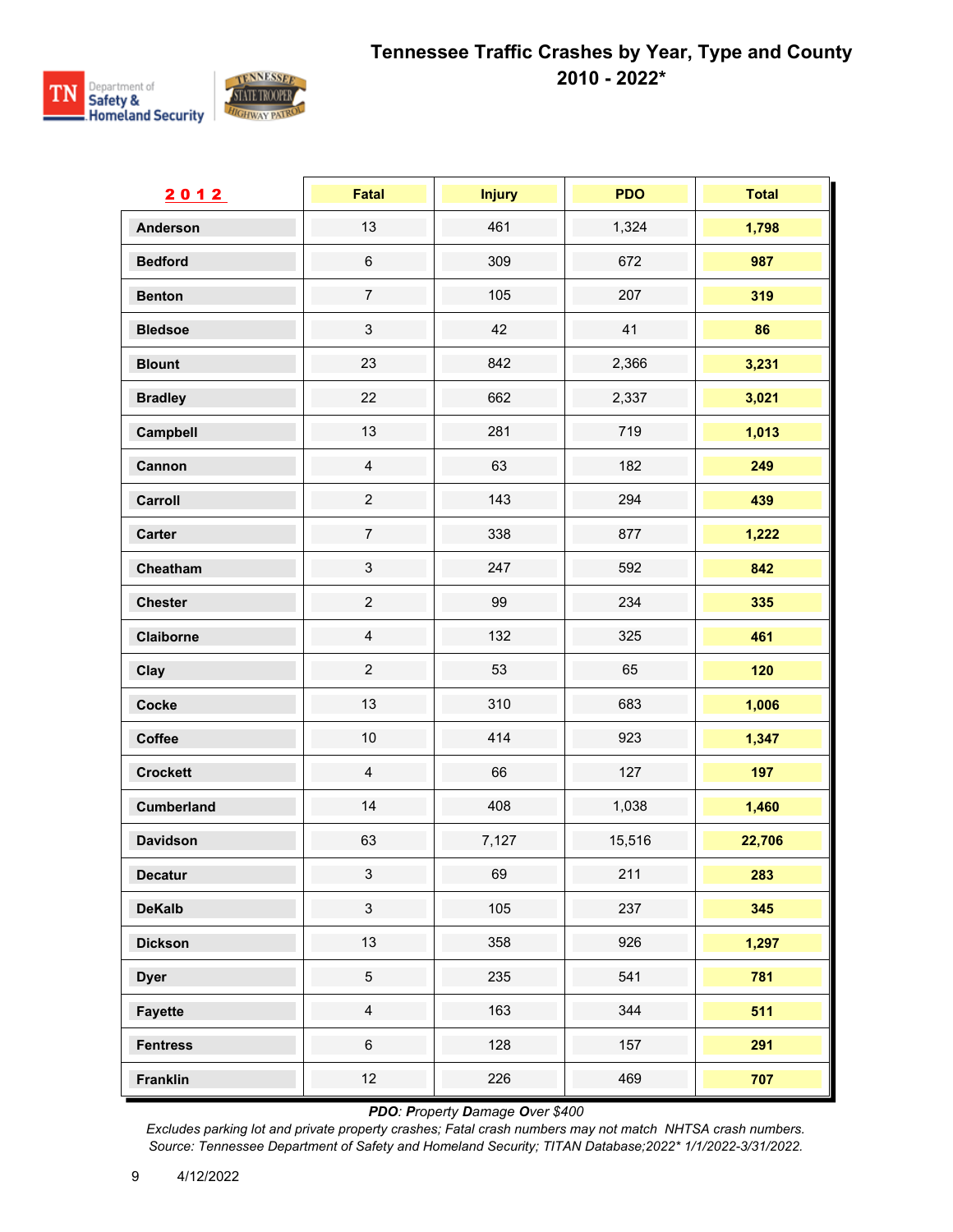

|                  | <b>Fatal</b>            | <b>Injury</b> | <b>PDO</b> | <b>Total</b> |
|------------------|-------------------------|---------------|------------|--------------|
| Gibson           | 10                      | 278           | 565        | 853          |
| <b>Giles</b>     | $\,6\,$                 | 238           | 576        | 820          |
| Grainger         | $\boldsymbol{9}$        | 133           | 224        | 366          |
| Greene           | 15                      | 538           | 1,319      | 1,872        |
| Grundy           | 3                       | 98            | 171        | 272          |
| Hamblen          | 10                      | 349           | 1,198      | 1,557        |
| <b>Hamilton</b>  | 35                      | 2,925         | 9,887      | 12,847       |
| <b>Hancock</b>   | $\overline{c}$          | 30            | 80         | $112$        |
| Hardeman         | $\,6\,$                 | 152           | 194        | 352          |
| <b>Hardin</b>    | $\,6$                   | 175           | 492        | 673          |
| <b>Hawkins</b>   | $\overline{7}$          | 267           | 734        | 1,008        |
| Haywood          | 8                       | 109           | 309        | 426          |
| Henderson        | 12                      | 193           | 566        | 771          |
| Henry            | $\,6\,$                 | 188           | 263        | 457          |
| <b>Hickman</b>   | $\overline{\mathbf{4}}$ | 168           | 296        | 468          |
| <b>Houston</b>   | 3                       | 51            | 67         | $121$        |
| <b>Humphreys</b> | 5                       | 154           | 223        | 382          |
| <b>Jackson</b>   | 5                       | 48            | 118        | 171          |
| <b>Jefferson</b> | 14                      | 318           | 726        | 1,058        |
| Johnson          | $\overline{a}$          | 85            | 308        | 395          |
| Knox             | 48                      | 3,114         | 9,557      | 12,719       |
| Lake             | $\pmb{0}$               | 20            | 31         | 51           |
| Lauderdale       | 12                      | 129           | 251        | 392          |
| Lawrence         | 14                      | 268           | 563        | 845          |
| Lewis            | $\mathbf{1}$            | 51            | 127        | 179          |
| Lincoln          | $\overline{7}$          | 218           | 565        | 790          |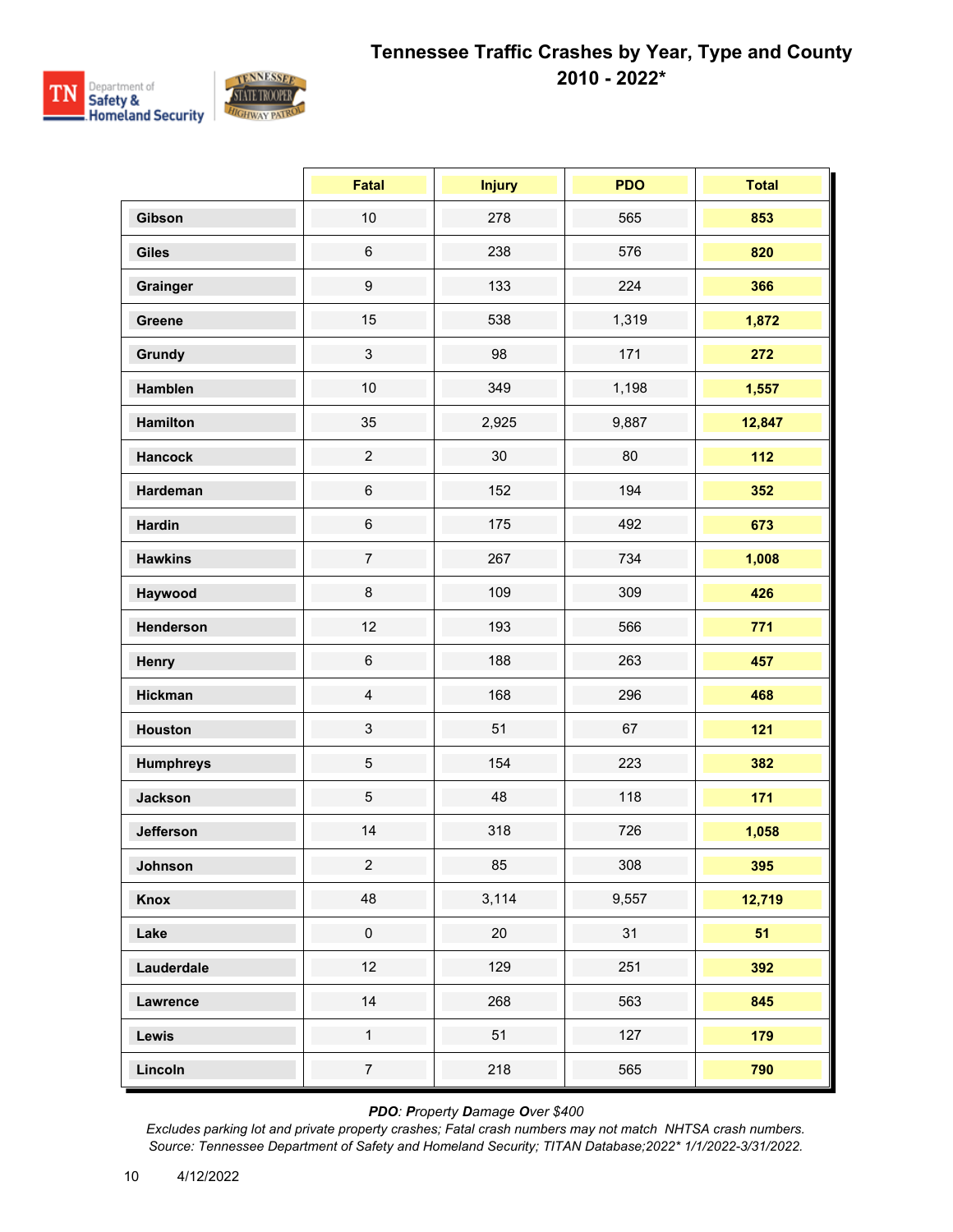

|                   | <b>Fatal</b>     | <b>Injury</b> | <b>PDO</b> | <b>Total</b> |
|-------------------|------------------|---------------|------------|--------------|
| Loudon            | $\overline{4}$   | 302           | 938        | 1,244        |
| <b>Macon</b>      | $\overline{7}$   | 126           | 309        | 442          |
| <b>Madison</b>    | 15               | 928           | 2,442      | 3,385        |
| <b>Marion</b>     | $\boldsymbol{9}$ | 200           | 432        | 641          |
| <b>Marshall</b>   | $\mathfrak{S}$   | 185           | 420        | 608          |
| <b>Maury</b>      | $\bf 8$          | 612           | 1,681      | 2,301        |
| <b>McMinn</b>     | 14               | 480           | 984        | 1,478        |
| <b>McNairy</b>    | 12               | 157           | 362        | 531          |
| <b>Meigs</b>      | $\overline{7}$   | 59            | 87         | 153          |
| <b>Monroe</b>     | $\bf 8$          | 319           | 581        | 908          |
| <b>Montgomery</b> | 23               | 1,548         | 3,510      | 5,081        |
| <b>Moore</b>      | $\mathbf{1}$     | 34            | 61         | 96           |
| Morgan            | $\mathbf{1}$     | 105           | 157        | 263          |
| Obion             | $10$             | 174           | 423        | 607          |
| Overton           | $\,6\,$          | 158           | 290        | 454          |
| Perry             | $\mathbf{1}$     | 65            | 69         | 135          |
| <b>Pickett</b>    | $\overline{c}$   | 20            | 52         | 74           |
| Polk              | $\,$ 5 $\,$      | 95            | 149        | 249          |
| Putnam            | $\overline{7}$   | 665           | 1,663      | 2,335        |
| Rhea              | $\overline{4}$   | 169           | 328        | 501          |
| Roane             | $10\,$           | 357           | 837        | 1,204        |
| Robertson         | 12               | 456           | 1,107      | 1,575        |
| Rutherford        | 28               | 2,456         | 5,692      | 8,176        |
| <b>Scott</b>      | $\mathfrak{S}$   | 66            | 115        | 184          |
| Sequatchie        | $\overline{a}$   | 80            | 182        | 264          |
| <b>Sevier</b>     | $20\,$           | 852           | 2,211      | 3,083        |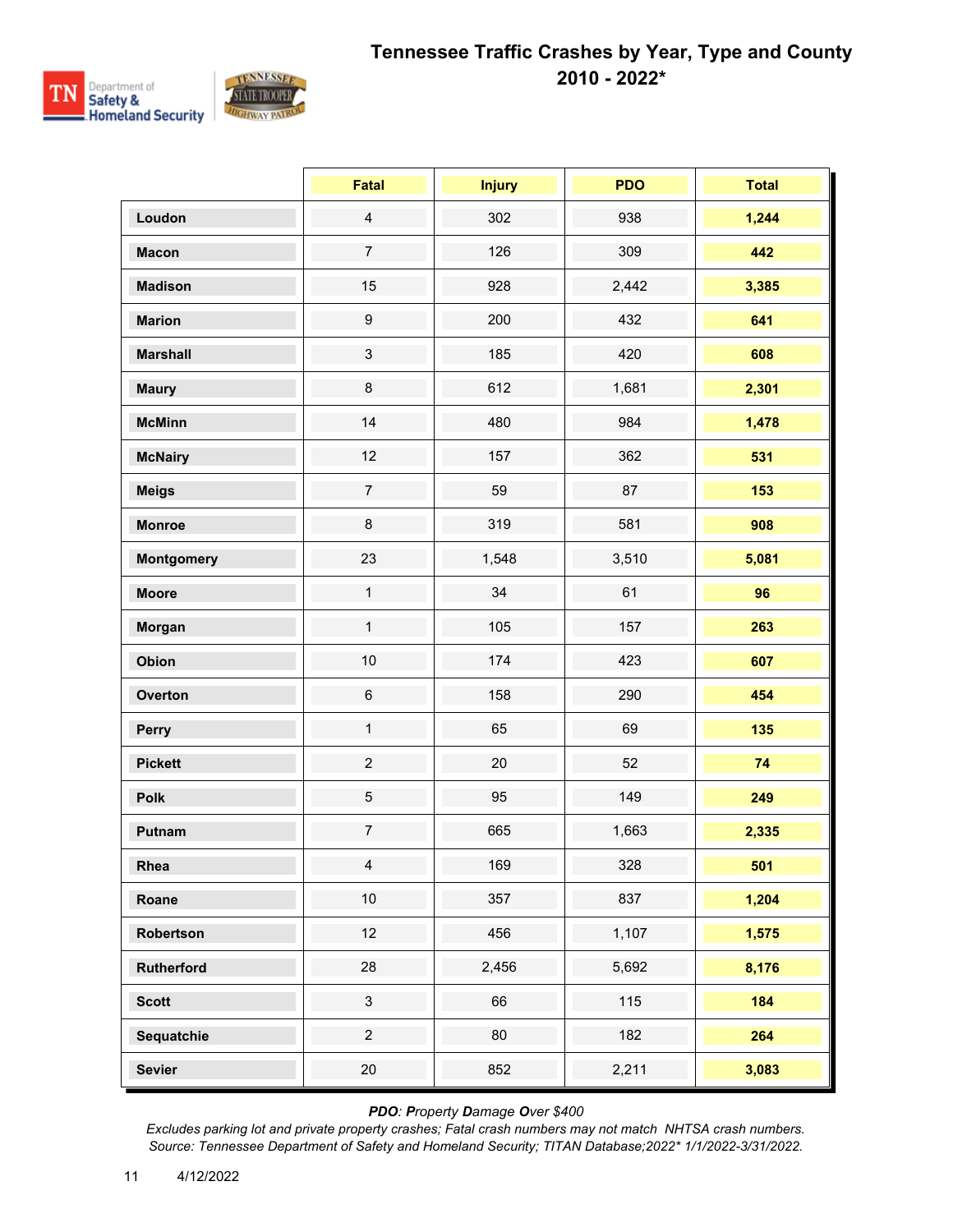

|                   | <b>Fatal</b>   | <b>Injury</b> | <b>PDO</b> | <b>Total</b> |
|-------------------|----------------|---------------|------------|--------------|
| <b>Shelby</b>     | 83             | 7,341         | 21,716     | 29,140       |
| <b>Smith</b>      | $\mathfrak{S}$ | 137           | 373        | 513          |
| <b>Stewart</b>    | 5              | 81            | 119        | 205          |
| <b>Sullivan</b>   | 29             | 1,193         | 2,890      | 4,112        |
| <b>Sumner</b>     | 21             | 977           | 2,416      | 3,414        |
| <b>Tipton</b>     | $\overline{7}$ | 292           | 711        | 1,010        |
| <b>Trousdale</b>  | $\overline{4}$ | 65            | 157        | 226          |
| <b>Unicoi</b>     | $\mathbf{3}$   | 109           | 242        | 354          |
| <b>Union</b>      | $\mathbf{3}$   | 119           | 140        | 262          |
| <b>VanBuren</b>   | $\pmb{0}$      | 40            | 98         | 138          |
| Warren            | 8              | 236           | 689        | 933          |
| Washington        | 10             | 683           | 3,107      | 3,800        |
| Wayne             | $\mathbf{1}$   | 85            | 181        | 267          |
| Weakley           | $\overline{7}$ | 159           | 324        | 490          |
| White             | $6\phantom{1}$ | 141           | 376        | 523          |
| Williamson        | 10             | 1,030         | 2,890      | 3,930        |
| Wilson            | 11             | 807           | 1,875      | 2,693        |
| <b>Total 2012</b> | 944            | 47,846        | 124,203    | 172,993      |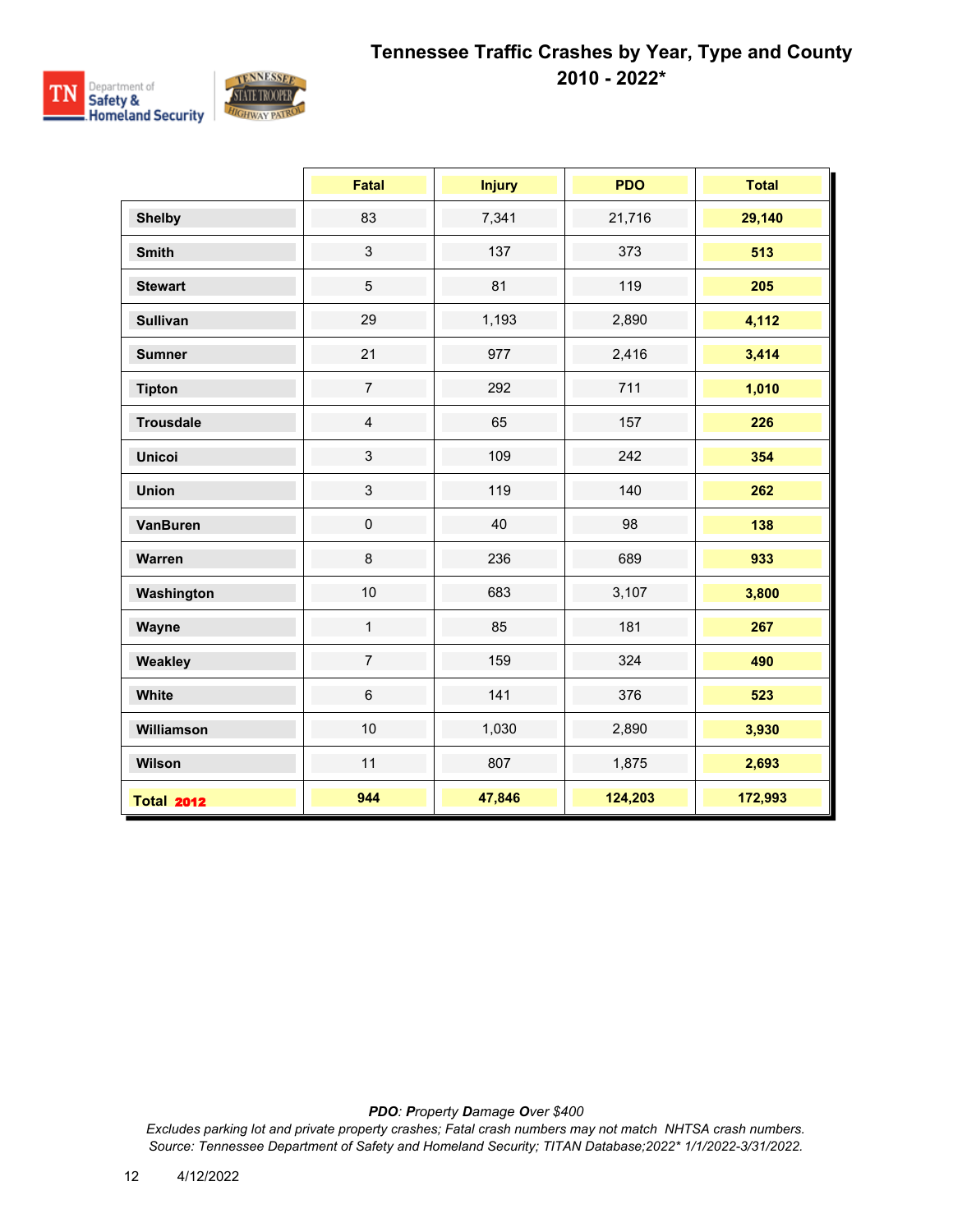

| 2013              | Fatal            | <b>Injury</b> | <b>PDO</b> | <b>Total</b> |
|-------------------|------------------|---------------|------------|--------------|
| <b>Anderson</b>   | $10$             | 445           | 1,314      | 1,769        |
| <b>Bedford</b>    | 13               | 287           | 687        | 987          |
| <b>Benton</b>     | $10$             | 94            | 200        | 304          |
| <b>Bledsoe</b>    | $\pmb{0}$        | 31            | 49         | 80           |
| <b>Blount</b>     | 24               | 734           | 2,223      | 2,981        |
| <b>Bradley</b>    | $\boldsymbol{9}$ | 608           | 2,278      | 2,895        |
| Campbell          | $\boldsymbol{9}$ | 269           | 617        | 895          |
| Cannon            | $\sqrt{3}$       | 72            | 190        | 265          |
| Carroll           | $\boldsymbol{9}$ | 116           | 267        | 392          |
| <b>Carter</b>     | $\,6$            | 267           | 931        | 1,204        |
| Cheatham          | $\overline{4}$   | 231           | 577        | 812          |
| <b>Chester</b>    | $\overline{c}$   | 92            | 226        | 320          |
| Claiborne         | $\,6\,$          | 132           | 302        | 440          |
| Clay              | $\overline{c}$   | 32            | 91         | 125          |
| Cocke             | $\overline{7}$   | 233           | 665        | 905          |
| Coffee            | 10               | 338           | 973        | 1,321        |
| <b>Crockett</b>   | $\mathfrak{S}$   | 74            | 142        | 219          |
| <b>Cumberland</b> | 11               | 359           | 1,052      | 1,422        |
| <b>Davidson</b>   | 66               | 7,415         | 16,946     | 24,427       |
| <b>Decatur</b>    | $\overline{c}$   | 65            | 171        | 238          |
| <b>DeKalb</b>     | $\,6$            | 120           | 242        | 368          |
| <b>Dickson</b>    | $10$             | 364           | 885        | 1,259        |
| <b>Dyer</b>       | $\overline{7}$   | 256           | 523        | 786          |
| <b>Fayette</b>    | $\mathfrak{S}$   | 193           | 371        | 567          |
| <b>Fentress</b>   | $\overline{4}$   | 96            | 170        | 270          |
| <b>Franklin</b>   | $\,6\,$          | 221           | 579        | 806          |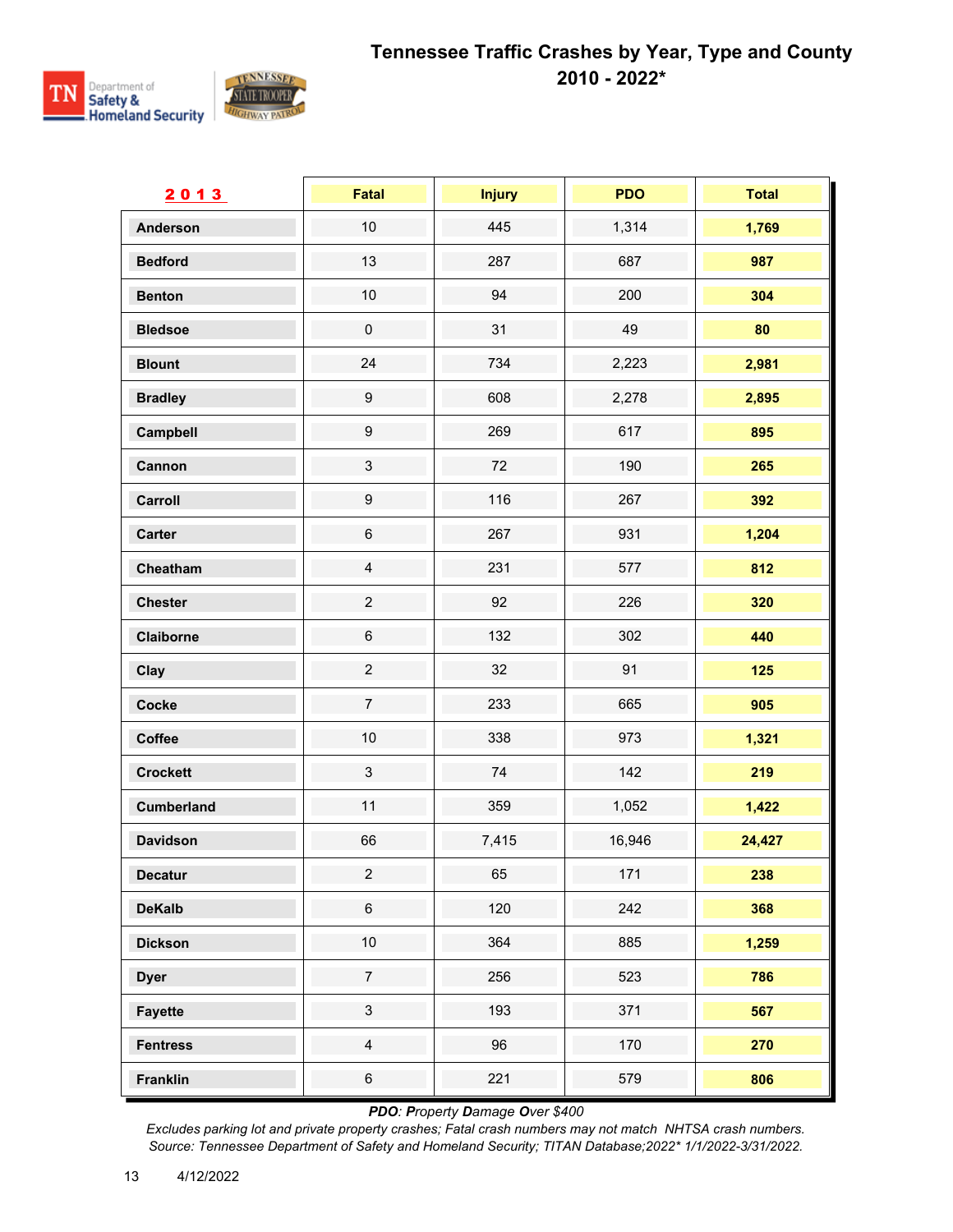

|                  | Fatal                     | <b>Injury</b> | <b>PDO</b> | <b>Total</b> |
|------------------|---------------------------|---------------|------------|--------------|
| Gibson           | $\bf 8$                   | 219           | 545        | 772          |
| <b>Giles</b>     | $\boldsymbol{9}$          | 217           | 577        | 803          |
| Grainger         | $\ensuremath{\mathsf{3}}$ | 114           | 196        | 313          |
| Greene           | 14                        | 504           | 1,289      | 1,807        |
| <b>Grundy</b>    | $\boldsymbol{9}$          | 101           | 182        | 292          |
| Hamblen          | $\boldsymbol{9}$          | 337           | 1,121      | 1,467        |
| <b>Hamilton</b>  | 43                        | 2,651         | 10,087     | 12,781       |
| <b>Hancock</b>   | $\mathbf{1}$              | 36            | 105        | 142          |
| Hardeman         | $\sqrt{5}$                | 136           | 219        | 360          |
| <b>Hardin</b>    | $\overline{4}$            | 181           | 475        | 660          |
| <b>Hawkins</b>   | $\overline{7}$            | 323           | 766        | 1,096        |
| Haywood          | $\boldsymbol{9}$          | 123           | 365        | 497          |
| Henderson        | $\,6\,$                   | 206           | 507        | 719          |
| Henry            | $\overline{4}$            | 169           | 241        | 414          |
| <b>Hickman</b>   | $\boldsymbol{7}$          | 157           | 331        | 495          |
| <b>Houston</b>   | $\sqrt{5}$                | 36            | 45         | 86           |
| <b>Humphreys</b> | $\,6$                     | 120           | 297        | 423          |
| <b>Jackson</b>   | $\overline{c}$            | 45            | 110        | 157          |
| <b>Jefferson</b> | $\boldsymbol{9}$          | 278           | 821        | 1,108        |
| Johnson          | 5 <sup>5</sup>            | 89            | 337        | 431          |
| <b>Knox</b>      | 55                        | 2,916         | 9,421      | 12,392       |
| Lake             | $\mathbf 1$               | 18            | 33         | 52           |
| Lauderdale       | $\overline{5}$            | 124           | 207        | 336          |
| <b>Lawrence</b>  | $\mathfrak{S}$            | 216           | 518        | 737          |
| Lewis            | $\pmb{0}$                 | 55            | 114        | 169          |
| Lincoln          | $\overline{7}$            | 209           | 569        | 785          |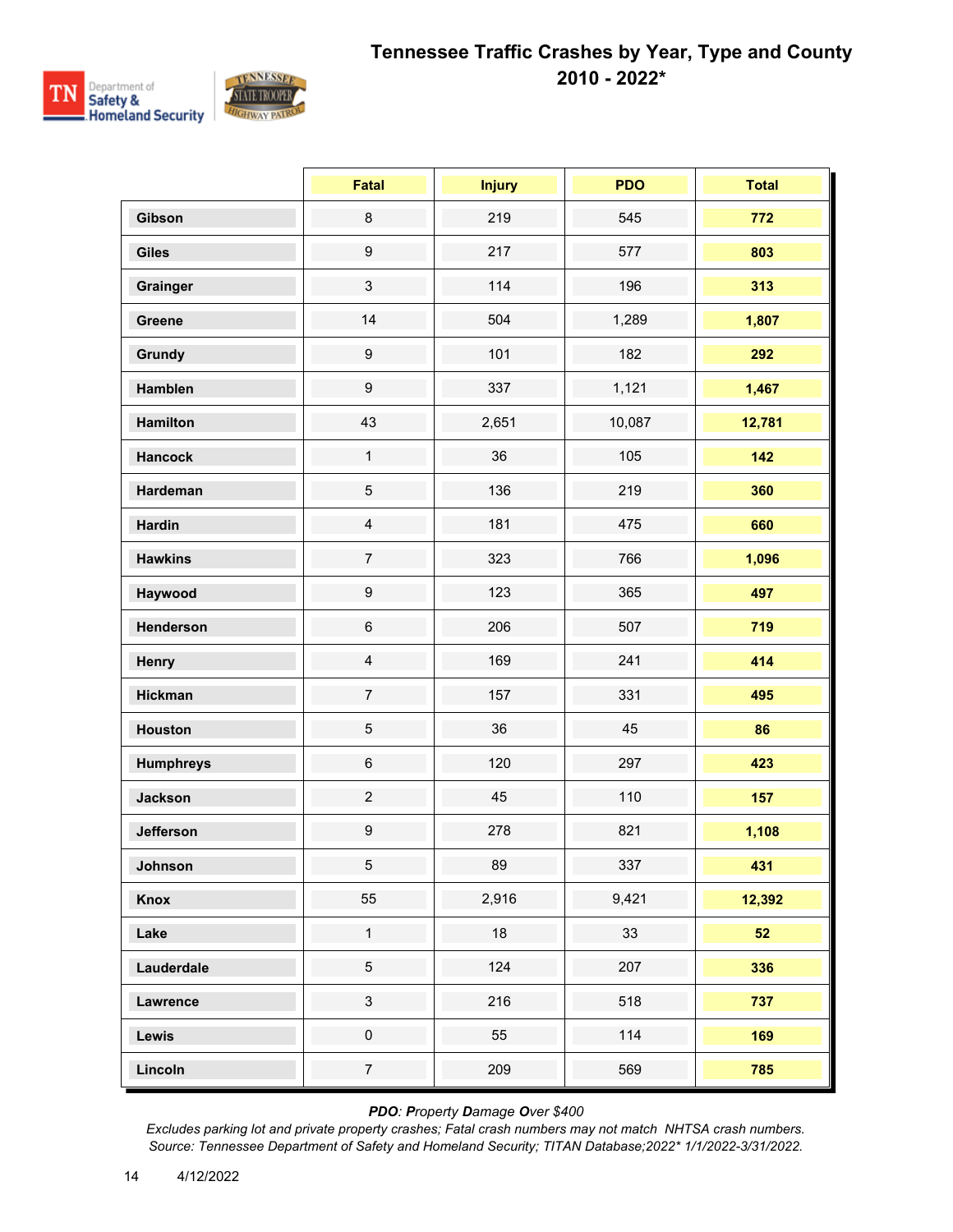

|                   | <b>Fatal</b>   | <b>Injury</b> | <b>PDO</b> | <b>Total</b> |
|-------------------|----------------|---------------|------------|--------------|
| Loudon            | $\overline{7}$ | 291           | 931        | 1,229        |
| <b>Macon</b>      | $\overline{7}$ | 134           | 291        | 432          |
| <b>Madison</b>    | 15             | 807           | 2,452      | 3,274        |
| <b>Marion</b>     | $\sqrt{5}$     | 183           | 407        | 595          |
| <b>Marshall</b>   | $\bf 8$        | 194           | 460        | 662          |
| <b>Maury</b>      | 16             | 647           | 1,723      | 2,386        |
| <b>McMinn</b>     | $\overline{4}$ | 357           | 881        | 1,242        |
| <b>McNairy</b>    | $\bf 8$        | 146           | 342        | 496          |
| <b>Meigs</b>      | $\,6\,$        | 63            | 121        | 190          |
| <b>Monroe</b>     | 11             | 276           | 479        | 766          |
| <b>Montgomery</b> | 22             | 1,444         | 3,481      | 4,947        |
| <b>Moore</b>      | $\mathbf{1}$   | 36            | 55         | 92           |
| Morgan            | $\,6\,$        | 89            | 161        | 256          |
| Obion             | $\sqrt{5}$     | 149           | 492        | 646          |
| Overton           | $\bf 8$        | 110           | 292        | 410          |
| Perry             | $\mathfrak{S}$ | 41            | 89         | 133          |
| <b>Pickett</b>    | $\mathbf{1}$   | 20            | 49         | 70           |
| Polk              | $\overline{4}$ | 94            | 152        | 250          |
| Putnam            | $\overline{7}$ | 596           | 1,772      | 2,375        |
| Rhea              | $\overline{4}$ | 142           | 304        | 450          |
| Roane             | $10\,$         | 329           | 816        | 1,155        |
| Robertson         | $\bf 8$        | 420           | 1,190      | 1,618        |
| Rutherford        | $26\,$         | 2,531         | 5,959      | 8,516        |
| <b>Scott</b>      | $\overline{c}$ | 84            | 240        | 326          |
| Sequatchie        | $\mathbf{1}$   | 76            | 124        | 201          |
| <b>Sevier</b>     | 13             | 780           | 2,091      | 2,884        |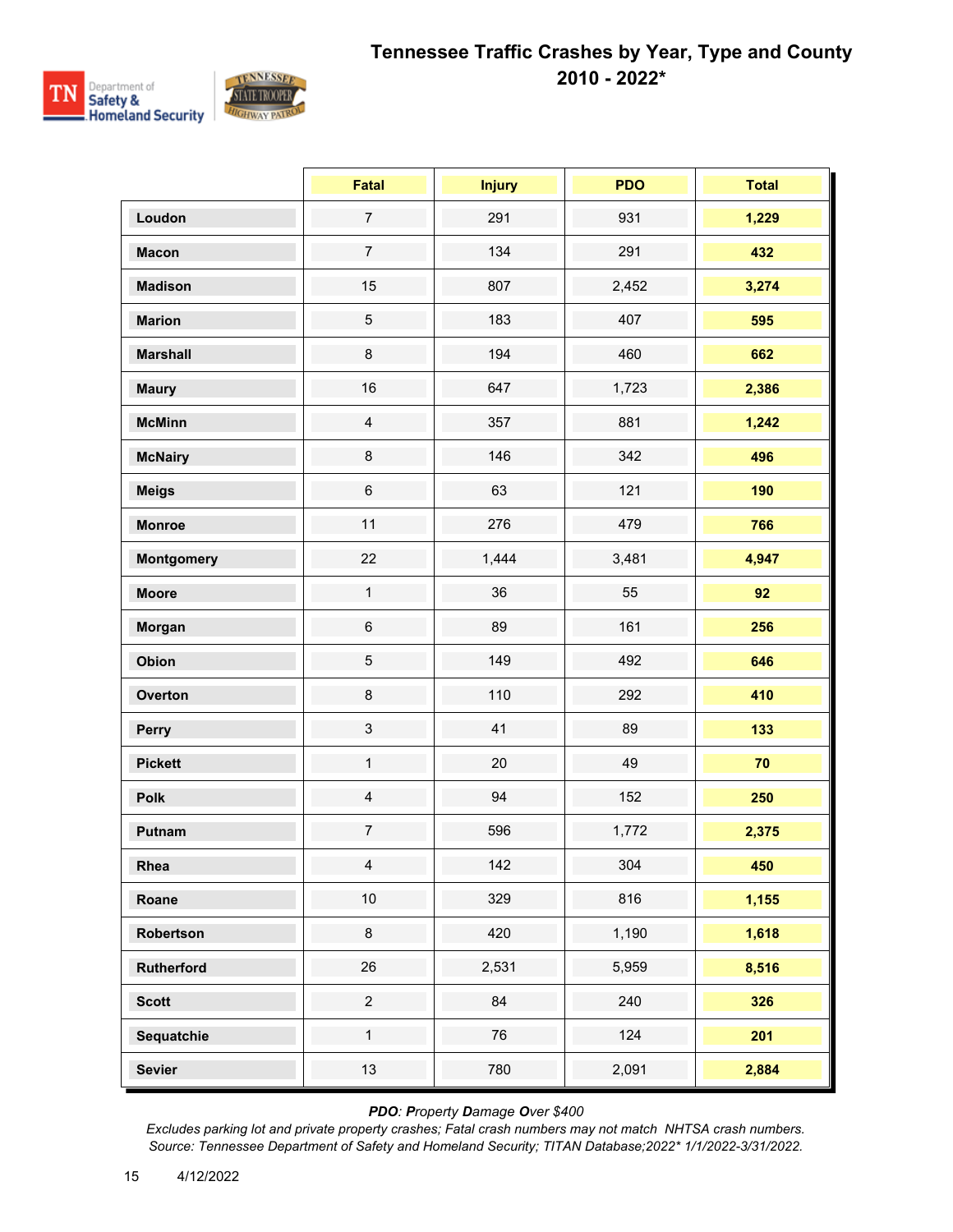

|                   | <b>Fatal</b>   | <b>Injury</b> | <b>PDO</b> | <b>Total</b> |
|-------------------|----------------|---------------|------------|--------------|
| <b>Shelby</b>     | 99             | 7,112         | 22,360     | 29,571       |
| <b>Smith</b>      | $\overline{7}$ | 152           | 340        | 499          |
| <b>Stewart</b>    | $\mathbf{3}$   | 85            | 121        | 209          |
| <b>Sullivan</b>   | 24             | 932           | 2,815      | 3,771        |
| <b>Sumner</b>     | 12             | 920           | 2,453      | 3,385        |
| <b>Tipton</b>     | 12             | 308           | 697        | 1,017        |
| <b>Trousdale</b>  | $\mathbf{3}$   | 50            | 178        | 231          |
| <b>Unicoi</b>     | $\mathbf{3}$   | 99            | 261        | 363          |
| <b>Union</b>      | $\overline{4}$ | 77            | 147        | 228          |
| <b>VanBuren</b>   | $\pmb{0}$      | 34            | 105        | 139          |
| Warren            | 10             | 231           | 672        | 913          |
| Washington        | 12             | 631           | 2,978      | 3,621        |
| Wayne             | $\mathfrak{Z}$ | 85            | 226        | 314          |
| Weakley           | $\bf 8$        | 165           | 362        | 535          |
| White             | $\overline{7}$ | 113           | 382        | 502          |
| Williamson        | 16             | 1,040         | 3,504      | 4,560        |
| Wilson            | 19             | 810           | 1,876      | 2,705        |
| <b>Total 2013</b> | 928            | 45,607        | 126,980    | 173,515      |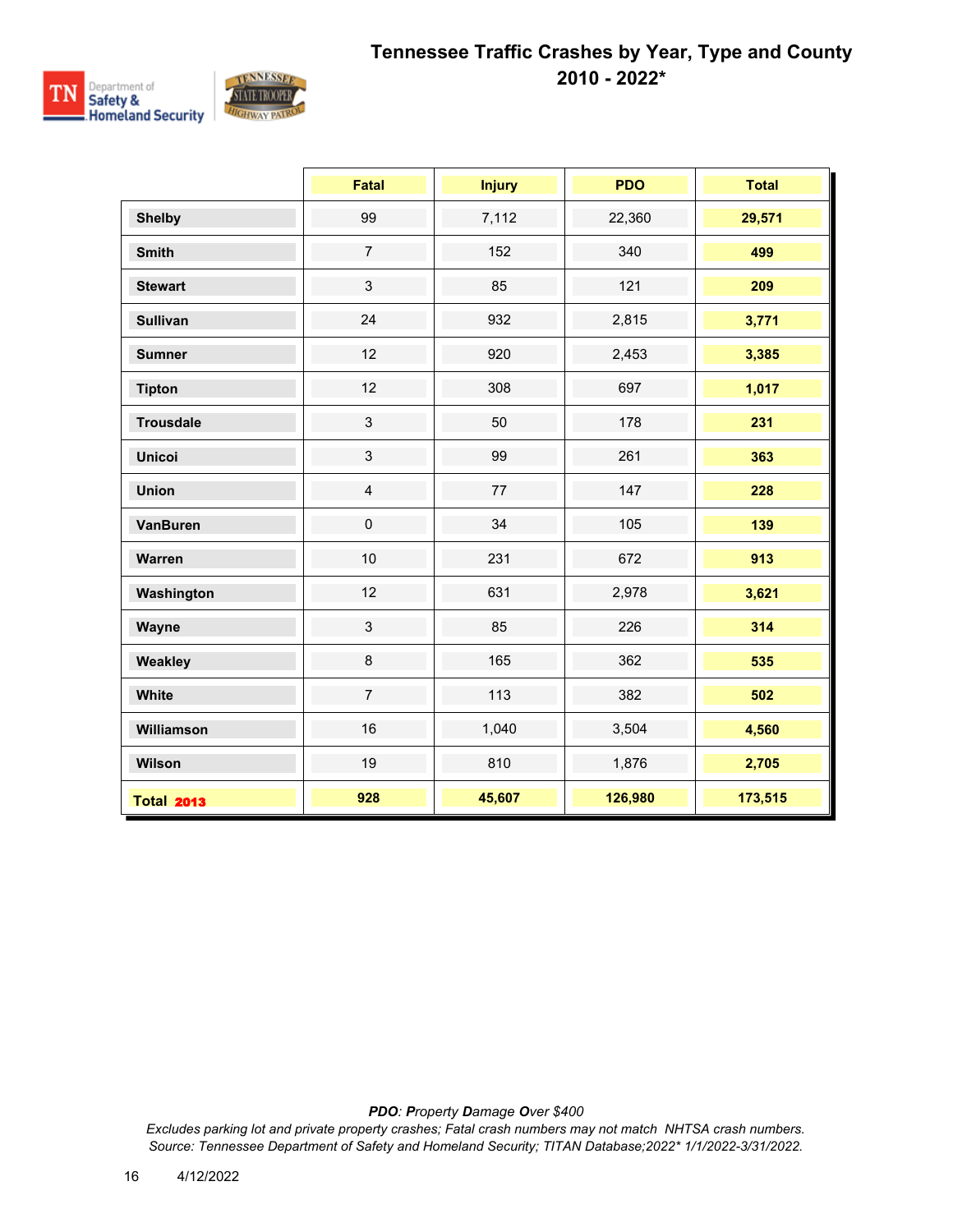

| 2014              | Fatal                     | <b>Injury</b> | <b>PDO</b> | <b>Total</b> |
|-------------------|---------------------------|---------------|------------|--------------|
| <b>Anderson</b>   | 16                        | 446           | 1,288      | 1,750        |
| <b>Bedford</b>    | $\overline{7}$            | 258           | 761        | 1,026        |
| <b>Benton</b>     | $\,$ 5 $\,$               | 100           | 224        | 329          |
| <b>Bledsoe</b>    | $\pmb{0}$                 | 33            | 30         | 63           |
| <b>Blount</b>     | 24                        | 677           | 2,242      | 2,943        |
| <b>Bradley</b>    | $\bf 8$                   | 576           | 2,385      | 2,969        |
| Campbell          | $\boldsymbol{9}$          | 250           | 721        | 980          |
| Cannon            | $\pmb{0}$                 | 85            | 203        | 288          |
| Carroll           | $\bf 8$                   | 116           | 258        | 382          |
| <b>Carter</b>     | $\ensuremath{\mathsf{3}}$ | 264           | 847        | 1,114        |
| Cheatham          | $\overline{7}$            | 212           | 608        | 827          |
| <b>Chester</b>    | $\sqrt{3}$                | 85            | 233        | 321          |
| Claiborne         | 9                         | 147           | 292        | 448          |
| Clay              | $\mathbf{1}$              | 34            | 96         | 131          |
| Cocke             | $\,6$                     | 224           | 780        | 1,010        |
| Coffee            | 11                        | 348           | 955        | 1,314        |
| <b>Crockett</b>   | $\overline{c}$            | 70            | 171        | 243          |
| <b>Cumberland</b> | $\boldsymbol{9}$          | 359           | 1,045      | 1,413        |
| <b>Davidson</b>   | 60                        | 7,667         | 18,476     | 26,203       |
| Decatur           | $\overline{4}$            | 61            | 170        | 235          |
| <b>DeKalb</b>     | $\sqrt{3}$                | 132           | 258        | 393          |
| <b>Dickson</b>    | $\,6$                     | 328           | 948        | 1,282        |
| <b>Dyer</b>       | $\,6\,$                   | 238           | 601        | 845          |
| <b>Fayette</b>    | $\,6\,$                   | 168           | 369        | 543          |
| <b>Fentress</b>   | $\overline{4}$            | 103           | 193        | 300          |
| <b>Franklin</b>   | $\sqrt{5}$                | 221           | 527        | 753          |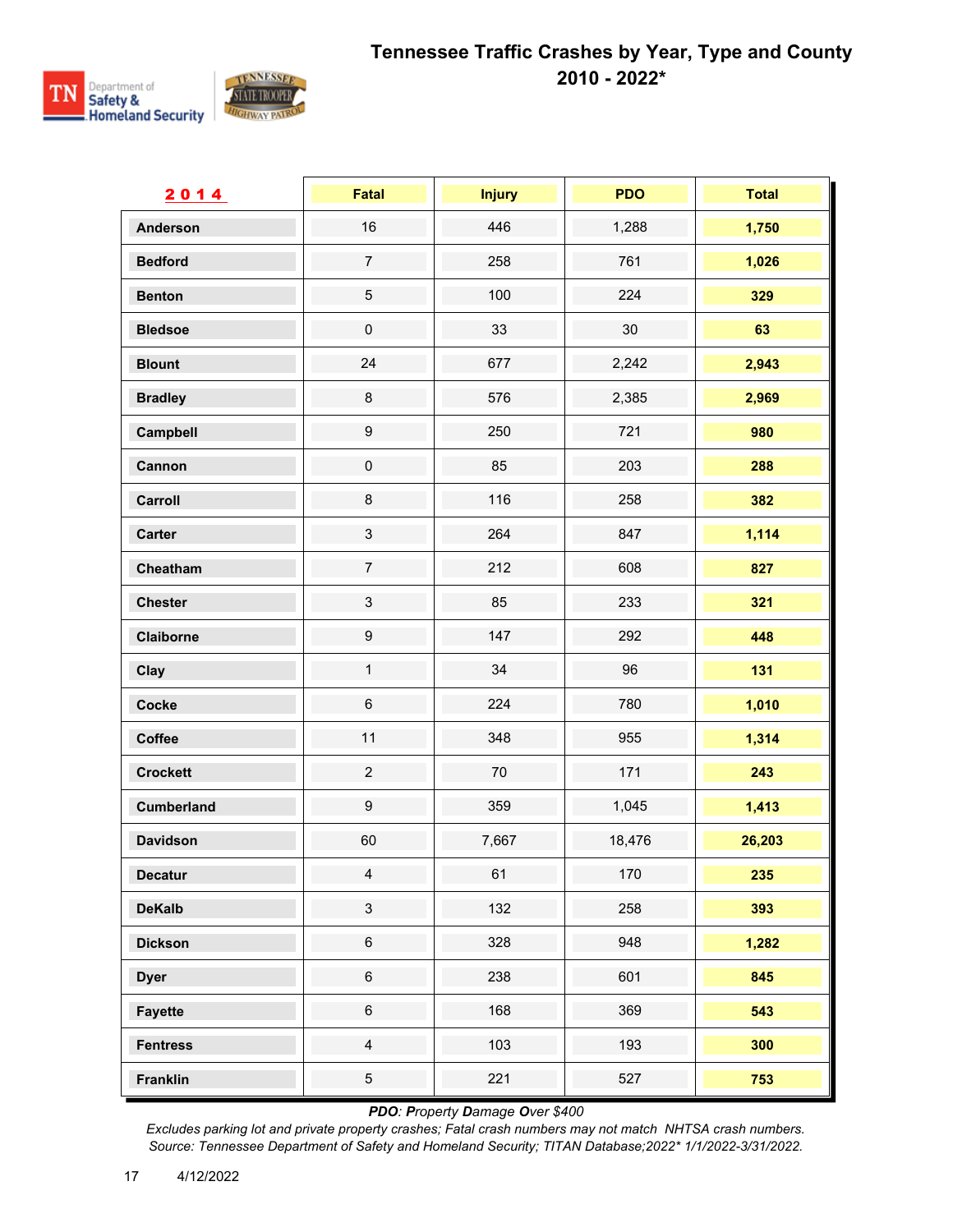

|                  | <b>Fatal</b>     | <b>Injury</b> | <b>PDO</b> | <b>Total</b> |
|------------------|------------------|---------------|------------|--------------|
| Gibson           | $\sqrt{5}$       | 220           | 524        | 749          |
| <b>Giles</b>     | $\bf 8$          | 196           | 604        | 808          |
| Grainger         | $\overline{7}$   | 125           | 194        | 326          |
| <b>Greene</b>    | 11               | 433           | 1,251      | 1,695        |
| Grundy           | $\overline{4}$   | 68            | 173        | 245          |
| Hamblen          | $\boldsymbol{9}$ | 305           | 1,172      | 1,486        |
| <b>Hamilton</b>  | 38               | 2,355         | 9,077      | 11,470       |
| <b>Hancock</b>   | $\overline{2}$   | 25            | 92         | 119          |
| Hardeman         | $\mathbf 5$      | 137           | 360        | 502          |
| <b>Hardin</b>    | 10               | 161           | 435        | 606          |
| <b>Hawkins</b>   | 13               | 234           | 547        | 794          |
| Haywood          | $\,6\,$          | 123           | 362        | 491          |
| Henderson        | $\overline{4}$   | 194           | 590        | 788          |
| Henry            | $\overline{4}$   | 184           | 245        | 433          |
| <b>Hickman</b>   | $\sqrt{3}$       | 169           | 342        | 514          |
| <b>Houston</b>   | $\mathbf{1}$     | 41            | 50         | 92           |
| <b>Humphreys</b> | $\overline{4}$   | 114           | 250        | 368          |
| <b>Jackson</b>   | $\overline{4}$   | 44            | 95         | 143          |
| <b>Jefferson</b> | 11               | 293           | 763        | 1,067        |
| Johnson          | 3 <sup>1</sup>   | 80            | 275        | 358          |
| Knox             | 52               | 2,645         | 9,595      | 12,292       |
| Lake             | $\pmb{0}$        | 22            | 34         | 56           |
| Lauderdale       | $\,$ 5 $\,$      | 126           | 291        | 422          |
| Lawrence         | $\,$ 5 $\,$      | 217           | 573        | 795          |
| Lewis            | $\mathbf{1}$     | 66            | 141        | 208          |
| Lincoln          | $\,6\,$          | 191           | 573        | 770          |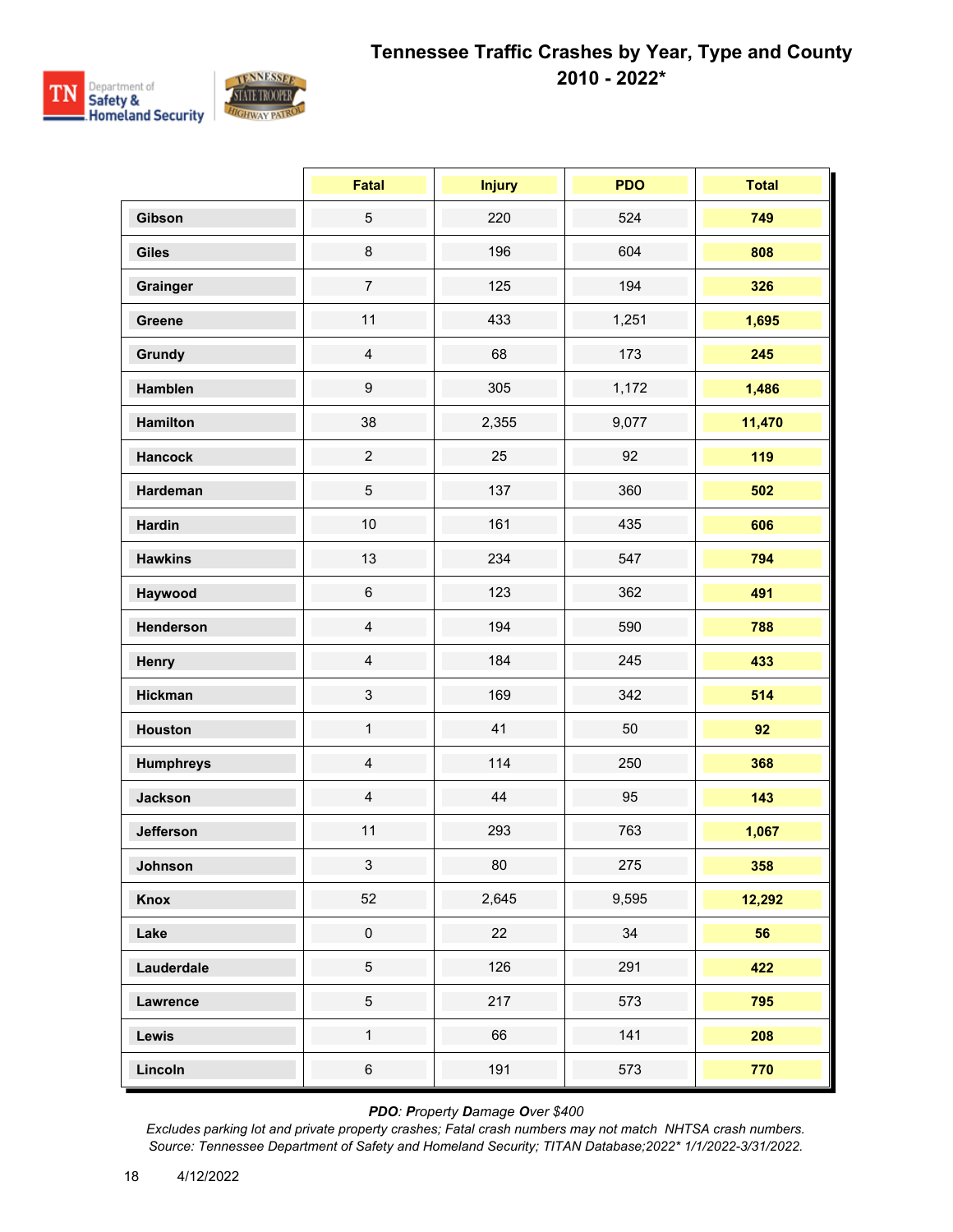

|                   | <b>Fatal</b>     | <b>Injury</b> | <b>PDO</b> | <b>Total</b> |
|-------------------|------------------|---------------|------------|--------------|
| Loudon            | 11               | 277           | 904        | 1,192        |
| <b>Macon</b>      | $\overline{4}$   | 110           | 270        | 384          |
| <b>Madison</b>    | 16               | 801           | 2,542      | 3,359        |
| <b>Marion</b>     | 11               | 178           | 398        | 587          |
| <b>Marshall</b>   | $\mathbf{1}$     | 178           | 489        | 668          |
| <b>Maury</b>      | 18               | 597           | 1,670      | 2,285        |
| <b>McMinn</b>     | 13               | 342           | 936        | 1,291        |
| <b>McNairy</b>    | $\overline{4}$   | 148           | 312        | 464          |
| <b>Meigs</b>      | 5                | 53            | 97         | 155          |
| <b>Monroe</b>     | 11               | 233           | 479        | 723          |
| <b>Montgomery</b> | 25               | 1,512         | 3,713      | 5,250        |
| <b>Moore</b>      | $\overline{2}$   | 33            | 50         | 85           |
| Morgan            | $\overline{2}$   | 80            | 99         | 181          |
| Obion             | $\overline{5}$   | 154           | 481        | 640          |
| Overton           | $\,$ 5 $\,$      | 130           | 331        | 466          |
| Perry             | $\,$ 5 $\,$      | 52            | 97         | 154          |
| <b>Pickett</b>    | $\overline{2}$   | 24            | 49         | 75           |
| Polk              | $\,6\,$          | 105           | 137        | 248          |
| Putnam            | $\overline{7}$   | 641           | 1,798      | 2,446        |
| Rhea              | $\overline{a}$   | 128           | 244        | 374          |
| Roane             | $\boldsymbol{9}$ | 311           | 822        | 1,142        |
| Robertson         | $10$             | 434           | 1,174      | 1,618        |
| Rutherford        | 34               | 2,388         | 6,538      | 8,960        |
| <b>Scott</b>      | $\mathfrak{S}$   | 88            | 156        | 247          |
| Sequatchie        | $\overline{2}$   | 63            | 127        | 192          |
| <b>Sevier</b>     | 14               | 813           | 2,195      | 3,022        |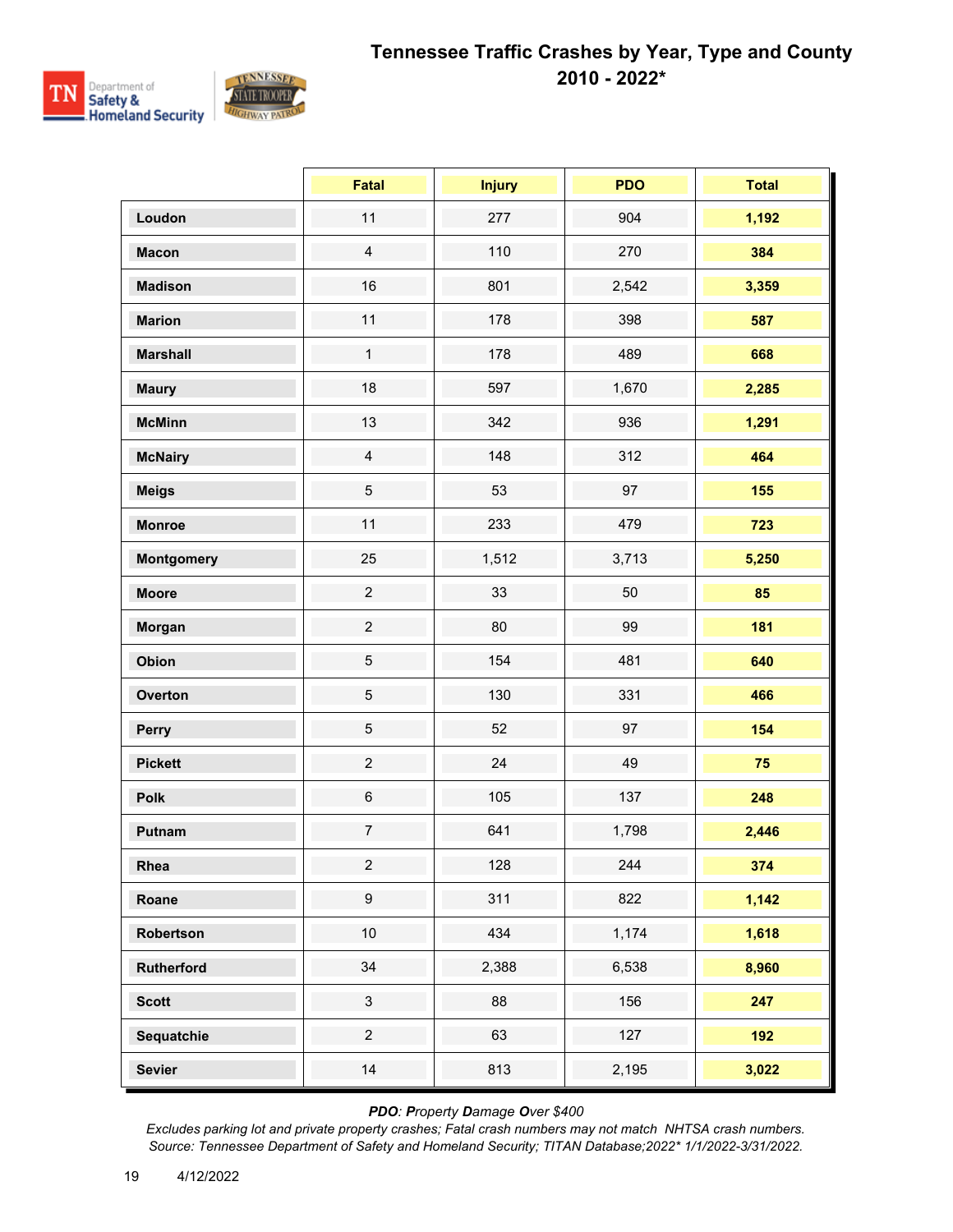

|                   | <b>Fatal</b>   | <b>Injury</b> | <b>PDO</b> | <b>Total</b> |
|-------------------|----------------|---------------|------------|--------------|
| <b>Shelby</b>     | 109            | 7,519         | 23,234     | 30,862       |
| <b>Smith</b>      | $\,8\,$        | 120           | 389        | 517          |
| <b>Stewart</b>    | $\overline{4}$ | 80            | 127        | 211          |
| <b>Sullivan</b>   | 20             | 983           | 2,870      | 3,873        |
| <b>Sumner</b>     | 11             | 985           | 2,677      | 3,673        |
| <b>Tipton</b>     | 10             | 275           | 735        | 1,020        |
| <b>Trousdale</b>  | $\overline{2}$ | 54            | 174        | 230          |
| <b>Unicoi</b>     | $\overline{5}$ | 73            | 300        | 378          |
| <b>Union</b>      | $\sqrt{5}$     | 83            | 144        | 232          |
| <b>VanBuren</b>   | $\mathbf{3}$   | 24            | 88         | 115          |
| Warren            | $\,6\,$        | 193           | 642        | 841          |
| Washington        | $\bf 8$        | 647           | 3,019      | 3,674        |
| Wayne             | $\overline{5}$ | 91            | 203        | 299          |
| Weakley           | $\mathfrak{S}$ | 151           | 371        | 525          |
| White             | $6\phantom{1}$ | 113           | 359        | 478          |
| Williamson        | 14             | 1,027         | 3,665      | 4,706        |
| Wilson            | 17             | 787           | 1,972      | 2,776        |
| <b>Total 2014</b> | 906            | 45,048        | 130,366    | 176,320      |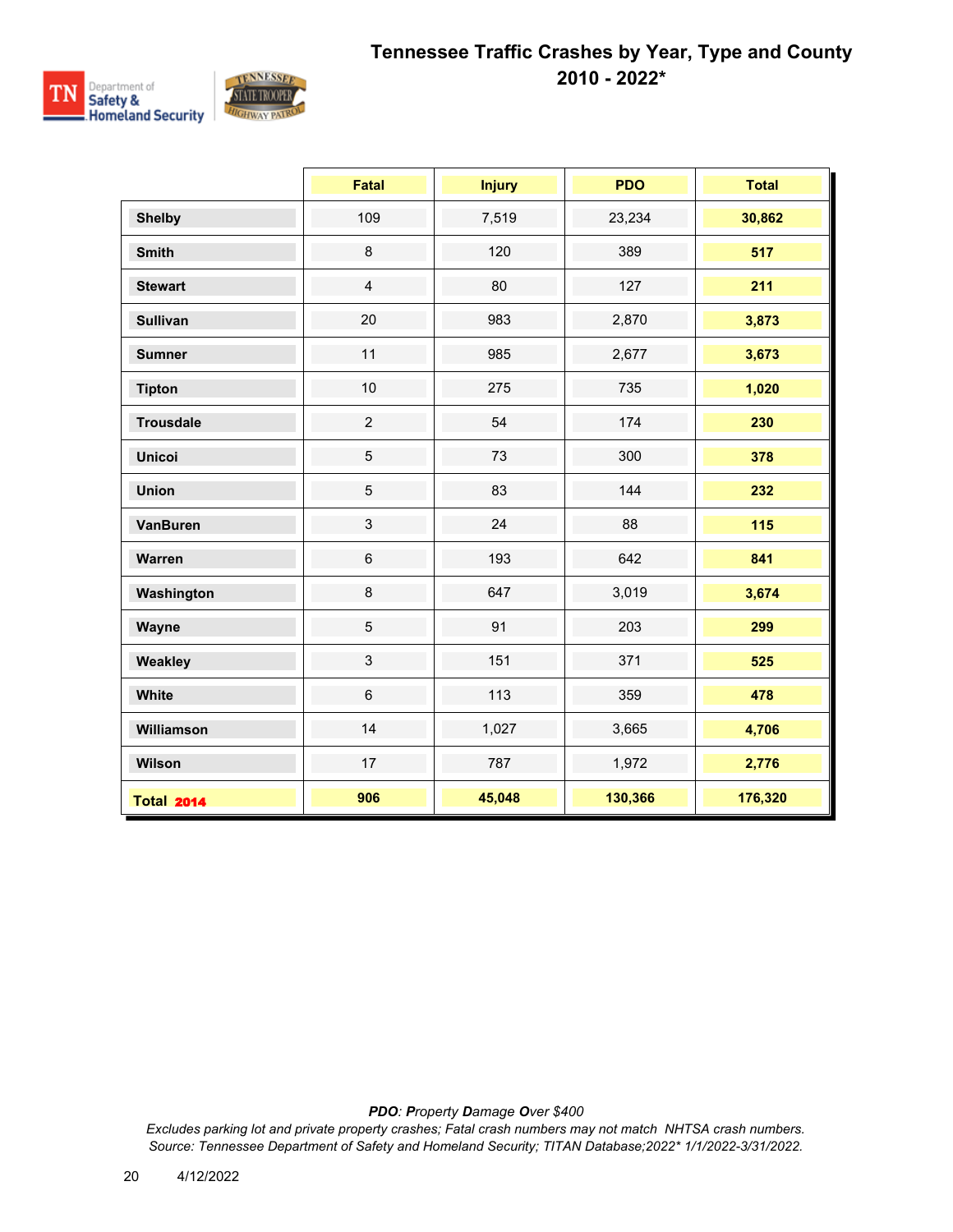

| 2015              | Fatal                     | <b>Injury</b> | <b>PDO</b> | <b>Total</b> |
|-------------------|---------------------------|---------------|------------|--------------|
| <b>Anderson</b>   | $\overline{7}$            | 516           | 1,507      | 2,030        |
| <b>Bedford</b>    | $10$                      | 273           | 843        | 1,126        |
| <b>Benton</b>     | $\,6\,$                   | 113           | 228        | 347          |
| <b>Bledsoe</b>    | $\mathbf{1}$              | 47            | 47         | 95           |
| <b>Blount</b>     | 21                        | 779           | 2,487      | 3,287        |
| <b>Bradley</b>    | 19                        | 677           | 2,698      | 3,394        |
| Campbell          | 14                        | 310           | 766        | 1,090        |
| Cannon            | $\mathbf 5$               | 75            | 204        | 284          |
| Carroll           | $\overline{4}$            | 141           | 258        | 403          |
| Carter            | $\,6$                     | 291           | 996        | 1,293        |
| Cheatham          | $\overline{7}$            | 202           | 673        | 882          |
| <b>Chester</b>    | $\mathfrak{S}$            | 87            | 267        | 357          |
| Claiborne         | $\,$ 5 $\,$               | 159           | 282        | 446          |
| Clay              | $\mathbf{1}$              | 45            | 94         | 140          |
| Cocke             | $\bf 8$                   | 313           | 781        | 1,102        |
| Coffee            | 14                        | 405           | 1,104      | 1,523        |
| <b>Crockett</b>   | $\overline{2}$            | 73            | 182        | 257          |
| <b>Cumberland</b> | 15                        | 354           | 1,165      | 1,534        |
| <b>Davidson</b>   | $70\,$                    | 8,433         | 22,862     | 31,365       |
| <b>Decatur</b>    | $\mathbf{1}$              | 67            | 146        | 214          |
| <b>DeKalb</b>     | 5                         | 149           | 303        | 457          |
| <b>Dickson</b>    | 15                        | 411           | 1,173      | 1,599        |
| <b>Dyer</b>       | $\,6\,$                   | 223           | 627        | 856          |
| <b>Fayette</b>    | $\ensuremath{\mathsf{3}}$ | 162           | 403        | 568          |
| <b>Fentress</b>   | $\mathbf 5$               | 102           | 242        | 349          |
| Franklin          | $\overline{7}$            | 252           | 651        | 910          |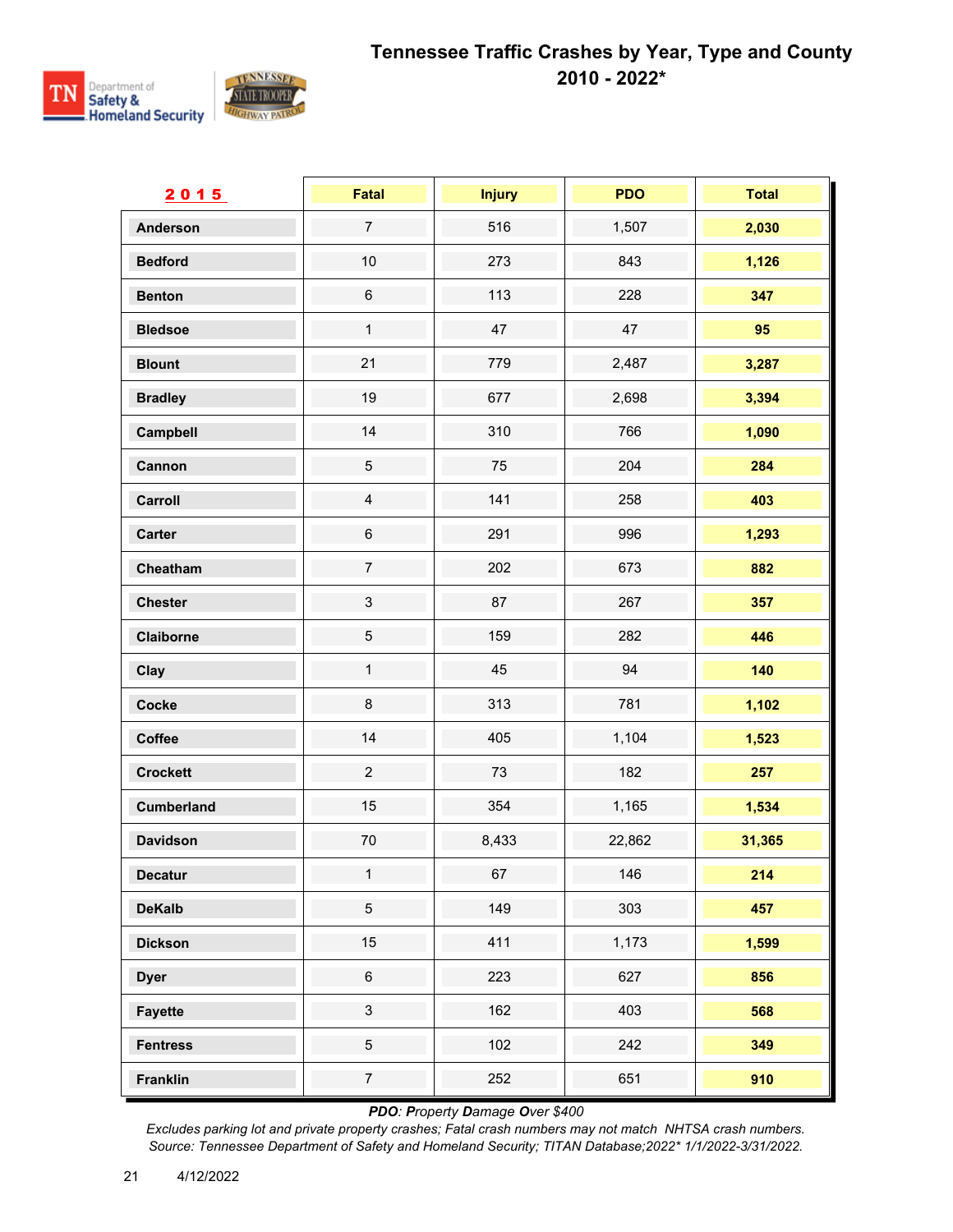

|                  | Fatal                     | <b>Injury</b> | <b>PDO</b> | <b>Total</b> |
|------------------|---------------------------|---------------|------------|--------------|
| Gibson           | $\sqrt{5}$                | 188           | 500        | 693          |
| <b>Giles</b>     | 11                        | 250           | 696        | 957          |
| Grainger         | $\,6\,$                   | 124           | 208        | 338          |
| <b>Greene</b>    | 16                        | 516           | 1,397      | 1,929        |
| Grundy           | $\pmb{0}$                 | 93            | 190        | 283          |
| Hamblen          | $\overline{7}$            | 307           | 1,145      | 1,459        |
| <b>Hamilton</b>  | 36                        | 2,738         | 10,182     | 12,956       |
| <b>Hancock</b>   | $\pmb{0}$                 | 33            | 81         | 114          |
| Hardeman         | $\overline{c}$            | 148           | 367        | 517          |
| <b>Hardin</b>    | $\overline{4}$            | 173           | 509        | 686          |
| <b>Hawkins</b>   | $\boldsymbol{9}$          | 224           | 601        | 834          |
| Haywood          | $\bf 8$                   | 133           | 362        | 503          |
| Henderson        | $\boldsymbol{9}$          | 201           | 645        | 855          |
| Henry            | $\boldsymbol{9}$          | 167           | 294        | 470          |
| <b>Hickman</b>   | $\overline{4}$            | 171           | 396        | 571          |
| <b>Houston</b>   | $\ensuremath{\mathsf{3}}$ | 41            | 47         | 91           |
| <b>Humphreys</b> | $\overline{7}$            | 103           | 271        | 381          |
| <b>Jackson</b>   | $\mathfrak{S}$            | 39            | 116        | 158          |
| <b>Jefferson</b> | 10                        | 328           | 807        | 1,145        |
| Johnson          | $\overline{4}$            | 72            | 264        | 340          |
| <b>Knox</b>      | 58                        | 2,774         | 10,547     | 13,379       |
| Lake             | $\mathbf 1$               | 20            | 41         | 62           |
| Lauderdale       | $\overline{4}$            | 138           | 358        | 500          |
| <b>Lawrence</b>  | $\overline{7}$            | 243           | 596        | 846          |
| Lewis            | $\overline{c}$            | 45            | 146        | 193          |
| Lincoln          | $\,$ 5 $\,$               | 164           | 583        | 752          |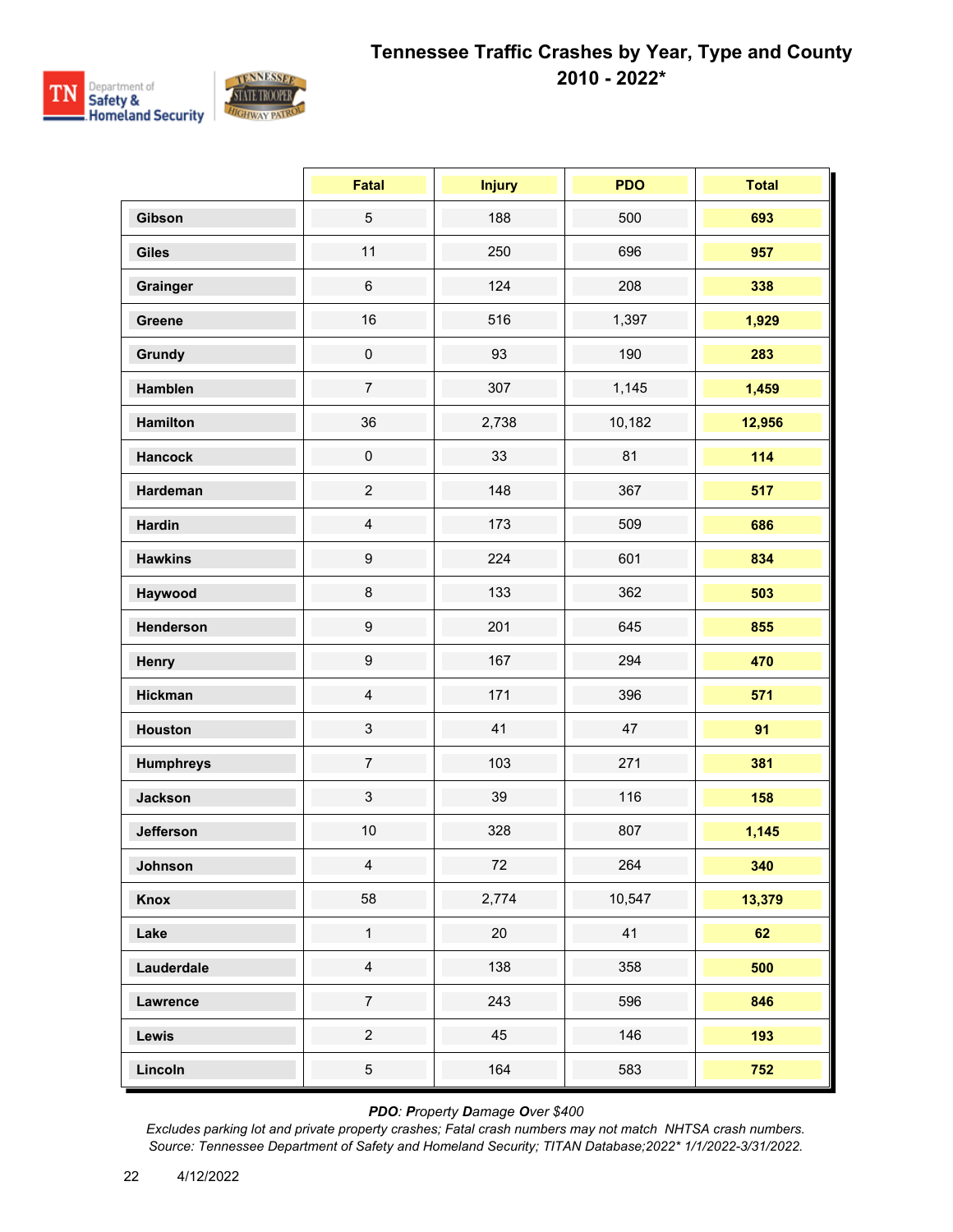

|                   | <b>Fatal</b>   | <b>Injury</b> | <b>PDO</b> | <b>Total</b> |
|-------------------|----------------|---------------|------------|--------------|
| Loudon            | $\overline{7}$ | 275           | 1,079      | 1,361        |
| <b>Macon</b>      | $\overline{4}$ | 97            | 245        | 346          |
| <b>Madison</b>    | 16             | 854           | 2,694      | 3,564        |
| <b>Marion</b>     | $\sqrt{5}$     | 224           | 514        | 743          |
| <b>Marshall</b>   | $\mathfrak{S}$ | 200           | 550        | 753          |
| <b>Maury</b>      | $\bf 8$        | 645           | 1,836      | 2,489        |
| <b>McMinn</b>     | 11             | 376           | 1,071      | 1,458        |
| <b>McNairy</b>    | $\bf 8$        | 141           | 422        | 571          |
| <b>Meigs</b>      | $\overline{4}$ | 65            | 122        | 191          |
| <b>Monroe</b>     | $10$           | 248           | 519        | 777          |
| <b>Montgomery</b> | 29             | 1,472         | 4,232      | 5,733        |
| <b>Moore</b>      | $\mathbf 0$    | 39            | 69         | 108          |
| Morgan            | $\bf 8$        | 87            | 119        | 214          |
| Obion             | $\mathbf{1}$   | 156           | 480        | 637          |
| Overton           | $\overline{4}$ | 143           | 335        | 482          |
| Perry             | $\pmb{0}$      | 42            | 86         | 128          |
| <b>Pickett</b>    | $\mathbf 0$    | 25            | 46         | 71           |
| Polk              | $\sqrt{5}$     | 118           | 158        | 281          |
| Putnam            | $\,6\,$        | 639           | 2,064      | 2,709        |
| Rhea              | 9              | 131           | 288        | 428          |
| Roane             | $10\,$         | 344           | 984        | 1,338        |
| Robertson         | $\bf 8$        | 494           | 1,391      | 1,893        |
| Rutherford        | 24             | 2,613         | 7,491      | 10,128       |
| <b>Scott</b>      | $\overline{5}$ | 79            | 153        | 237          |
| Sequatchie        | $\overline{4}$ | 69            | 156        | 229          |
| <b>Sevier</b>     | 12             | 837           | 2,609      | 3,458        |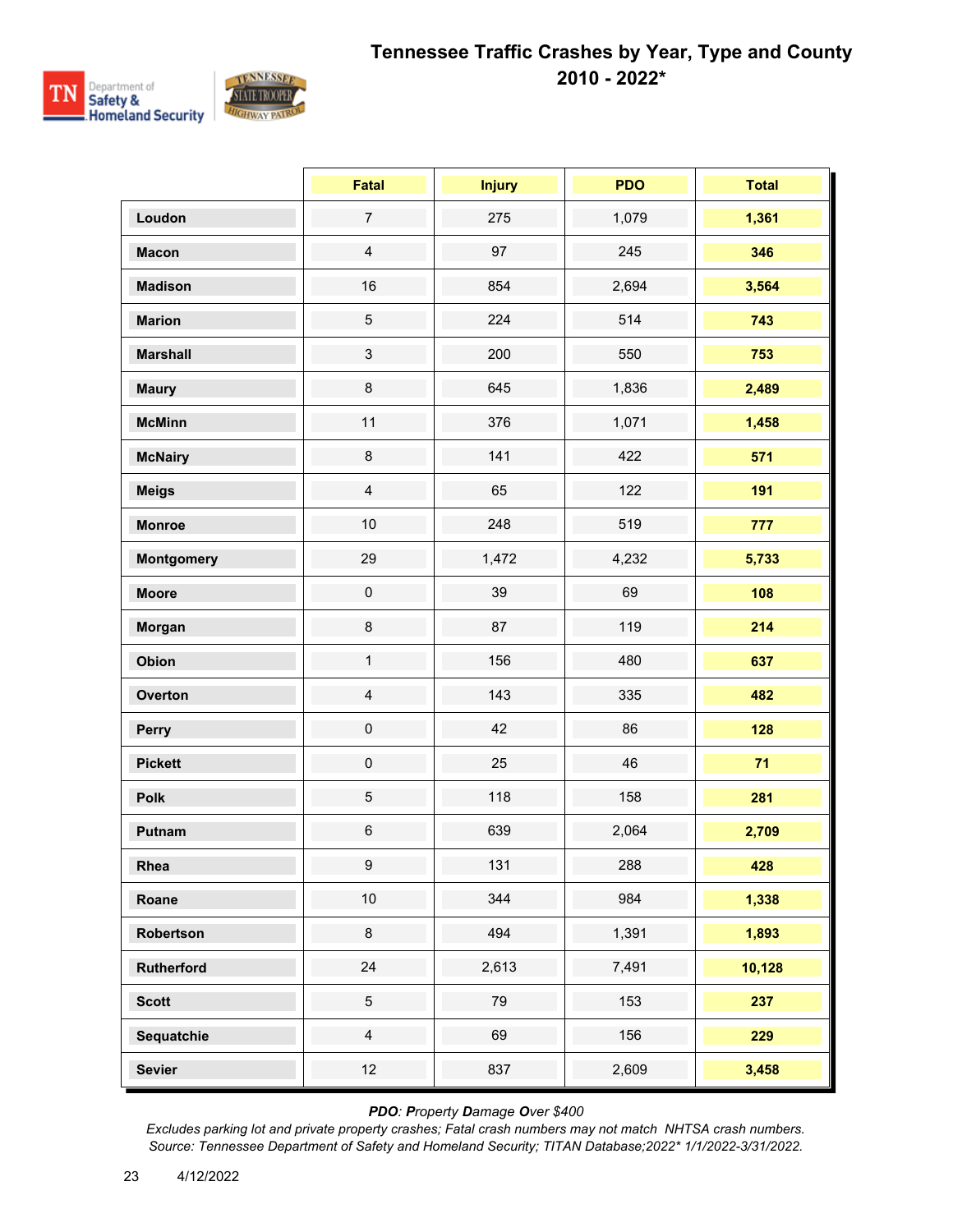

|                   | <b>Fatal</b>        | <b>Injury</b> | <b>PDO</b>   | <b>Total</b>   |
|-------------------|---------------------|---------------|--------------|----------------|
| <b>Shelby</b>     | 120                 | 8,289         | 25,473       | 33,882         |
| <b>Smith</b>      | $\overline{7}$      | 126           | 469          | 602            |
| <b>Stewart</b>    | $\sqrt{5}$          | 83            | 143          | 231            |
| <b>Sullivan</b>   | 14                  | 1,039         | 3,131        | 4,184          |
| <b>Sumner</b>     | 12                  | 966           | 3,005        | 3,983          |
| <b>Tipton</b>     | $\overline{5}$      | 291           | 750          | 1,046          |
| <b>Trousdale</b>  | $\pmb{0}$           | 53            | 168          | 221            |
| <b>Unicoi</b>     | $\overline{c}$      | 84            | 297          | 383            |
| <b>Union</b>      | $\overline{4}$      | 100           | 164          | 268            |
| <b>Unknown</b>    | $\mathsf{O}\xspace$ | $\pmb{0}$     | $\mathbf{1}$ | $\overline{1}$ |
| <b>VanBuren</b>   | $\mathbf{1}$        | 40            | 147          | 188            |
| Warren            | $\overline{4}$      | 211           | 696          | 911            |
| Washington        | 17                  | 683           | 3,362        | 4,062          |
| Wayne             | $\mathbf{1}$        | 79            | 232          | 312            |
| Weakley           | $\overline{4}$      | 153           | 330          | 487            |
| White             | $\overline{7}$      | 120           | 384          | 511            |
| Williamson        | 11                  | 1,076         | 4,312        | 5,399          |
| Wilson            | 16                  | 871           | 2,401        | 3,288          |
| <b>Total 2015</b> | 921                 | 48,769        | 147,516      | 197,206        |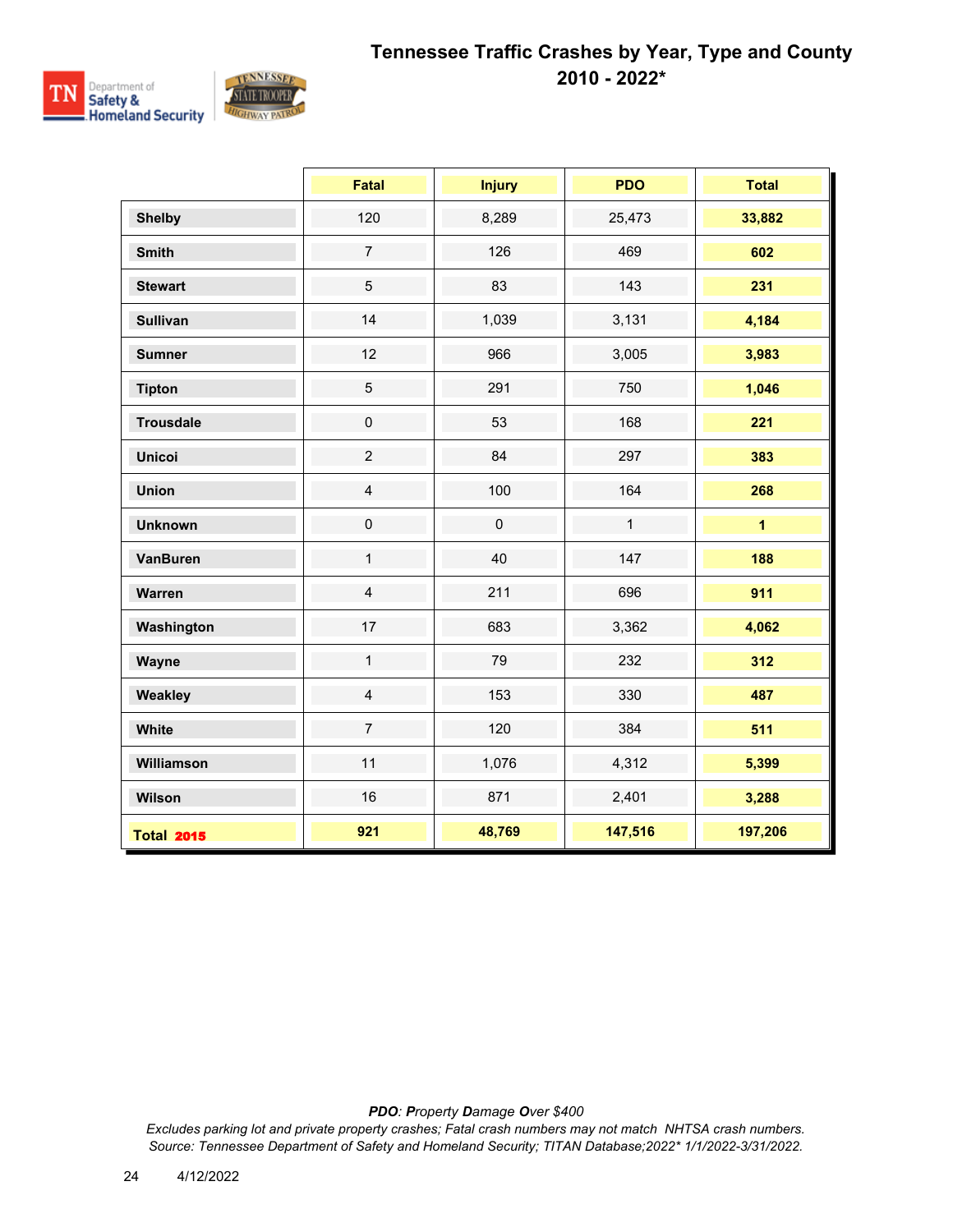

| 2016              | Fatal                     | <b>Injury</b> | <b>PDO</b> | <b>Total</b> |
|-------------------|---------------------------|---------------|------------|--------------|
| <b>Anderson</b>   | 14                        | 474           | 1,593      | 2,081        |
| <b>Bedford</b>    | $\overline{7}$            | 290           | 904        | 1,201        |
| <b>Benton</b>     | $\ensuremath{\mathsf{3}}$ | 108           | 247        | 358          |
| <b>Bledsoe</b>    | $\pmb{0}$                 | 52            | 44         | 96           |
| <b>Blount</b>     | 15                        | 814           | 2,633      | 3,462        |
| <b>Bradley</b>    | 12                        | 621           | 2,603      | 3,236        |
| Campbell          | 11                        | 250           | 876        | 1,137        |
| Cannon            | $\overline{c}$            | 88            | 188        | 278          |
| Carroll           | $\,6\,$                   | 145           | 303        | 454          |
| <b>Carter</b>     | $\,6$                     | 275           | 917        | 1,198        |
| Cheatham          | $\sqrt{5}$                | 251           | 733        | 989          |
| <b>Chester</b>    | $\mathbf 1$               | 91            | 238        | 330          |
| Claiborne         | 10                        | 147           | 333        | 490          |
| Clay              | $\overline{c}$            | 24            | 79         | 105          |
| Cocke             | $\boldsymbol{9}$          | 342           | 826        | 1,177        |
| Coffee            | $10$                      | 387           | 1,212      | 1,609        |
| <b>Crockett</b>   | $\overline{c}$            | 72            | 194        | 268          |
| <b>Cumberland</b> | 15                        | 358           | 1,152      | 1,525        |
| <b>Davidson</b>   | 67                        | 9,180         | 23,916     | 33,163       |
| Decatur           | $\mathbf{3}$              | 59            | 181        | 243          |
| <b>DeKalb</b>     | $\mathbf 1$               | 148           | 191        | 340          |
| <b>Dickson</b>    | 15                        | 421           | 1,205      | 1,641        |
| <b>Dyer</b>       | $10$                      | 243           | 610        | 863          |
| <b>Fayette</b>    | 11                        | 200           | 424        | 635          |
| <b>Fentress</b>   | $\mathbf{1}$              | 79            | 259        | 339          |
| <b>Franklin</b>   | $\,6\,$                   | 215           | 646        | 867          |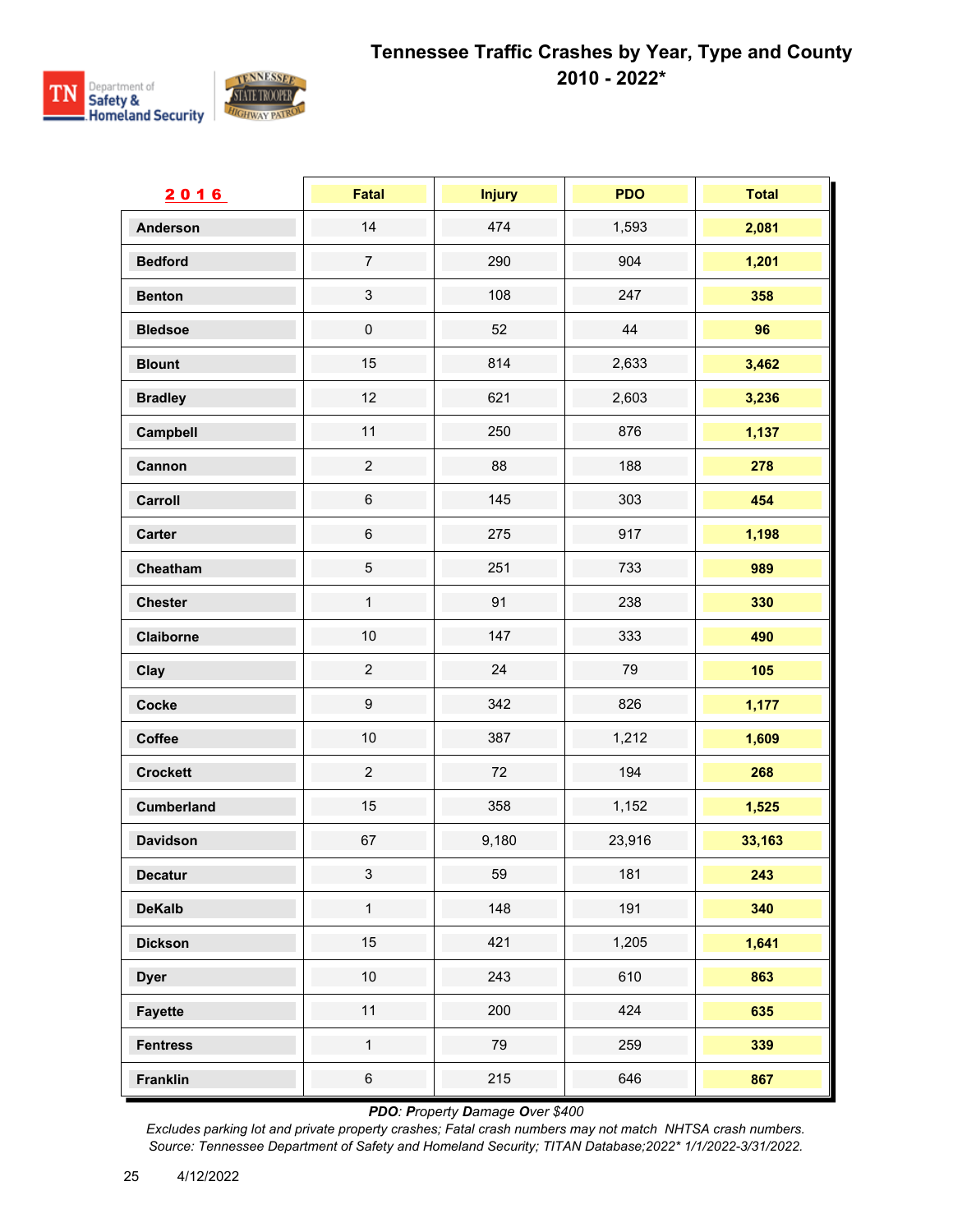

|                  | <b>Fatal</b>     | <b>Injury</b> | <b>PDO</b> | <b>Total</b> |
|------------------|------------------|---------------|------------|--------------|
| Gibson           | $\,6\,$          | 226           | 515        | 747          |
| <b>Giles</b>     | $10$             | 268           | 690        | 968          |
| Grainger         | $\overline{5}$   | 129           | 234        | 368          |
| Greene           | 20               | 484           | 1,406      | 1,910        |
| Grundy           | $\overline{2}$   | 96            | 204        | 302          |
| Hamblen          | 12               | 338           | 1,394      | 1,744        |
| <b>Hamilton</b>  | 36               | 2,619         | 9,932      | 12,587       |
| <b>Hancock</b>   | $\overline{2}$   | 29            | 60         | 91           |
| Hardeman         | $\overline{4}$   | 137           | 383        | 524          |
| <b>Hardin</b>    | $\boldsymbol{9}$ | 181           | 544        | 734          |
| <b>Hawkins</b>   | 11               | 253           | 636        | 900          |
| Haywood          | $\mathfrak{S}$   | 160           | 434        | 597          |
| Henderson        | 15               | 203           | 605        | 823          |
| Henry            | $\mathbf{3}$     | 208           | 308        | 519          |
| <b>Hickman</b>   | $\sqrt{5}$       | 173           | 383        | 561          |
| <b>Houston</b>   | $\mathbf{1}$     | 49            | 52         | $102$        |
| <b>Humphreys</b> | $\overline{7}$   | 140           | 293        | 440          |
| <b>Jackson</b>   | $\overline{c}$   | 50            | 70         | $122$        |
| <b>Jefferson</b> | 8                | 286           | 767        | 1,061        |
| Johnson          | $\overline{0}$   | 91            | 284        | 375          |
| Knox             | 63               | 2,888         | 11,197     | 14,148       |
| Lake             | $\mathbf{1}$     | 19            | 42         | 62           |
| Lauderdale       | $\,6\,$          | 158           | 344        | 508          |
| Lawrence         | $\,6\,$          | 248           | 611        | 865          |
| Lewis            | $\mathbf{1}$     | 57            | 130        | 188          |
| Lincoln          | $\bf 8$          | 210           | 674        | 892          |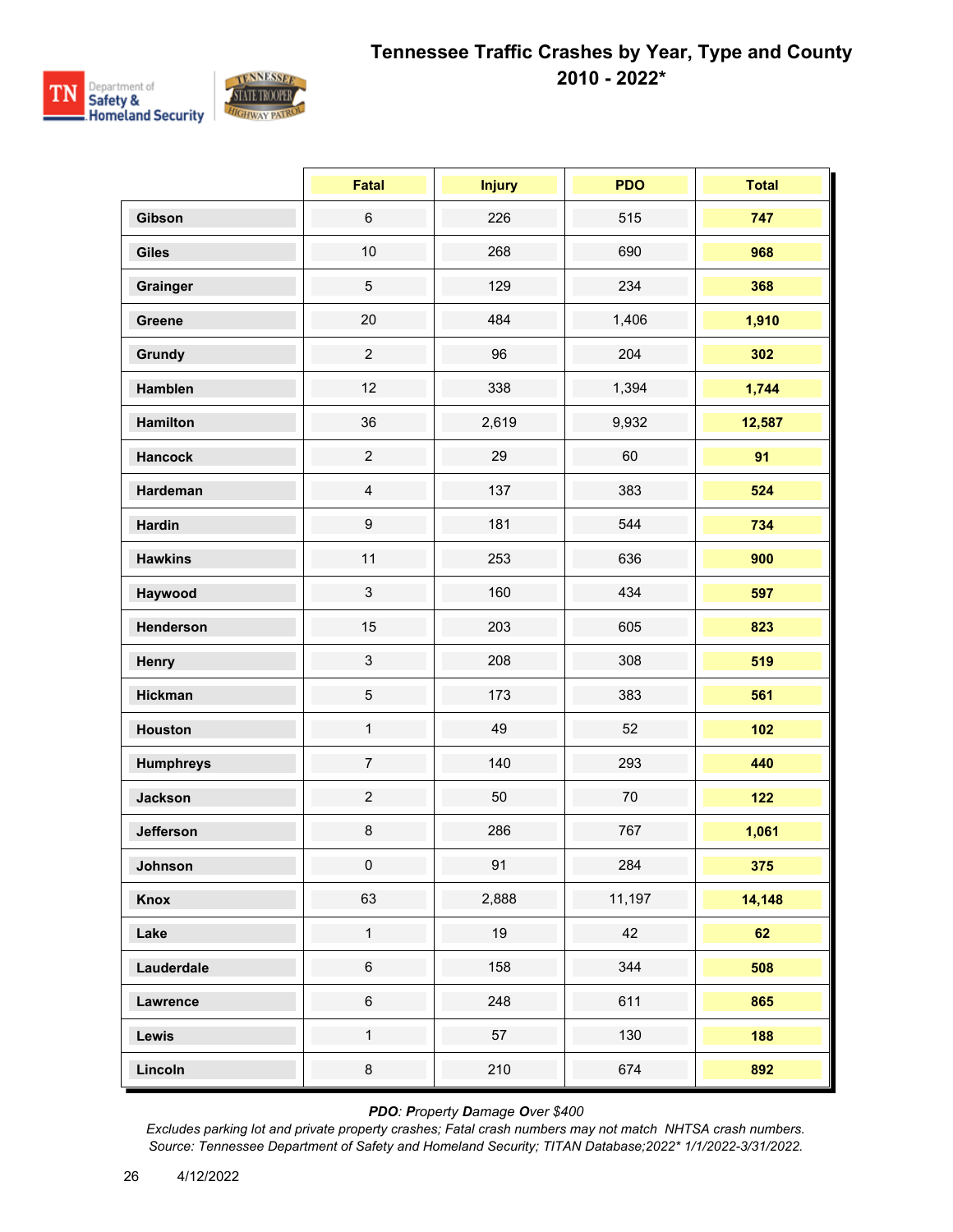

|                   | <b>Fatal</b>              | <b>Injury</b> | <b>PDO</b> | <b>Total</b> |
|-------------------|---------------------------|---------------|------------|--------------|
| Loudon            | $\boldsymbol{9}$          | 271           | 1,082      | 1,362        |
| <b>Macon</b>      | $\,6\,$                   | 99            | 240        | 345          |
| <b>Madison</b>    | 13                        | 933           | 3,005      | 3,951        |
| <b>Marion</b>     | $\boldsymbol{9}$          | 220           | 489        | 718          |
| <b>Marshall</b>   | $\overline{c}$            | 173           | 561        | 736          |
| <b>Maury</b>      | 17                        | 707           | 2,114      | 2,838        |
| <b>McMinn</b>     | 16                        | 327           | 1,069      | 1,412        |
| <b>McNairy</b>    | 8                         | 150           | 389        | 547          |
| <b>Meigs</b>      | $\overline{4}$            | 59            | 118        | 181          |
| <b>Monroe</b>     | $\bf 8$                   | 258           | 558        | 824          |
| <b>Montgomery</b> | 26                        | 1,612         | 4,450      | 6,088        |
| <b>Moore</b>      | $\pmb{0}$                 | 39            | 89         | 128          |
| Morgan            | 3                         | 71            | 99         | 173          |
| Obion             | $\overline{c}$            | 163           | 539        | 704          |
| Overton           | $\ensuremath{\mathsf{3}}$ | 148           | 353        | 504          |
| Perry             | $\overline{4}$            | 34            | 74         | $112$        |
| <b>Pickett</b>    | $\pmb{0}$                 | 15            | 35         | 50           |
| Polk              | $\overline{2}$            | 113           | 183        | 298          |
| Putnam            | 14                        | 632           | 2,068      | 2,714        |
| Rhea              | $\overline{2}$            | 155           | 400        | 557          |
| Roane             | 13                        | 338           | 1,055      | 1,406        |
| Robertson         | 17                        | 540           | 1,546      | 2,103        |
| Rutherford        | 41                        | 2,879         | 7,654      | 10,574       |
| <b>Scott</b>      | 5                         | 81            | 134        | 220          |
| Sequatchie        | $\mathbf{3}$              | 70            | 143        | 216          |
| <b>Sevier</b>     | 14                        | 856           | 2,728      | 3,598        |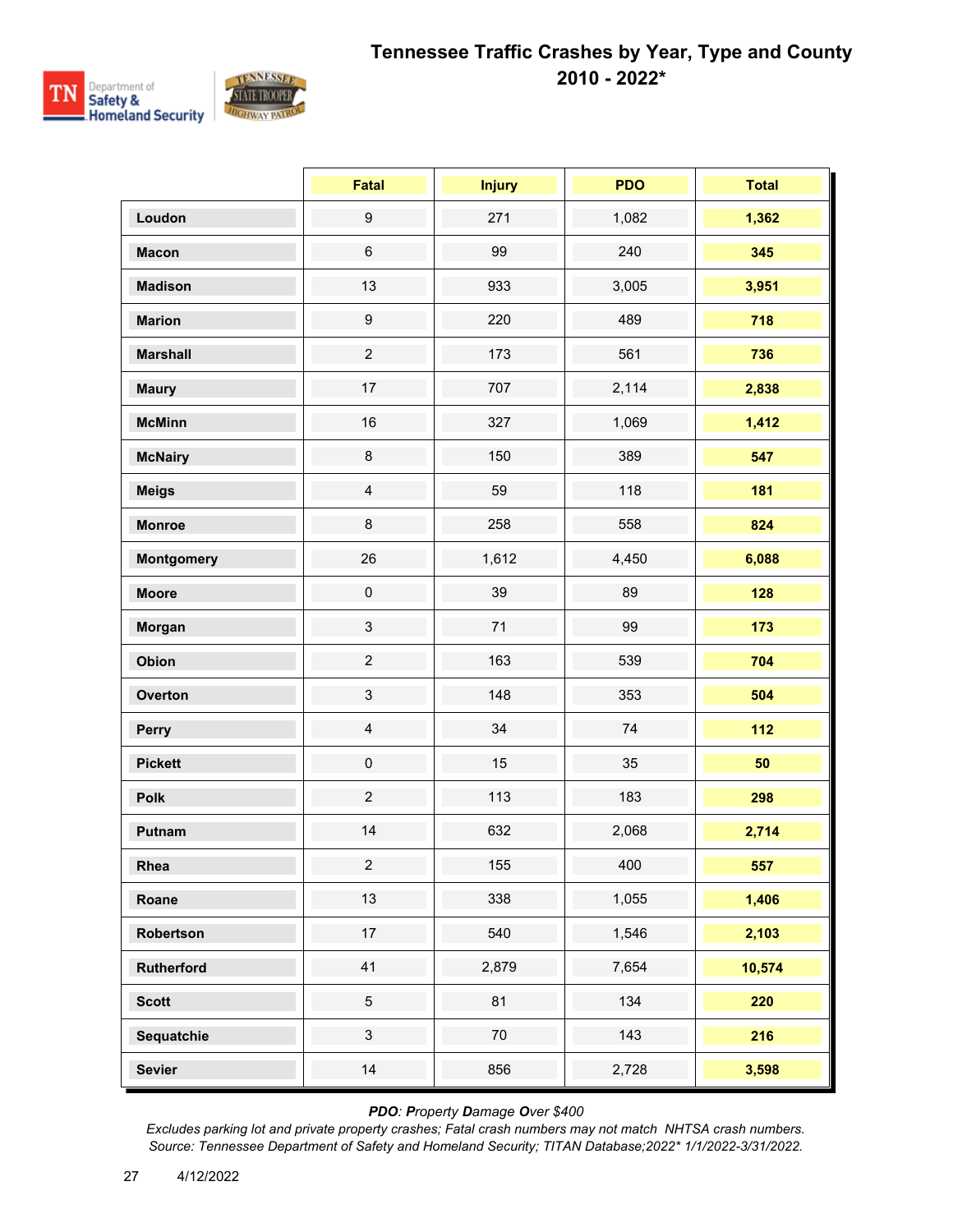

|                   | <b>Fatal</b>   | <b>Injury</b> | <b>PDO</b> | <b>Total</b> |
|-------------------|----------------|---------------|------------|--------------|
| <b>Shelby</b>     | 136            | 9,087         | 28,124     | 37,347       |
| <b>Smith</b>      | $\overline{2}$ | 112           | 445        | 559          |
| <b>Stewart</b>    | $\overline{7}$ | 79            | 159        | 245          |
| <b>Sullivan</b>   | 16             | 1,047         | 3,275      | 4,338        |
| <b>Sumner</b>     | 18             | 980           | 2,941      | 3,939        |
| <b>Tipton</b>     | $\,6$          | 295           | 766        | 1,067        |
| <b>Trousdale</b>  | $\mathbf{3}$   | 53            | 189        | 245          |
| <b>Unicoi</b>     | $\pmb{0}$      | 85            | 240        | 325          |
| <b>Union</b>      | $\overline{4}$ | 82            | 197        | 283          |
| <b>VanBuren</b>   | $\overline{2}$ | 32            | 125        | 159          |
| Warren            | 8              | 242           | 709        | 959          |
| Washington        | 10             | 658           | 3,397      | 4,065        |
| Wayne             | $\overline{2}$ | 81            | 227        | 310          |
| Weakley           | $\bf 8$        | 149           | 340        | 497          |
| White             | $6\phantom{1}$ | 127           | 343        | 476          |
| Williamson        | 12             | 1,097         | 4,490      | 5,599        |
| Wilson            | 21             | 996           | 2,396      | 3,413        |
| <b>Total 2016</b> | 992            | 51,179        | 154,237    | 206,408      |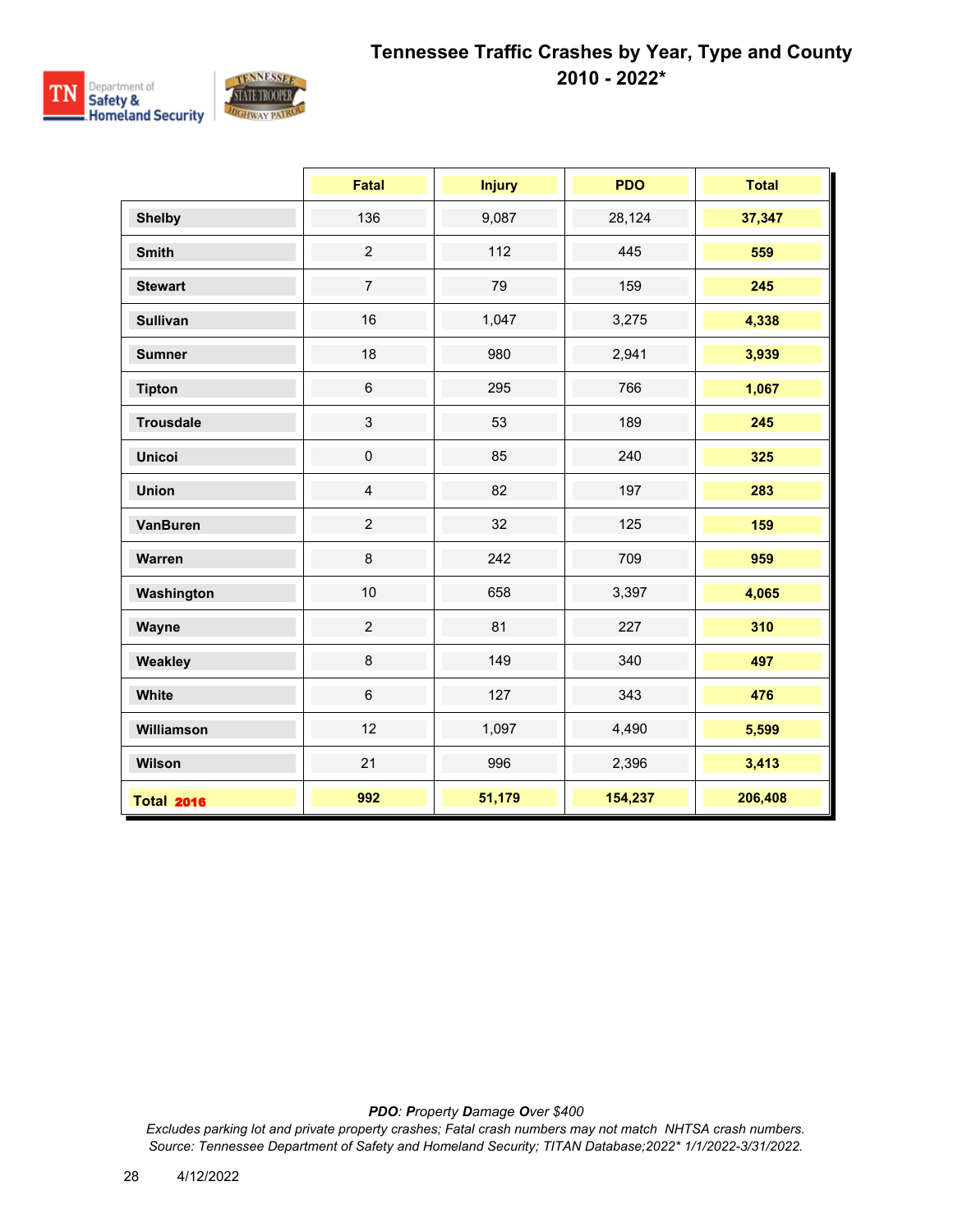

| 2017              | Fatal                     | <b>Injury</b> | <b>PDO</b> | <b>Total</b> |
|-------------------|---------------------------|---------------|------------|--------------|
| <b>Anderson</b>   | 11                        | 428           | 1,546      | 1,985        |
| <b>Bedford</b>    | $\overline{4}$            | 252           | 951        | 1,207        |
| <b>Benton</b>     | $\overline{c}$            | 95            | 266        | 363          |
| <b>Bledsoe</b>    | $\,6$                     | 41            | 53         | 100          |
| <b>Blount</b>     | 13                        | 726           | 2,557      | 3,296        |
| <b>Bradley</b>    | 14                        | 589           | 2,520      | 3,123        |
| Campbell          | $\mathbf{1}$              | 285           | 895        | 1,181        |
| Cannon            | $\ensuremath{\mathsf{3}}$ | 95            | 223        | 321          |
| Carroll           | $\overline{4}$            | 129           | 360        | 493          |
| <b>Carter</b>     | $\,$ 5 $\,$               | 254           | 972        | 1,231        |
| Cheatham          | $\overline{7}$            | 234           | 729        | 970          |
| <b>Chester</b>    | $\overline{c}$            | 84            | 275        | 361          |
| Claiborne         | $\sqrt{5}$                | 126           | 270        | 401          |
| Clay              | $\mathfrak{S}$            | 28            | 84         | 115          |
| Cocke             | $\sqrt{3}$                | 264           | 804        | 1,071        |
| Coffee            | 17                        | 375           | 1,244      | 1,636        |
| <b>Crockett</b>   | $\overline{c}$            | 47            | 154        | 203          |
| <b>Cumberland</b> | $\overline{7}$            | 345           | 1,112      | 1,464        |
| <b>Davidson</b>   | 73                        | 9,269         | 24,342     | 33,684       |
| Decatur           | $\,6\,$                   | 63            | 192        | 261          |
| <b>DeKalb</b>     | $\overline{5}$            | 118           | 209        | 332          |
| <b>Dickson</b>    | 15                        | 480           | 1,148      | 1,643        |
| <b>Dyer</b>       | 8                         | 204           | 636        | 848          |
| <b>Fayette</b>    | $\bf 8$                   | 195           | 409        | 612          |
| <b>Fentress</b>   | $\boldsymbol{7}$          | 81            | 277        | 365          |
| <b>Franklin</b>   | $\sqrt{5}$                | 235           | 660        | 900          |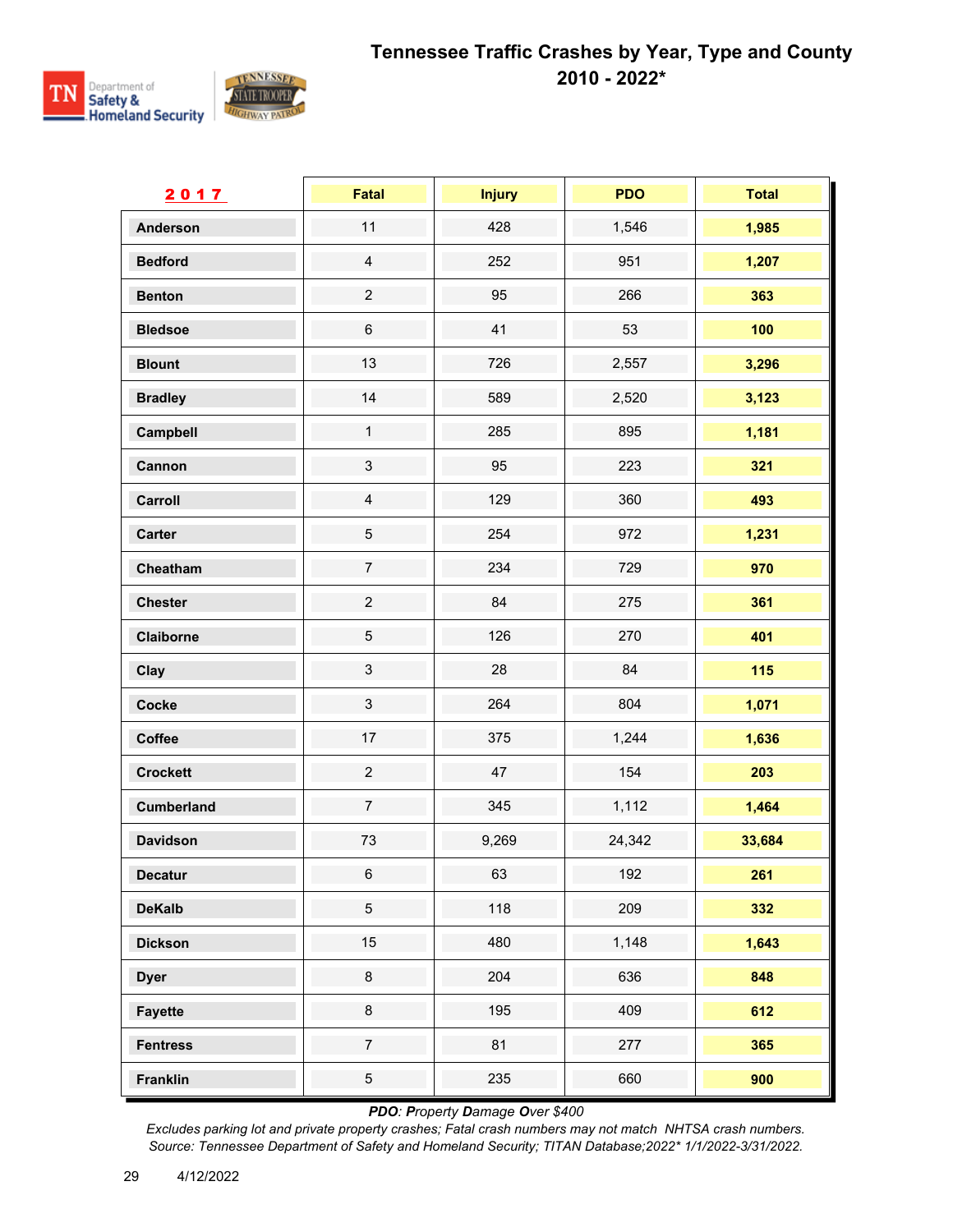

|                  | <b>Fatal</b>   | <b>Injury</b> | <b>PDO</b> | <b>Total</b> |
|------------------|----------------|---------------|------------|--------------|
| Gibson           | 5              | 227           | 512        | 744          |
| <b>Giles</b>     | $\overline{7}$ | 215           | 629        | 851          |
| Grainger         | 5              | 122           | 179        | 306          |
| Greene           | 18             | 475           | 1,444      | 1,937        |
| Grundy           | $\mathbf{1}$   | 79            | 223        | 303          |
| Hamblen          | 12             | 284           | 1,328      | 1,624        |
| <b>Hamilton</b>  | 29             | 2,907         | 10,948     | 13,884       |
| <b>Hancock</b>   | $\mathbf{3}$   | 23            | 45         | 71           |
| Hardeman         | 5              | 129           | 351        | 485          |
| <b>Hardin</b>    | 8              | 184           | 475        | 667          |
| <b>Hawkins</b>   | 15             | 238           | 658        | 911          |
| Haywood          | $\overline{7}$ | 146           | 415        | 568          |
| Henderson        | 8              | 195           | 645        | 848          |
| Henry            | 12             | 175           | 304        | 491          |
| <b>Hickman</b>   | 13             | 142           | 365        | 520          |
| <b>Houston</b>   | $\mathbf{1}$   | 55            | 121        | 177          |
| <b>Humphreys</b> | $\overline{7}$ | 117           | 239        | 363          |
| <b>Jackson</b>   | 5              | 39            | 75         | 119          |
| <b>Jefferson</b> | $\overline{7}$ | 272           | 885        | 1,164        |
| Johnson          | $6\phantom{.}$ | 96            | 327        | 429          |
| Knox             | 47             | 2,944         | 11,353     | 14,344       |
| Lake             | $\mathbf{1}$   | 29            | 36         | 66           |
| Lauderdale       | $\,6\,$        | 122           | 330        | 458          |
| Lawrence         | 5              | 249           | 601        | 855          |
| Lewis            | $\mathbf{3}$   | 45            | 121        | 169          |
| Lincoln          | $\,6\,$        | 194           | 597        | 797          |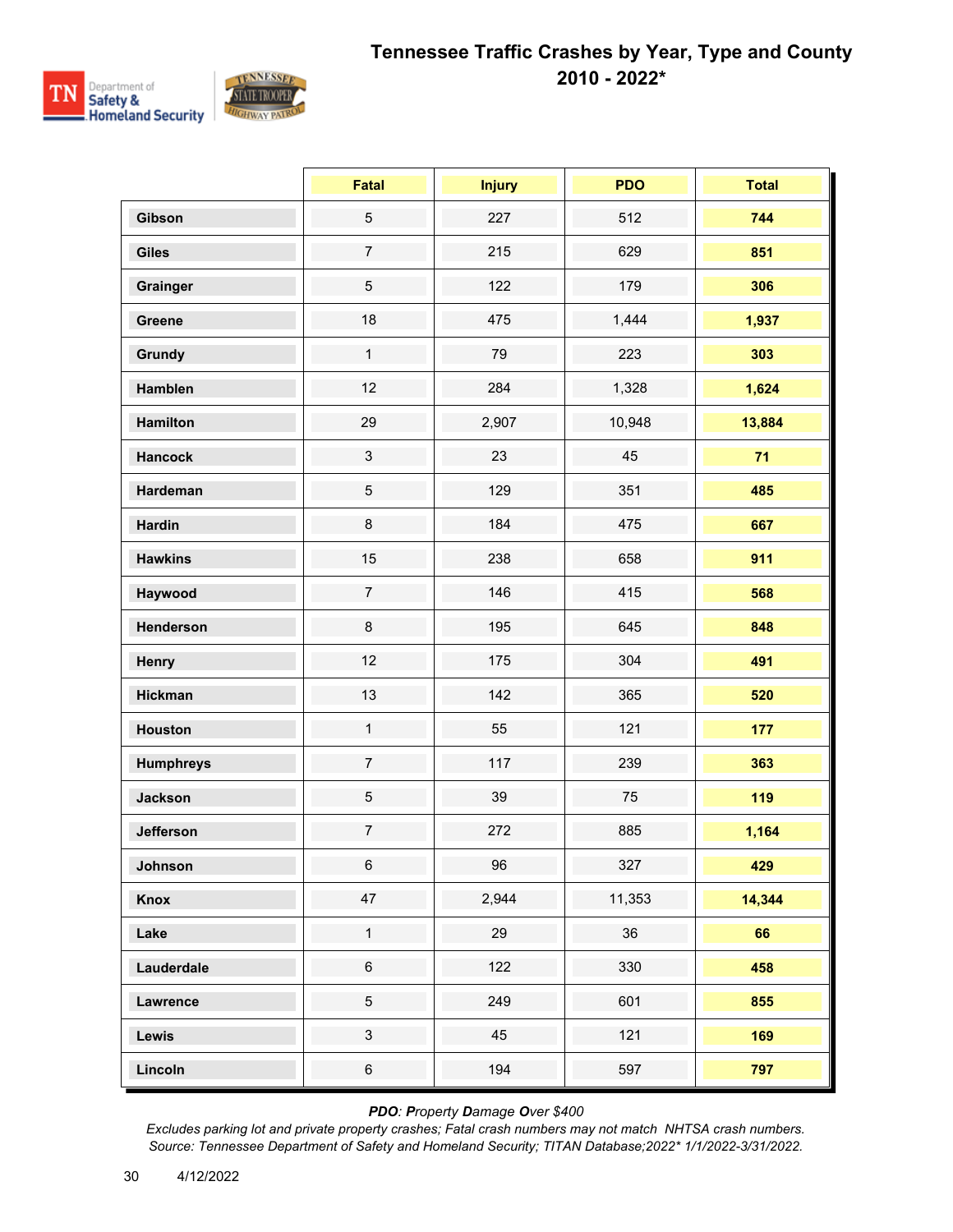

|                   | <b>Fatal</b>     | <b>Injury</b> | <b>PDO</b> | <b>Total</b> |
|-------------------|------------------|---------------|------------|--------------|
| Loudon            | $\boldsymbol{9}$ | 281           | 1,082      | 1,372        |
| <b>Macon</b>      | $\sqrt{5}$       | 97            | 217        | 319          |
| <b>Madison</b>    | 13               | 897           | 3,081      | 3,991        |
| <b>Marion</b>     | $\bf 8$          | 181           | 510        | 699          |
| <b>Marshall</b>   | $\mathbf{1}$     | 193           | 619        | 813          |
| <b>Maury</b>      | 18               | 716           | 2,099      | 2,833        |
| <b>McMinn</b>     | 12               | 331           | 1,134      | 1,477        |
| <b>McNairy</b>    | $\overline{4}$   | 127           | 365        | 496          |
| <b>Meigs</b>      | $\overline{4}$   | 62            | 104        | 170          |
| <b>Monroe</b>     | 12               | 244           | 661        | 917          |
| <b>Montgomery</b> | 26               | 1,610         | 4,695      | 6,331        |
| <b>Moore</b>      | $\overline{2}$   | 27            | 95         | 124          |
| Morgan            | $\,6\,$          | 84            | 103        | 193          |
| Obion             | $\overline{4}$   | 168           | 447        | 619          |
| Overton           | $\overline{4}$   | 124           | 363        | 491          |
| Perry             | $\overline{c}$   | 41            | 31         | 74           |
| <b>Pickett</b>    | $\overline{2}$   | 16            | 38         | 56           |
| Polk              | $\overline{7}$   | 98            | 206        | 311          |
| Putnam            | $\boldsymbol{9}$ | 524           | 2,243      | 2,776        |
| Rhea              | $6\phantom{.0}$  | 157           | 493        | 656          |
| Roane             | 13               | 307           | 965        | 1,285        |
| Robertson         | $10$             | 460           | 1,343      | 1,813        |
| Rutherford        | 33               | 2,873         | 8,079      | 10,985       |
| <b>Scott</b>      | $\bf 8$          | 64            | 89         | 161          |
| Sequatchie        | $\mathfrak{S}$   | 56            | 154        | 213          |
| <b>Sevier</b>     | $17\,$           | 844           | 2,738      | 3,599        |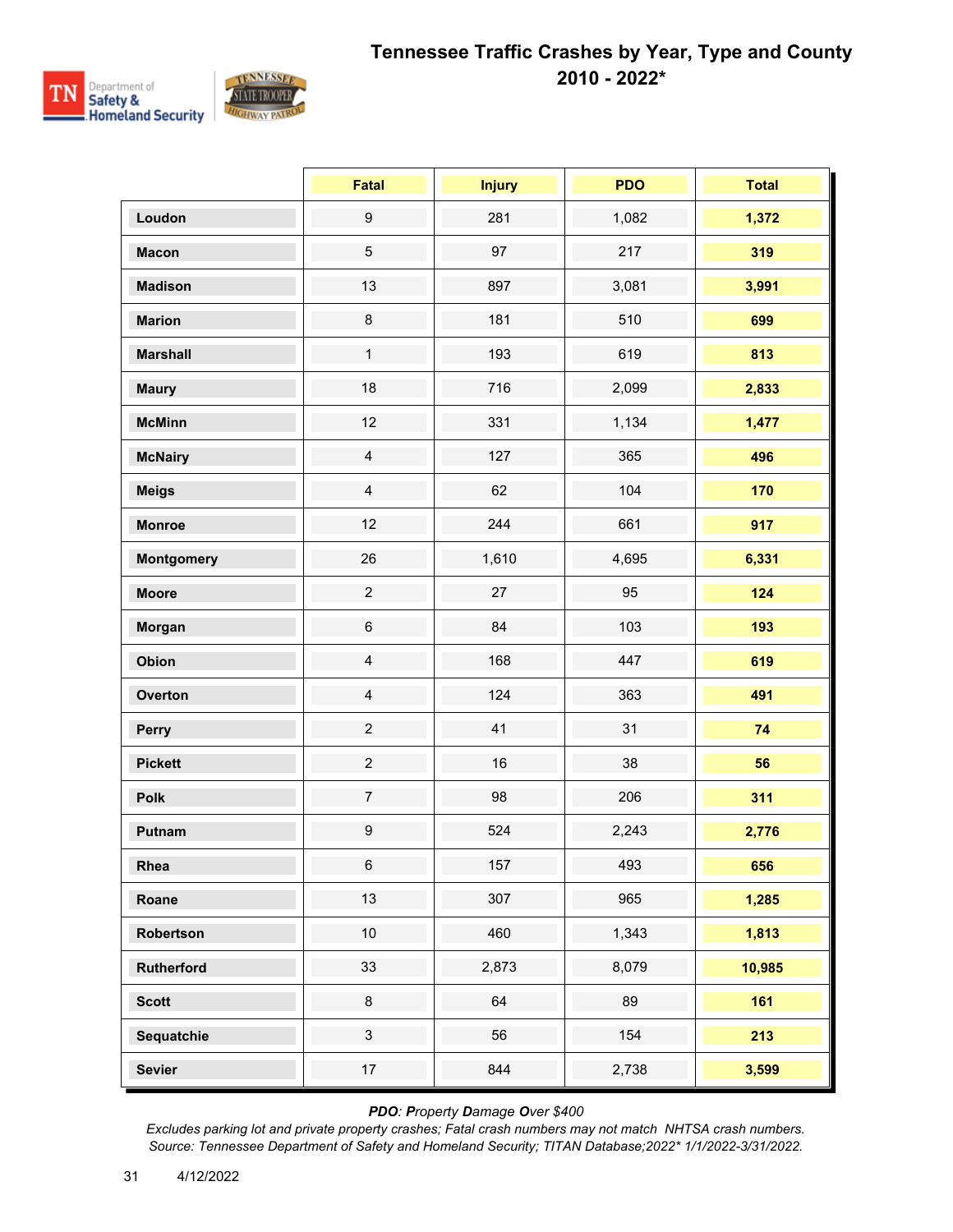

|                   | <b>Fatal</b>   | <b>Injury</b> | <b>PDO</b> | <b>Total</b> |
|-------------------|----------------|---------------|------------|--------------|
| <b>Shelby</b>     | 120            | 8,803         | 28,682     | 37,605       |
| <b>Smith</b>      | $\overline{7}$ | 138           | 522        | 667          |
| <b>Stewart</b>    | $\mathbf{1}$   | 81            | 114        | 196          |
| <b>Sullivan</b>   | 18             | 1,069         | 3,117      | 4,204        |
| <b>Sumner</b>     | 10             | 930           | 2,856      | 3,796        |
| <b>Tipton</b>     | $\overline{5}$ | 310           | 801        | 1,116        |
| <b>Trousdale</b>  | $\mathbf{1}$   | 48            | 183        | 232          |
| <b>Unicoi</b>     | $\overline{2}$ | 81            | 275        | 358          |
| <b>Union</b>      | $\overline{4}$ | 67            | 140        | 211          |
| <b>VanBuren</b>   | $\overline{2}$ | 34            | 120        | 156          |
| Warren            | 15             | 209           | 757        | 981          |
| Washington        | 10             | 664           | 3,399      | 4,073        |
| Wayne             | $\sqrt{5}$     | 79            | 196        | 280          |
| Weakley           | $\overline{2}$ | 145           | 356        | 503          |
| White             | $6\phantom{1}$ | 118           | 407        | 531          |
| Williamson        | 22             | 1,073         | 4,556      | 5,651        |
| Wilson            | 20             | 1,025         | 2,565      | 3,610        |
| <b>Total 2017</b> | 966            | 50,201        | 157,094    | 208,261      |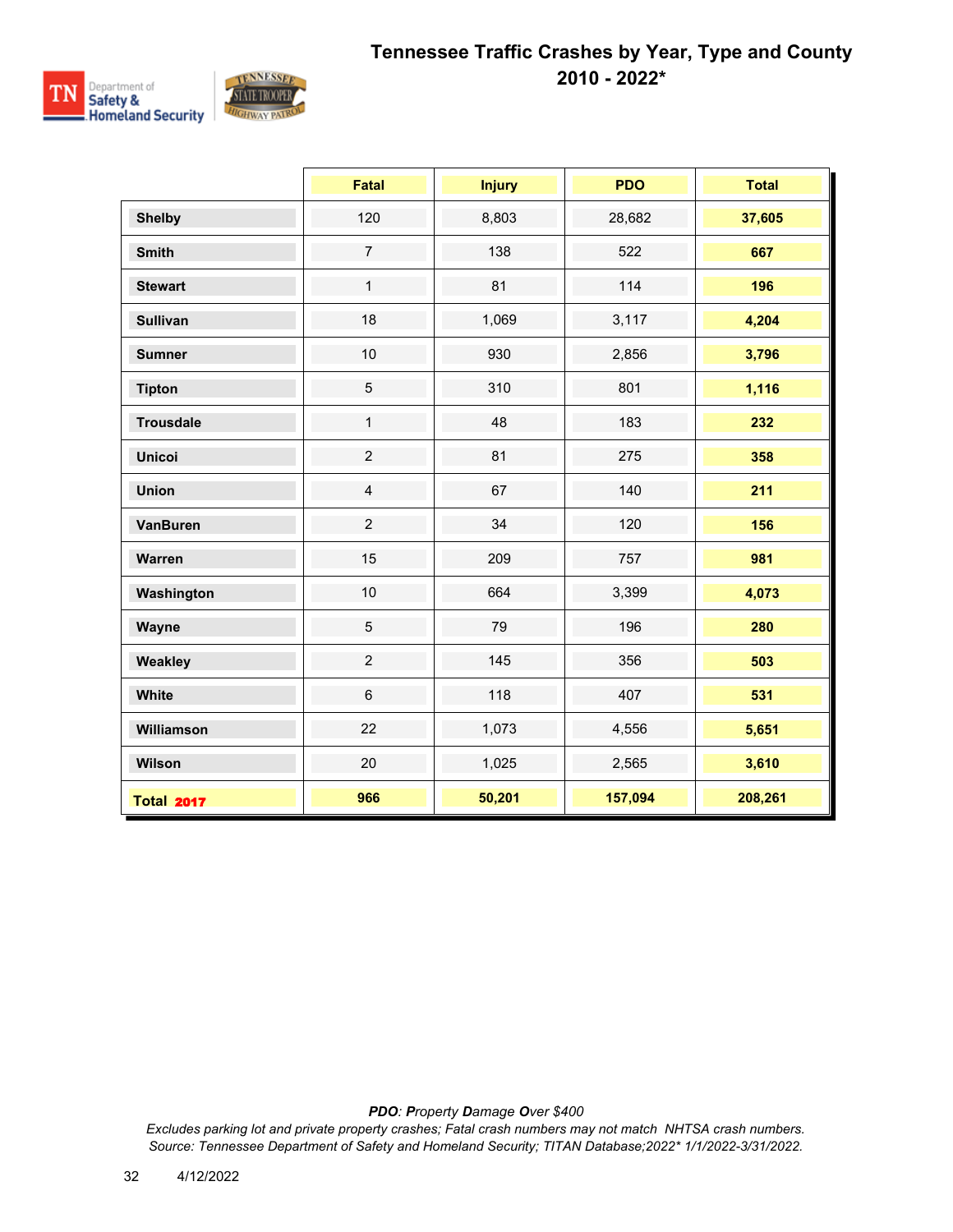

| 2018              | <b>Fatal</b>     | <b>Injury</b> | <b>PDO</b> | <b>Total</b> |
|-------------------|------------------|---------------|------------|--------------|
| <b>Anderson</b>   | $\overline{7}$   | 428           | 1,505      | 1,940        |
| <b>Bedford</b>    | $10$             | 305           | 929        | 1,244        |
| <b>Benton</b>     | $\bf 8$          | 96            | 304        | 408          |
| <b>Bledsoe</b>    | $\overline{2}$   | 43            | 56         | 101          |
| <b>Blount</b>     | 23               | 685           | 2,681      | 3,389        |
| <b>Bradley</b>    | $10$             | 568           | 2,567      | 3,145        |
| Campbell          | $10\,$           | 227           | 792        | 1,029        |
| Cannon            | $\overline{4}$   | 80            | 214        | 298          |
| Carroll           | $\overline{4}$   | 115           | 304        | 423          |
| <b>Carter</b>     | $\bf 8$          | 294           | 969        | 1,271        |
| Cheatham          | $\bf 8$          | 229           | 657        | 894          |
| <b>Chester</b>    | $\overline{c}$   | $71$          | 251        | 324          |
| Claiborne         | $\sqrt{5}$       | 127           | 352        | 484          |
| Clay              | $\overline{2}$   | 34            | 38         | 74           |
| Cocke             | $17\,$           | 233           | 867        | 1,117        |
| Coffee            | 11               | 376           | 1,223      | 1,610        |
| <b>Crockett</b>   | $\sqrt{5}$       | 58            | 192        | 255          |
| <b>Cumberland</b> | 12               | 367           | 1,100      | 1,479        |
| <b>Davidson</b>   | 78               | 9,146         | 24,196     | 33,420       |
| <b>Decatur</b>    | $\mathfrak{S}$   | 64            | 191        | 258          |
| <b>DeKalb</b>     | $\bf 8$          | 111           | 224        | 343          |
| <b>Dickson</b>    | $\bf 8$          | 407           | 1,069      | 1,484        |
| <b>Dyer</b>       | $\sqrt{5}$       | 211           | 593        | 809          |
| <b>Fayette</b>    | $\,6\,$          | 173           | 399        | 578          |
| <b>Fentress</b>   | $\mathbf{1}$     | 68            | 240        | 309          |
| <b>Franklin</b>   | $\boldsymbol{9}$ | 201           | 502        | 712          |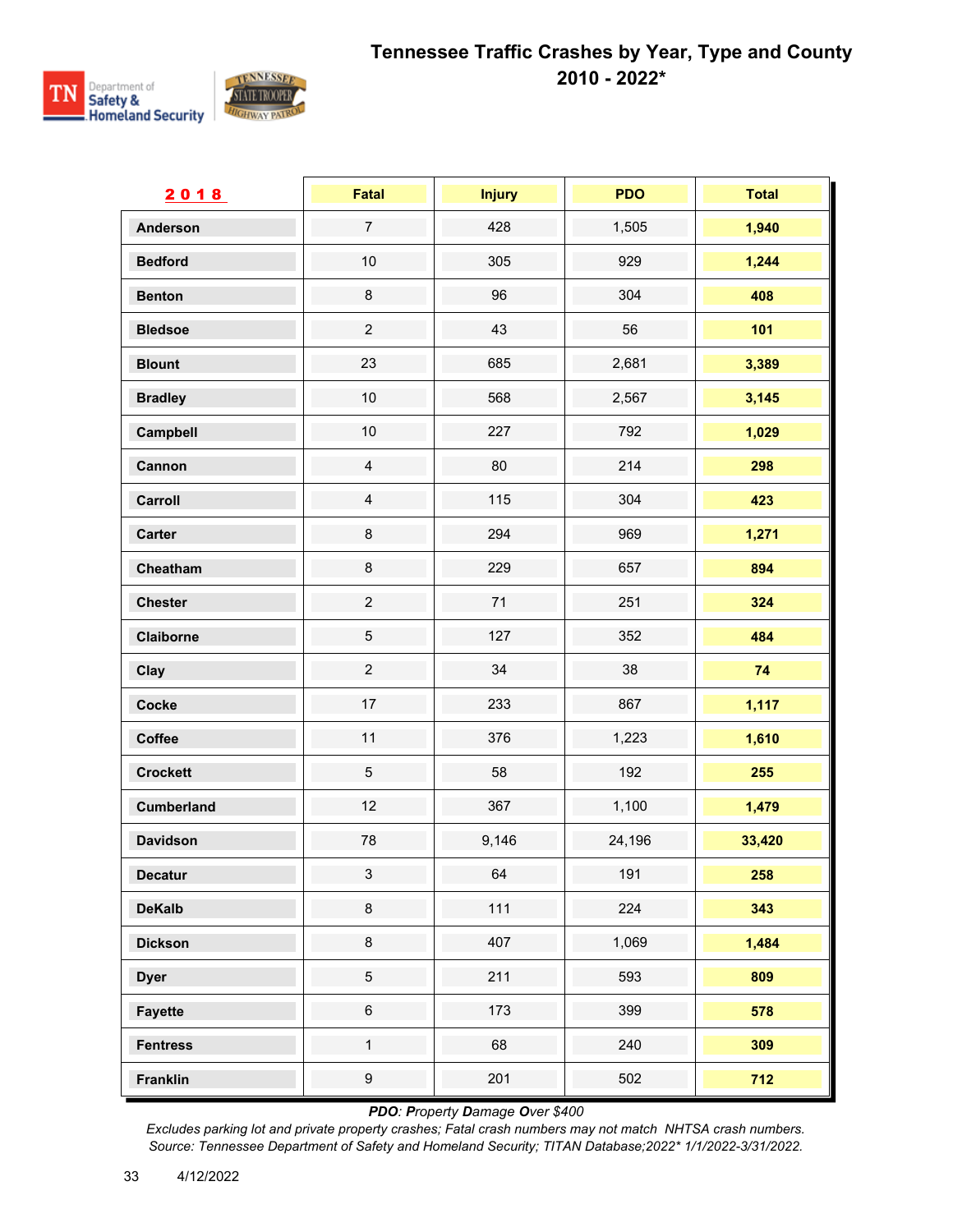

|                  | <b>Fatal</b>     | <b>Injury</b> | <b>PDO</b> | <b>Total</b> |
|------------------|------------------|---------------|------------|--------------|
| Gibson           | $\,6\,$          | 170           | 461        | 637          |
| <b>Giles</b>     | $\overline{4}$   | 197           | 626        | 827          |
| Grainger         | $\bf 8$          | 94            | 203        | 305          |
| Greene           | 19               | 487           | 1,295      | 1,801        |
| Grundy           | $\mathbf{1}$     | 56            | 192        | 249          |
| Hamblen          | 5                | 319           | 1,319      | 1,643        |
| <b>Hamilton</b>  | 44               | 2,955         | 11,266     | 14,265       |
| <b>Hancock</b>   | $\overline{2}$   | 36            | 48         | 86           |
| Hardeman         | 5                | 116           | 382        | 503          |
| <b>Hardin</b>    | 12               | 146           | 543        | 701          |
| <b>Hawkins</b>   | $\,6\,$          | 237           | 531        | 774          |
| Haywood          | 5                | 111           | 430        | 546          |
| Henderson        | 10               | 214           | 674        | 898          |
| Henry            | $\bf 8$          | 165           | 327        | 500          |
| <b>Hickman</b>   | $\boldsymbol{9}$ | 138           | 412        | 559          |
| <b>Houston</b>   | 3                | 46            | 93         | 142          |
| <b>Humphreys</b> | $\overline{4}$   | 95            | 266        | 365          |
| <b>Jackson</b>   | $\mathbf{1}$     | 42            | 77         | 120          |
| <b>Jefferson</b> | $\,6$            | 279           | 853        | 1,138        |
| Johnson          | $\overline{a}$   | 72            | 328        | 402          |
| Knox             | 61               | 2,936         | 11,572     | 14,569       |
| Lake             | $\pmb{0}$        | 22            | 26         | 48           |
| Lauderdale       | $\,6\,$          | 114           | 297        | 417          |
| Lawrence         | $\overline{4}$   | 207           | 598        | 809          |
| Lewis            | $\overline{a}$   | 52            | 146        | 200          |
| Lincoln          | $\mathbf{3}$     | 180           | 571        | 754          |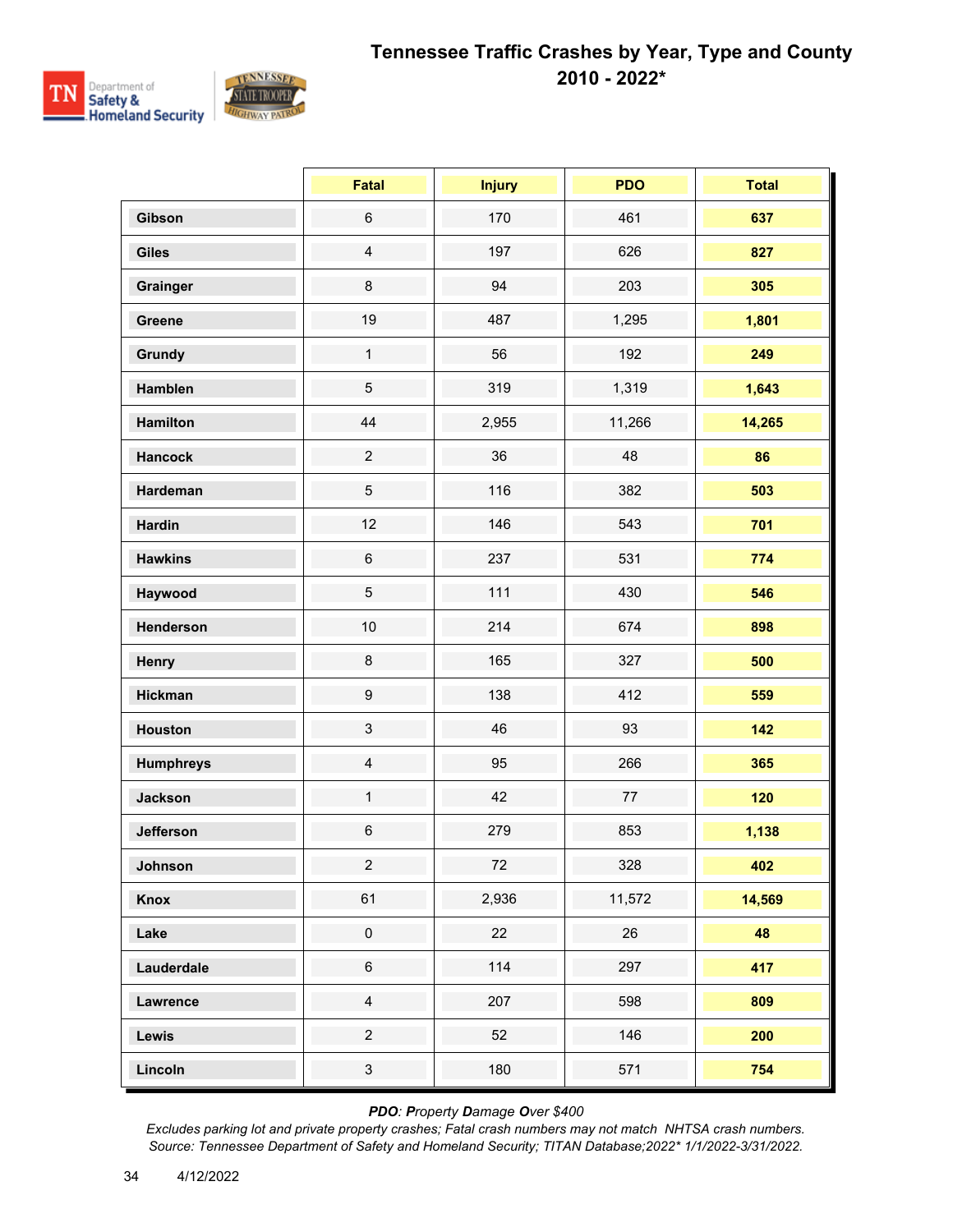

|                   | <b>Fatal</b>              | <b>Injury</b> | <b>PDO</b> | <b>Total</b> |
|-------------------|---------------------------|---------------|------------|--------------|
| Loudon            | 14                        | 272           | 1,213      | 1,499        |
| <b>Macon</b>      | $\overline{4}$            | 81            | 207        | 292          |
| <b>Madison</b>    | 11                        | 943           | 3,068      | 4,022        |
| <b>Marion</b>     | $10$                      | 178           | 521        | 709          |
| <b>Marshall</b>   | $\,6\,$                   | 182           | 580        | 768          |
| <b>Maury</b>      | 15                        | 647           | 2,038      | 2,700        |
| <b>McMinn</b>     | 11                        | 388           | 1,107      | 1,506        |
| <b>McNairy</b>    | $10$                      | 152           | 385        | 547          |
| <b>Meigs</b>      | $\mathfrak{S}$            | 48            | 100        | 151          |
| <b>Monroe</b>     | $10$                      | 231           | 624        | 865          |
| <b>Montgomery</b> | 25                        | 1,449         | 4,781      | 6,255        |
| <b>Moore</b>      | $\overline{2}$            | 35            | 95         | 132          |
| Morgan            | $\sqrt{5}$                | 66            | 102        | 173          |
| Obion             | $\mathfrak{S}$            | 164           | 463        | 630          |
| Overton           | $\ensuremath{\mathsf{3}}$ | 107           | 335        | 445          |
| Perry             | $\mathbf{1}$              | 31            | 50         | 82           |
| <b>Pickett</b>    | $\overline{2}$            | 28            | 43         | 73           |
| Polk              | $\mathbf{1}$              | 93            | 198        | 292          |
| Putnam            | 13                        | 480           | 2,229      | 2,722        |
| Rhea              | $5\phantom{.0}$           | 130           | 547        | 682          |
| Roane             | 11                        | 315           | 1,028      | 1,354        |
| Robertson         | 20                        | 459           | 1,282      | 1,761        |
| Rutherford        | 36                        | 2,677         | 8,017      | 10,730       |
| <b>Scott</b>      | $\mathbf{3}$              | 56            | 109        | 168          |
| Sequatchie        | $\overline{7}$            | 65            | 182        | 254          |
| <b>Sevier</b>     | $\boldsymbol{9}$          | 821           | 2,740      | 3,570        |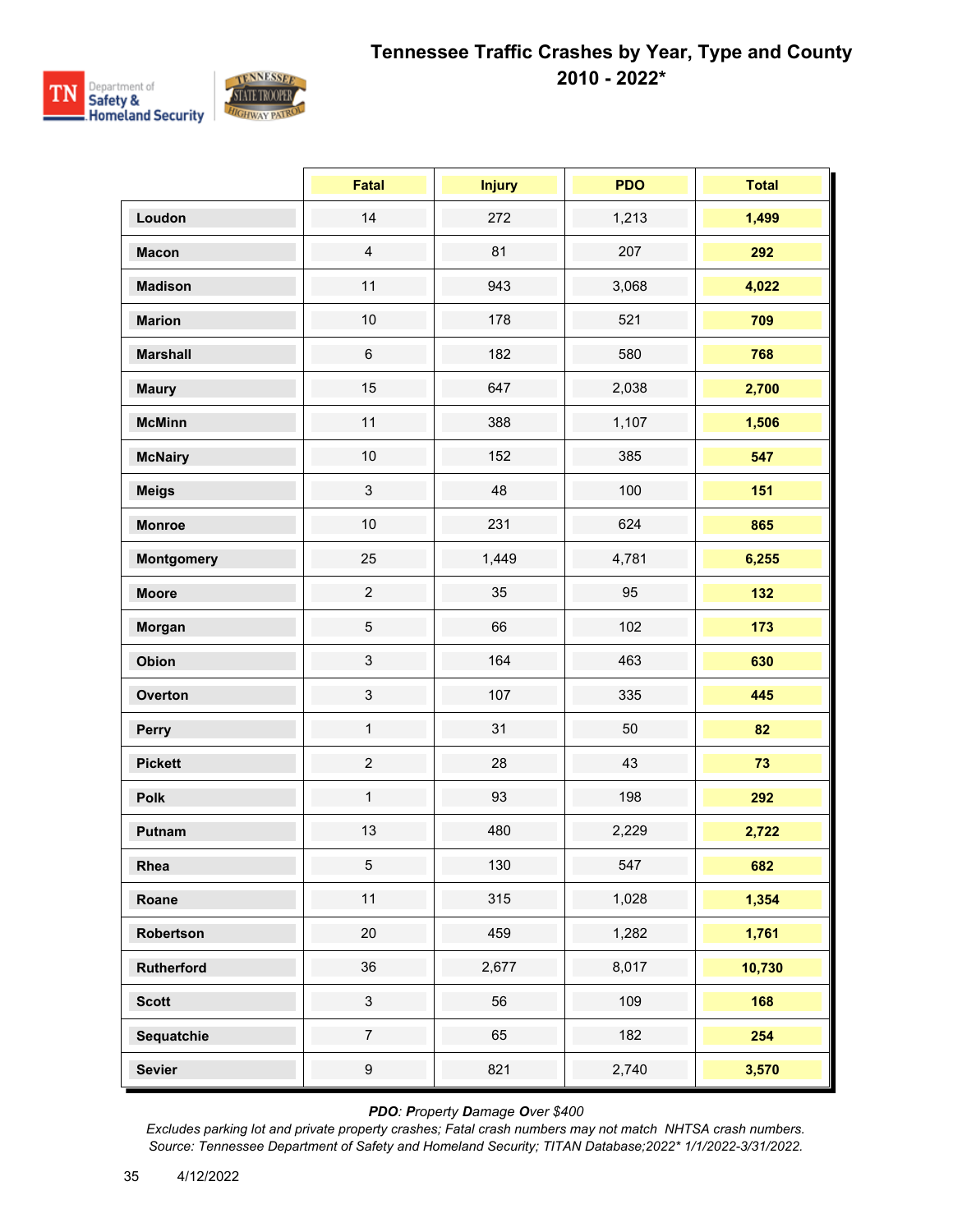

|                   | <b>Fatal</b>   | <b>Injury</b> | <b>PDO</b> | <b>Total</b> |
|-------------------|----------------|---------------|------------|--------------|
| <b>Shelby</b>     | 152            | 8,213         | 30,926     | 39,291       |
| <b>Smith</b>      | $\mathbf{1}$   | 142           | 545        | 688          |
| <b>Stewart</b>    | 5              | 72            | 159        | 236          |
| <b>Sullivan</b>   | 23             | 916           | 3,230      | 4,169        |
| <b>Sumner</b>     | 12             | 907           | 2,895      | 3,814        |
| <b>Tipton</b>     | 11             | 271           | 776        | 1,058        |
| <b>Trousdale</b>  | $\mathbf{1}$   | 50            | 220        | 271          |
| <b>Unicoi</b>     | $\pmb{0}$      | 87            | 268        | 355          |
| <b>Union</b>      | $\overline{4}$ | 74            | 132        | 210          |
| <b>VanBuren</b>   | $\mathbf{1}$   | 19            | 106        | 126          |
| Warren            | $\overline{7}$ | 188           | 706        | 901          |
| Washington        | 11             | 704           | 3,445      | 4,160        |
| Wayne             | $\mathbf 0$    | 59            | 202        | 261          |
| Weakley           | $\mathfrak{S}$ | 131           | 362        | 496          |
| White             | $\mathbf{1}$   | 98            | 363        | 462          |
| Williamson        | 12             | 955           | 4,675      | 5,642        |
| Wilson            | 13             | 887           | 2,551      | 3,451        |
| <b>Total 2018</b> | 999            | 48,074        | 159,556    | 208,629      |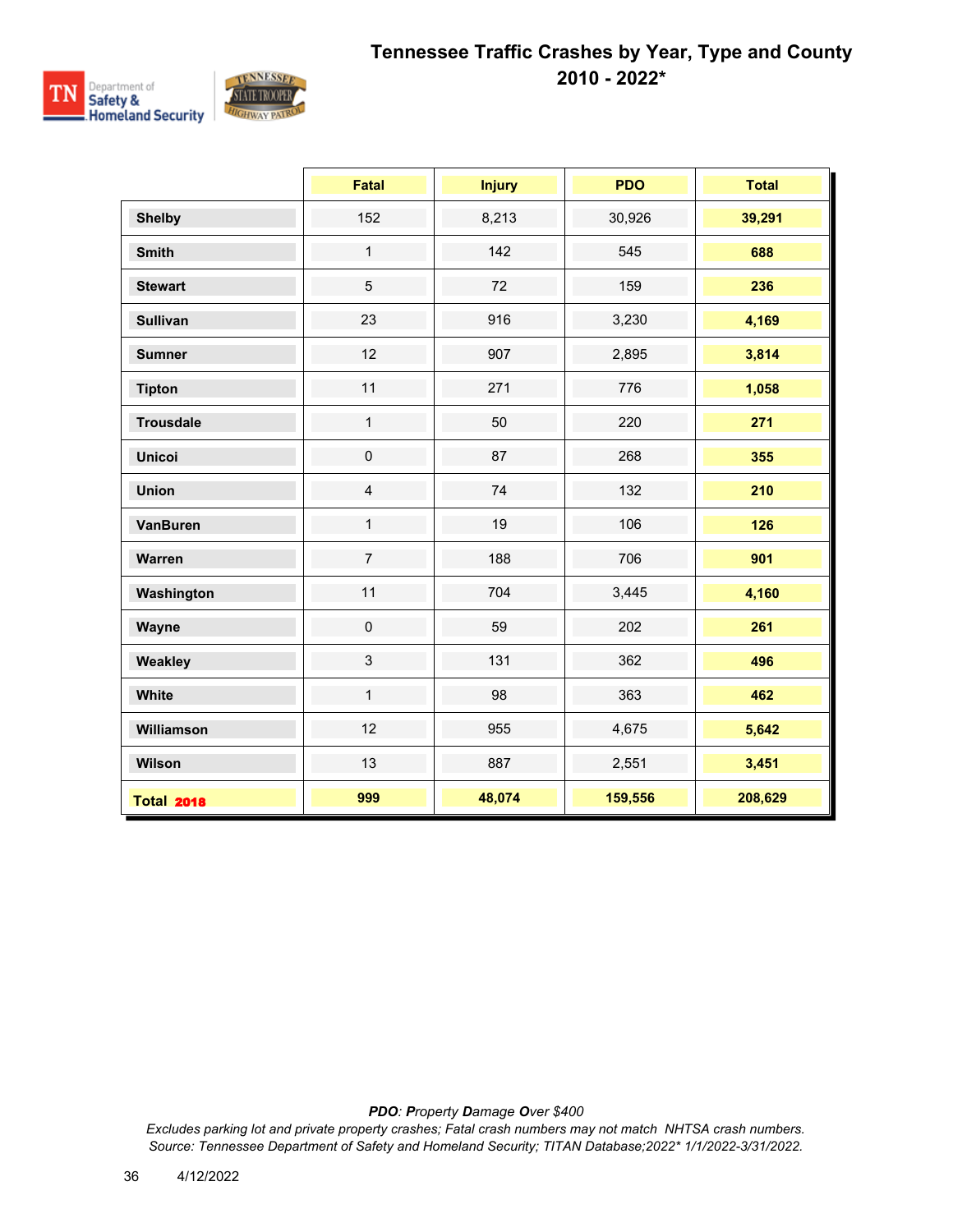

| 2019              | Fatal                     | <b>Injury</b> | <b>PDO</b> | <b>Total</b> |
|-------------------|---------------------------|---------------|------------|--------------|
| <b>Anderson</b>   | 10                        | 450           | 1,451      | 1,911        |
| <b>Bedford</b>    | $10$                      | 278           | 958        | 1,246        |
| <b>Benton</b>     | $\overline{c}$            | 92            | 286        | 380          |
| <b>Bledsoe</b>    | $\ensuremath{\mathsf{3}}$ | 33            | 53         | 89           |
| <b>Blount</b>     | 19                        | 661           | 2,570      | 3,250        |
| <b>Bradley</b>    | $\boldsymbol{9}$          | 687           | 2,414      | 3,110        |
| Campbell          | $\overline{4}$            | 242           | 755        | 1,001        |
| Cannon            | $\,6\,$                   | 85            | 183        | 274          |
| Carroll           | $\mathbf 1$               | 130           | 278        | 409          |
| Carter            | 10                        | 231           | 880        | 1,121        |
| Cheatham          | $\overline{7}$            | 217           | 677        | 901          |
| <b>Chester</b>    | $\overline{4}$            | 75            | 259        | 338          |
| Claiborne         | $\ensuremath{\mathsf{3}}$ | 138           | 381        | 522          |
| Clay              | $\overline{c}$            | 25            | 49         | 76           |
| Cocke             | $\,$ 5 $\,$               | 239           | 727        | 971          |
| Coffee            | 9                         | 341           | 1,179      | 1,529        |
| <b>Crockett</b>   | $\mathbf{3}$              | 55            | 149        | 207          |
| <b>Cumberland</b> | 18                        | 307           | 1,055      | 1,380        |
| <b>Davidson</b>   | 101                       | 9,700         | 23,197     | 32,998       |
| <b>Decatur</b>    | $\overline{4}$            | 67            | 159        | 230          |
| <b>DeKalb</b>     | $\overline{c}$            | 92            | 254        | 348          |
| <b>Dickson</b>    | 13                        | 362           | 994        | 1,369        |
| <b>Dyer</b>       | $\boldsymbol{9}$          | 210           | 515        | 734          |
| <b>Fayette</b>    | $\,6\,$                   | 182           | 421        | 609          |
| <b>Fentress</b>   | $\overline{4}$            | $71$          | 229        | 304          |
| <b>Franklin</b>   | $\overline{4}$            | 183           | 416        | 603          |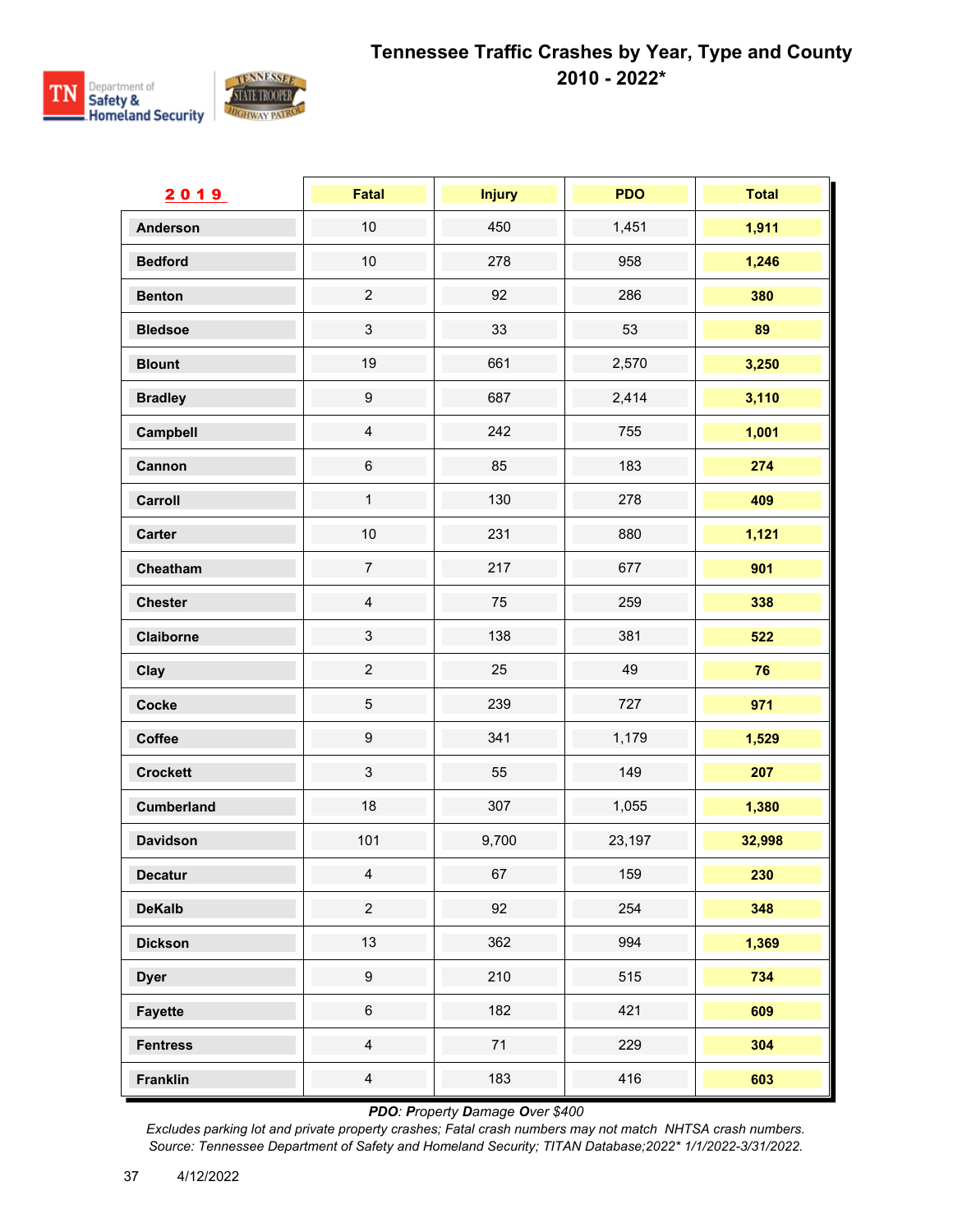

|                  | <b>Fatal</b>     | <b>Injury</b> | <b>PDO</b> | <b>Total</b> |
|------------------|------------------|---------------|------------|--------------|
| Gibson           | $\,6\,$          | 196           | 481        | 683          |
| <b>Giles</b>     | $\boldsymbol{9}$ | 201           | 674        | 884          |
| Grainger         | $\overline{c}$   | 91            | 168        | 261          |
| Greene           | $\overline{7}$   | 450           | 1,301      | 1,758        |
| <b>Grundy</b>    | $\sqrt{3}$       | 94            | 193        | 290          |
| Hamblen          | $\overline{4}$   | 306           | 1,359      | 1,669        |
| Hamilton         | 58               | 2,884         | 11,162     | 14,104       |
| <b>Hancock</b>   | $\mathbf{1}$     | 29            | 80         | 110          |
| Hardeman         | $\,6\,$          | 122           | 336        | 464          |
| <b>Hardin</b>    | $\,6\,$          | 158           | 519        | 683          |
| <b>Hawkins</b>   | 18               | 195           | 523        | 736          |
| Haywood          | $\overline{4}$   | 109           | 428        | 541          |
| Henderson        | 10               | 181           | 596        | 787          |
| Henry            | $\boldsymbol{7}$ | 164           | 308        | 479          |
| <b>Hickman</b>   | $\bf 8$          | 130           | 370        | 508          |
| <b>Houston</b>   | $\mathsf 3$      | 41            | 98         | 142          |
| <b>Humphreys</b> | $\boldsymbol{9}$ | 117           | 228        | 354          |
| <b>Jackson</b>   | $\mathbf 0$      | 22            | 67         | 89           |
| <b>Jefferson</b> | $\boldsymbol{7}$ | 310           | 810        | 1,127        |
| Johnson          | $\overline{4}$   | 79            | 249        | 332          |
| <b>Knox</b>      | 63               | 2,833         | 11,631     | 14,527       |
| Lake             | $\mathbf 1$      | 21            | 38         | 60           |
| Lauderdale       | $\,6\,$          | 134           | 311        | 451          |
| <b>Lawrence</b>  | $\,6\,$          | 209           | 586        | 801          |
| Lewis            | $\mathbf{1}$     | 60            | 131        | 192          |
| Lincoln          | $\overline{7}$   | 186           | 587        | 780          |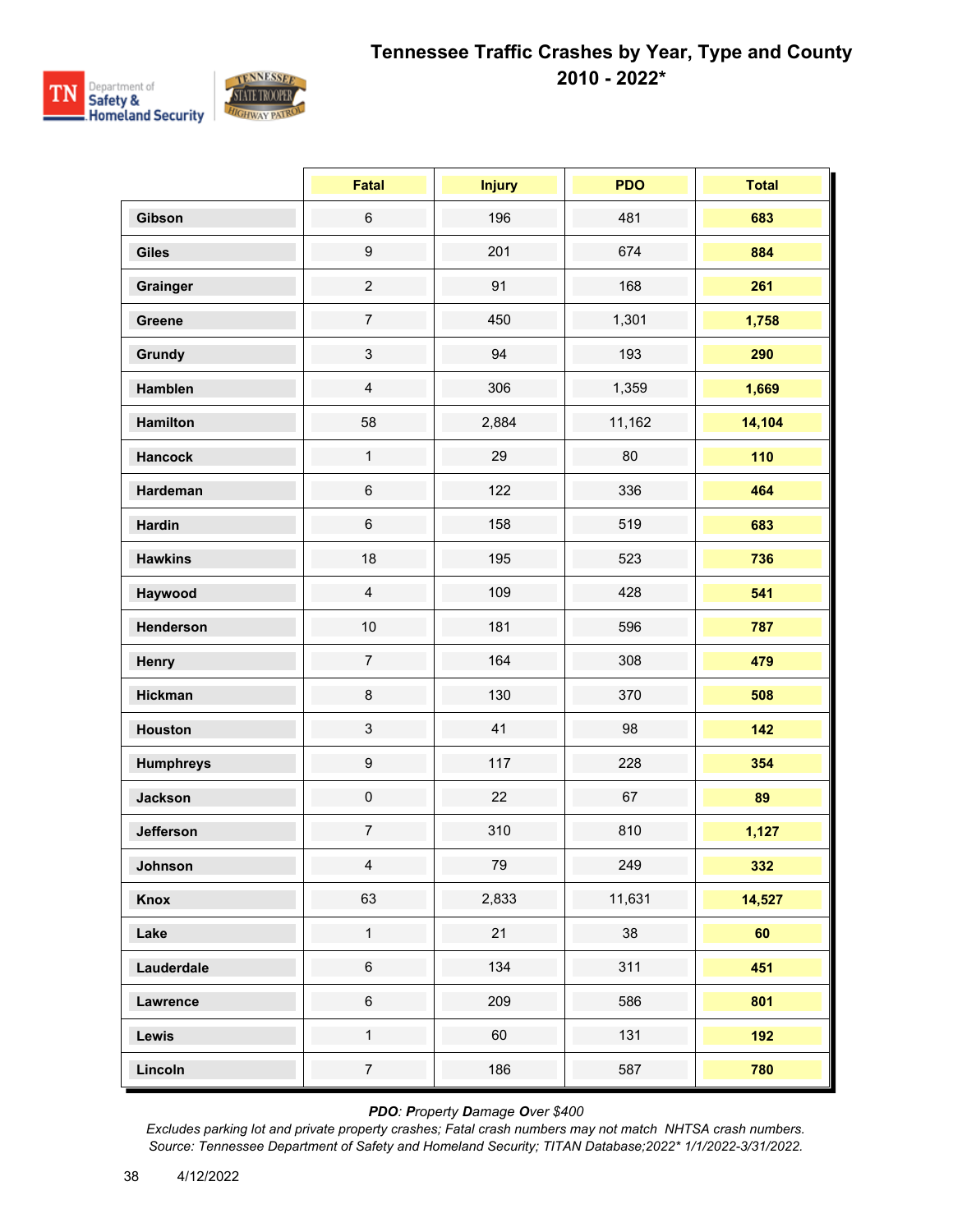

|                   | <b>Fatal</b>              | <b>Injury</b> | <b>PDO</b> | <b>Total</b> |
|-------------------|---------------------------|---------------|------------|--------------|
| Loudon            | $\bf 8$                   | 243           | 1,096      | 1,347        |
| <b>Macon</b>      | $\mathbf{1}$              | 87            | 213        | 301          |
| <b>Madison</b>    | 19                        | 874           | 2,958      | 3,851        |
| <b>Marion</b>     | $\boldsymbol{7}$          | 154           | 525        | 686          |
| <b>Marshall</b>   | $\boldsymbol{9}$          | 165           | 573        | 747          |
| <b>Maury</b>      | 17                        | 609           | 1,905      | 2,531        |
| <b>McMinn</b>     | 12                        | 330           | 1,104      | 1,446        |
| <b>McNairy</b>    | $\bf 8$                   | 125           | 385        | 518          |
| <b>Meigs</b>      | $\overline{c}$            | 50            | 90         | 142          |
| <b>Monroe</b>     | $\boldsymbol{9}$          | 260           | 590        | 859          |
| <b>Montgomery</b> | 26                        | 1,417         | 4,893      | 6,336        |
| <b>Moore</b>      | $\mathbf{1}$              | 31            | 58         | 90           |
| Morgan            | $\overline{4}$            | 67            | 108        | 179          |
| Obion             | $\bf 8$                   | 180           | 500        | 688          |
| Overton           | $\mathbf{1}$              | 101           | 321        | 423          |
| Perry             | $\ensuremath{\mathsf{3}}$ | 31            | 63         | 97           |
| <b>Pickett</b>    | $\mathbf{1}$              | 20            | 30         | 51           |
| Polk              | $\,6\,$                   | 97            | 186        | 289          |
| Putnam            | 13                        | 444           | 1,894      | 2,351        |
| Rhea              | 5                         | 155           | 500        | 660          |
| Roane             | 11                        | 276           | 1,004      | 1,291        |
| Robertson         | 13                        | 402           | 1,515      | 1,930        |
| Rutherford        | 29                        | 2,767         | 7,702      | 10,498       |
| <b>Scott</b>      | $\boldsymbol{9}$          | 56            | 85         | 150          |
| Sequatchie        | $\overline{7}$            | 82            | 169        | 258          |
| <b>Sevier</b>     | 18                        | 785           | 2,701      | 3,504        |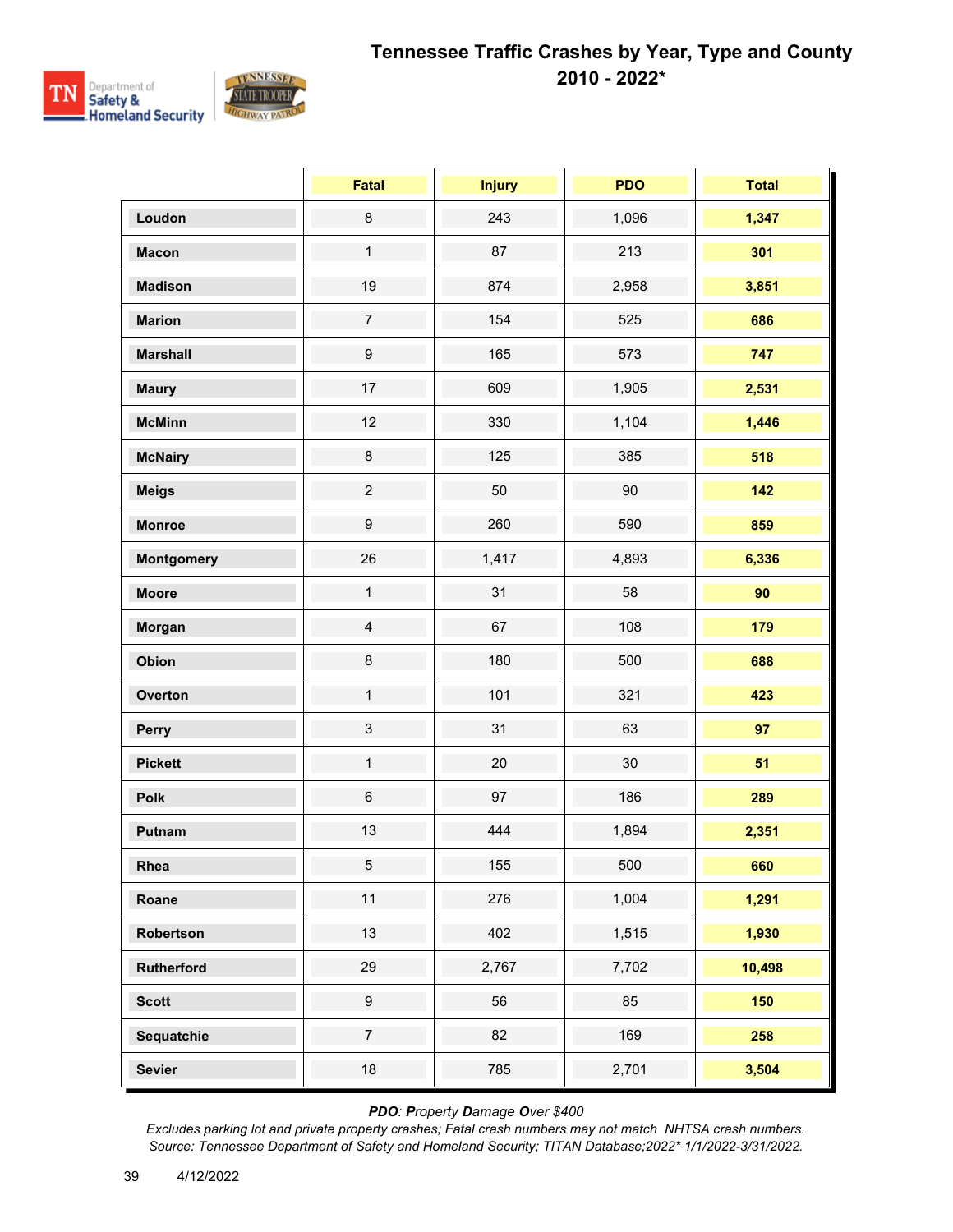

|                   | <b>Fatal</b>     | <b>Injury</b> | <b>PDO</b>   | <b>Total</b>   |
|-------------------|------------------|---------------|--------------|----------------|
| <b>Shelby</b>     | 151              | 8,631         | 30,654       | 39,436         |
| <b>Smith</b>      | $\,6\,$          | 96            | 441          | 543            |
| <b>Stewart</b>    | $\overline{4}$   | 65            | 192          | 261            |
| <b>Sullivan</b>   | 23               | 912           | 3,098        | 4,033          |
| <b>Sumner</b>     | 12               | 925           | 2,621        | 3,558          |
| <b>Tipton</b>     | $\,6\,$          | 260           | 736          | 1,002          |
| <b>Trousdale</b>  | $\overline{2}$   | 48            | 203          | 253            |
| <b>Unicoi</b>     | $\overline{4}$   | 82            | 227          | 313            |
| <b>Union</b>      | $\overline{4}$   | 64            | 126          | 194            |
| <b>Unknown</b>    | $\pmb{0}$        | $\pmb{0}$     | $\mathbf{1}$ | $\overline{1}$ |
| <b>VanBuren</b>   | $\mathsf 0$      | 16            | 101          | 117            |
| Warren            | $6\phantom{a}$   | 164           | 608          | 778            |
| Washington        | 15               | 686           | 3,375        | 4,076          |
| Wayne             | $\bf 8$          | 75            | 212          | 295            |
| Weakley           | $\boldsymbol{7}$ | 128           | 348          | 483            |
| White             | $\overline{4}$   | 104           | 371          | 479            |
| Williamson        | 18               | 1,035         | 4,432        | 5,485          |
| Wilson            | 28               | 970           | 2,635        | 3,633          |
| <b>Total 2019</b> | 1,069            | 48,544        | 155,272      | 204,885        |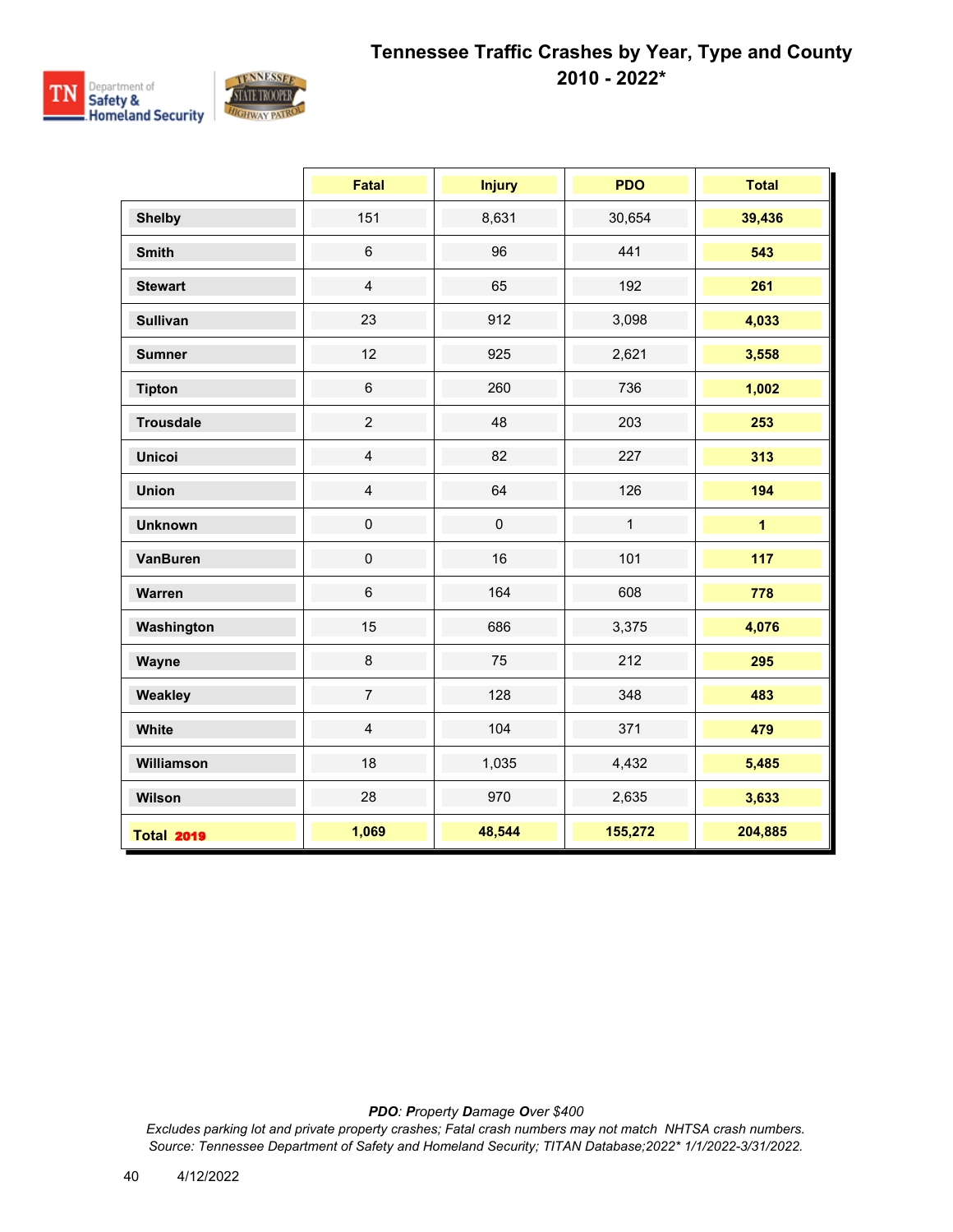

| 2020              | <b>Fatal</b>              | <b>Injury</b> | <b>PDO</b> | <b>Total</b> |
|-------------------|---------------------------|---------------|------------|--------------|
| <b>Anderson</b>   | 11                        | 361           | 1,371      | 1,743        |
| <b>Bedford</b>    | $\sqrt{5}$                | 305           | 811        | 1,121        |
| <b>Benton</b>     | $\mathbf{1}$              | 85            | 259        | 345          |
| <b>Bledsoe</b>    | $\overline{4}$            | 33            | 50         | 87           |
| <b>Blount</b>     | 13                        | 555           | 2,252      | 2,820        |
| <b>Bradley</b>    | 12                        | 608           | 2,291      | 2,911        |
| Campbell          | $\mathbf{1}$              | 215           | 734        | 950          |
| Cannon            | $\ensuremath{\mathsf{3}}$ | 63            | 172        | 238          |
| Carroll           | $\boldsymbol{9}$          | 116           | 309        | 434          |
| <b>Carter</b>     | $\,6\,$                   | 250           | 885        | 1,141        |
| Cheatham          | $\bf 8$                   | 207           | 603        | 818          |
| <b>Chester</b>    | $\sqrt{5}$                | 72            | 243        | 320          |
| Claiborne         | $\overline{4}$            | 123           | 355        | 482          |
| Clay              | $\mathbf 0$               | 26            | 46         | 72           |
| Cocke             | $\boldsymbol{9}$          | 227           | 798        | 1,034        |
| Coffee            | $\boldsymbol{7}$          | 356           | 1,176      | 1,539        |
| <b>Crockett</b>   | $\mathfrak{S}$            | 50            | 152        | 205          |
| <b>Cumberland</b> | $20\,$                    | 301           | 944        | 1,265        |
| <b>Davidson</b>   | 108                       | 7,394         | 16,335     | 23,837       |
| <b>Decatur</b>    | $\sqrt{5}$                | 57            | 138        | 200          |
| <b>DeKalb</b>     | $\,6\,$                   | 95            | 204        | 305          |
| <b>Dickson</b>    | 13                        | 324           | 930        | 1,267        |
| <b>Dyer</b>       | 11                        | 204           | 466        | 681          |
| <b>Fayette</b>    | $\bf 8$                   | 211           | 427        | 646          |
| <b>Fentress</b>   | $\mathbf 1$               | 58            | 241        | 300          |
| <b>Franklin</b>   | $\overline{7}$            | 155           | 375        | 537          |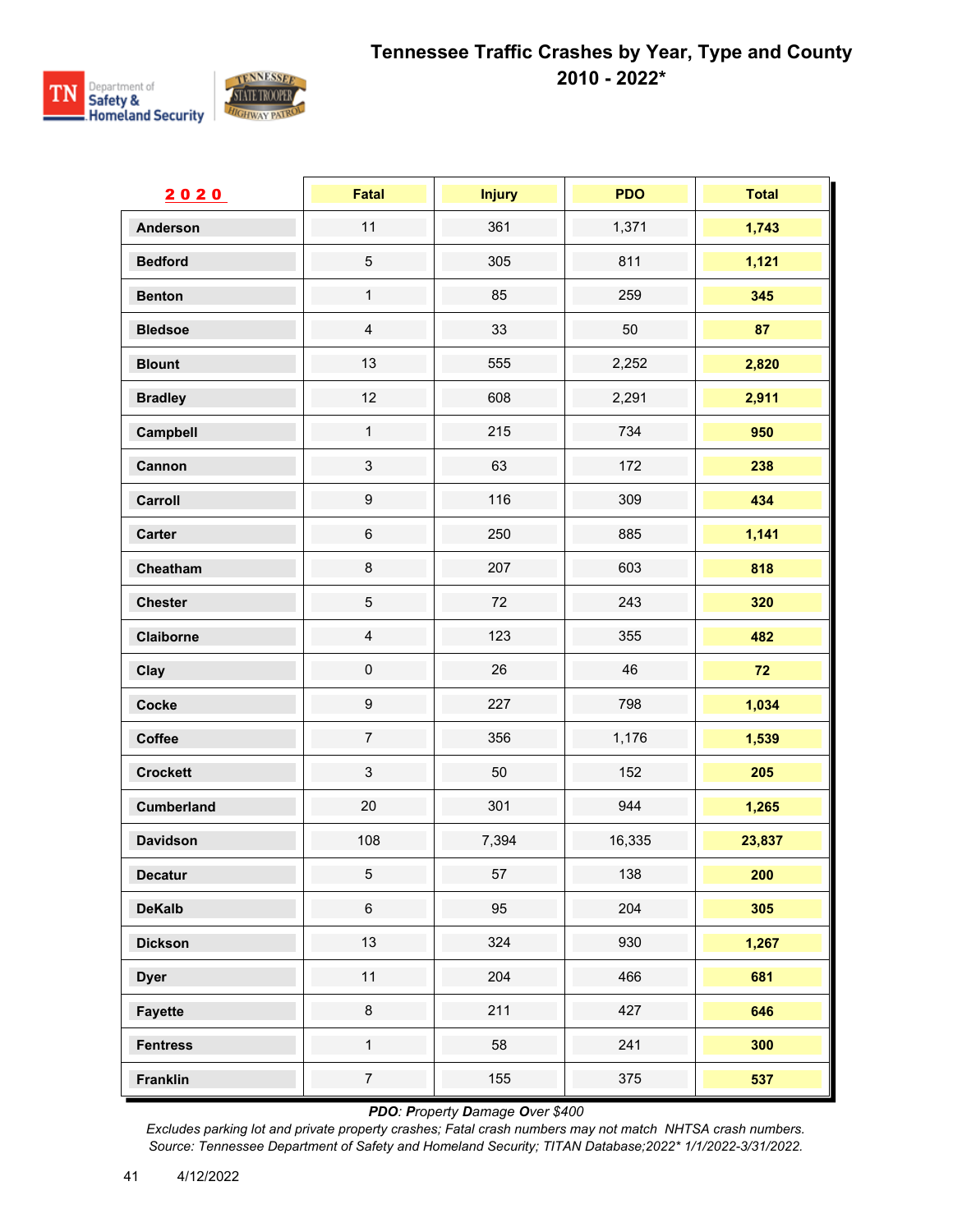

|                  | Fatal            | <b>Injury</b> | <b>PDO</b> | <b>Total</b> |
|------------------|------------------|---------------|------------|--------------|
| Gibson           | 12               | 196           | 448        | 656          |
| <b>Giles</b>     | $\boldsymbol{9}$ | 164           | 620        | 793          |
| Grainger         | 11               | 108           | 207        | 326          |
| Greene           | 16               | 423           | 1,083      | 1,522        |
| Grundy           | $\overline{c}$   | 67            | 168        | 237          |
| Hamblen          | $\,6\,$          | 279           | 1,220      | 1,505        |
| <b>Hamilton</b>  | 39               | 2,520         | 9,588      | 12,147       |
| <b>Hancock</b>   | $\pmb{0}$        | 27            | 58         | 85           |
| Hardeman         | $\bf 8$          | 115           | 300        | 423          |
| <b>Hardin</b>    | $\overline{7}$   | 145           | 488        | 640          |
| <b>Hawkins</b>   | $\boldsymbol{7}$ | 210           | 614        | 831          |
| Haywood          | $\bf 8$          | 123           | 398        | 529          |
| Henderson        | $\,6\,$          | 167           | 655        | 828          |
| Henry            | $\overline{7}$   | 129           | 270        | 406          |
| <b>Hickman</b>   | 13               | 145           | 364        | 522          |
| <b>Houston</b>   | $\mathbf{1}$     | 47            | 68         | 116          |
| <b>Humphreys</b> | $\,6\,$          | 120           | 245        | 371          |
| <b>Jackson</b>   | $\sqrt{3}$       | 29            | 40         | 72           |
| <b>Jefferson</b> | $10$             | 297           | 813        | 1,120        |
| Johnson          | $\overline{2}$   | 77            | 237        | 316          |
| Knox             | 57               | 2,588         | 8,856      | 11,501       |
| Lake             | $\mathbf 1$      | 8             | 36         | 45           |
| Lauderdale       | $\overline{5}$   | 109           | 344        | 458          |
| <b>Lawrence</b>  | $\overline{7}$   | 191           | 500        | 698          |
| Lewis            | $\overline{c}$   | 42            | 135        | 179          |
| Lincoln          | $\overline{4}$   | 170           | 570        | 744          |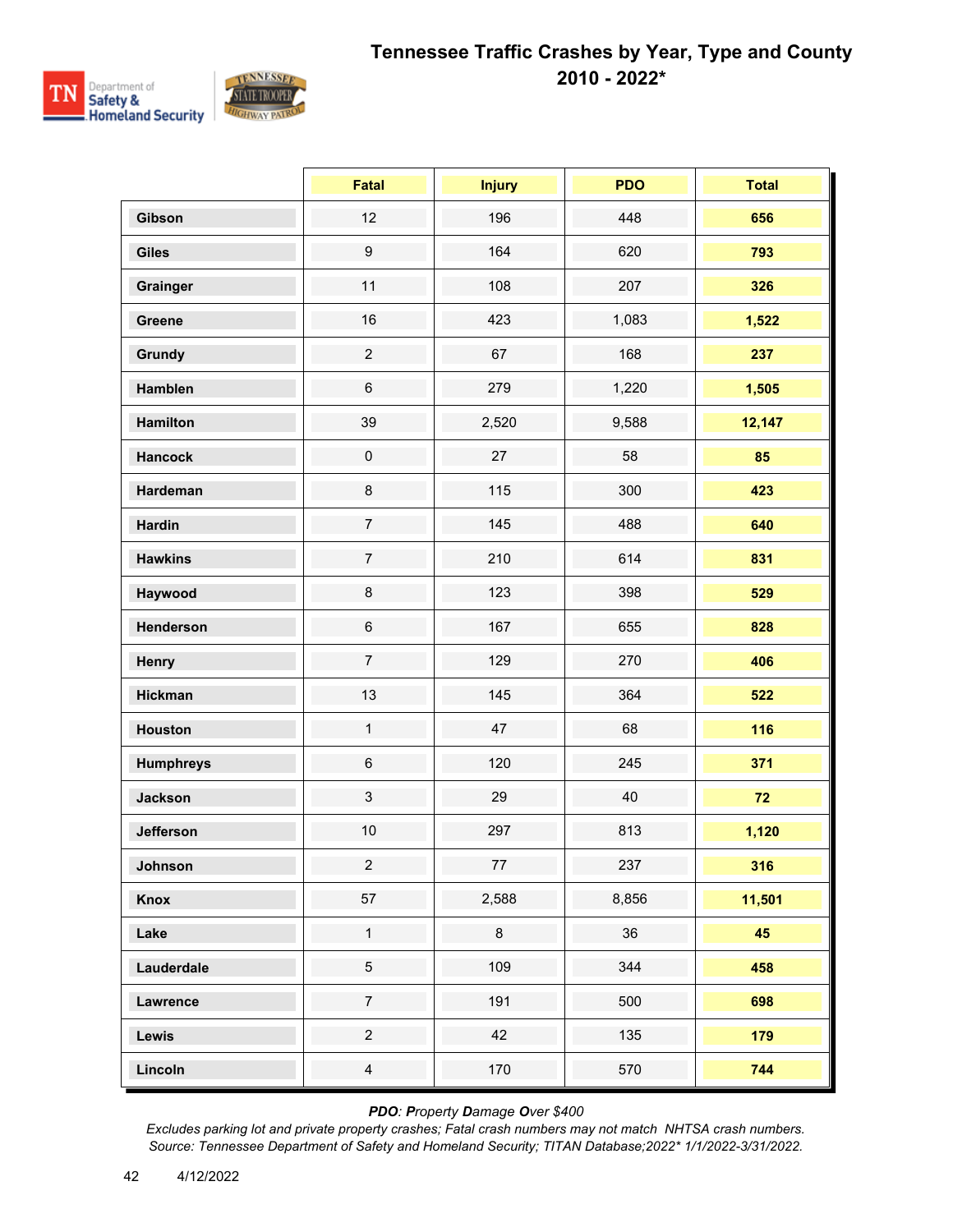

|                   | <b>Fatal</b>   | <b>Injury</b> | <b>PDO</b> | <b>Total</b> |
|-------------------|----------------|---------------|------------|--------------|
| Loudon            | $\bf 8$        | 261           | 938        | 1,207        |
| <b>Macon</b>      | 5              | 66            | 192        | 263          |
| <b>Madison</b>    | 15             | 777           | 2,585      | 3,377        |
| <b>Marion</b>     | 11             | 151           | 471        | 633          |
| <b>Marshall</b>   | $\,6$          | 145           | 507        | 658          |
| <b>Maury</b>      | 14             | 547           | 1,752      | 2,313        |
| <b>McMinn</b>     | 14             | 299           | 980        | 1,293        |
| <b>McNairy</b>    | $\,6$          | 129           | 339        | 474          |
| <b>Meigs</b>      | $\mathfrak{S}$ | 61            | 102        | 166          |
| <b>Monroe</b>     | 23             | 227           | 528        | 778          |
| <b>Montgomery</b> | 23             | 1,147         | 4,372      | 5,542        |
| <b>Moore</b>      | $\overline{2}$ | 40            | 63         | 105          |
| Morgan            | 3              | 61            | 104        | 168          |
| Obion             | $\,6\,$        | 154           | 440        | 600          |
| Overton           | $\overline{4}$ | 87            | 238        | 329          |
| Perry             | $\overline{4}$ | 38            | 36         | 78           |
| <b>Pickett</b>    | $\pmb{0}$      | 15            | 35         | 50           |
| Polk              | 5              | 89            | 235        | 329          |
| Putnam            | $10$           | 411           | 1,716      | 2,137        |
| Rhea              | $\mathbf{3}$   | 126           | 489        | 618          |
| Roane             | 8              | 268           | 926        | 1,202        |
| Robertson         | 16             | 395           | 1,312      | 1,723        |
| <b>Rutherford</b> | 45             | 2,141         | 6,717      | 8,903        |
| <b>Scott</b>      | $\overline{4}$ | 59            | 32         | 95           |
| Sequatchie        | $\mathbf{3}$   | 72            | 176        | 251          |
| <b>Sevier</b>     | 19             | 655           | 2,332      | 3,006        |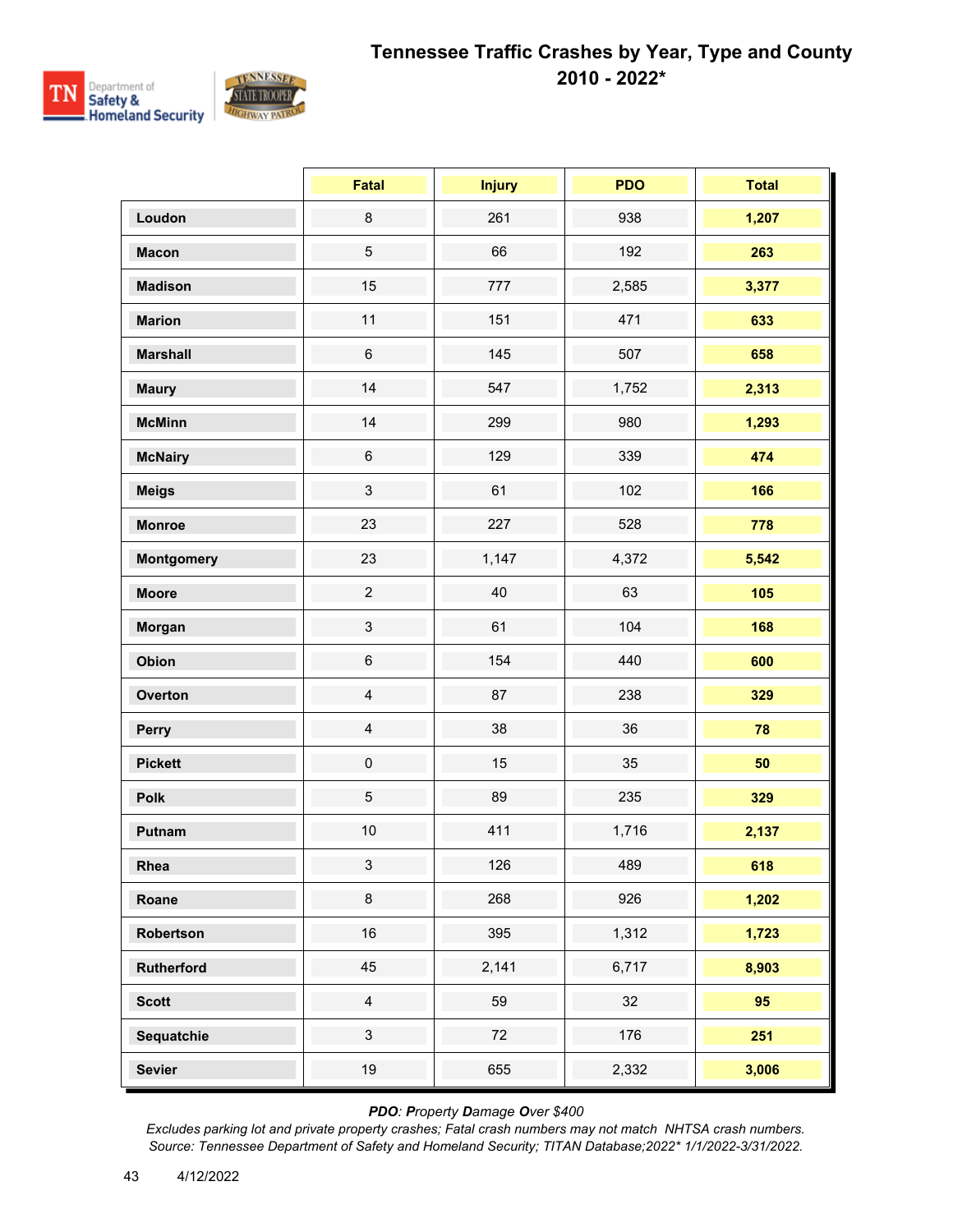

|                   | <b>Fatal</b>     | <b>Injury</b> | <b>PDO</b> | <b>Total</b> |
|-------------------|------------------|---------------|------------|--------------|
| <b>Shelby</b>     | 240              | 8,400         | 26,391     | 35,031       |
| <b>Smith</b>      | $\mathfrak{S}$   | 96            | 396        | 495          |
| <b>Stewart</b>    | $\mathfrak{S}$   | 61            | 132        | 196          |
| <b>Sullivan</b>   | 20               | 778           | 2,892      | 3,690        |
| <b>Sumner</b>     | 15               | 735           | 2,182      | 2,932        |
| <b>Tipton</b>     | $\overline{4}$   | 241           | 711        | 956          |
| <b>Trousdale</b>  | $\mathfrak{S}$   | 44            | 194        | 241          |
| <b>Unicoi</b>     | $\mathbf{3}$     | 74            | 213        | 290          |
| <b>Union</b>      | $\boldsymbol{9}$ | 59            | 119        | 187          |
| <b>VanBuren</b>   | $\pmb{0}$        | 20            | 77         | 97           |
| Warren            | $\,6\,$          | 171           | 580        | 757          |
| Washington        | $\bf 8$          | 580           | 2,920      | 3,508        |
| Wayne             | $\overline{2}$   | 54            | 194        | 250          |
| Weakley           | $\boldsymbol{9}$ | 110           | 321        | 440          |
| White             | $\overline{4}$   | 94            | 329        | 427          |
| Williamson        | 16               | 719           | 3,118      | 3,853        |
| Wilson            | 16               | 798           | 2,436      | 3,250        |
| <b>Total 2020</b> | 1,150            | 42,402        | 131,714    | 175,266      |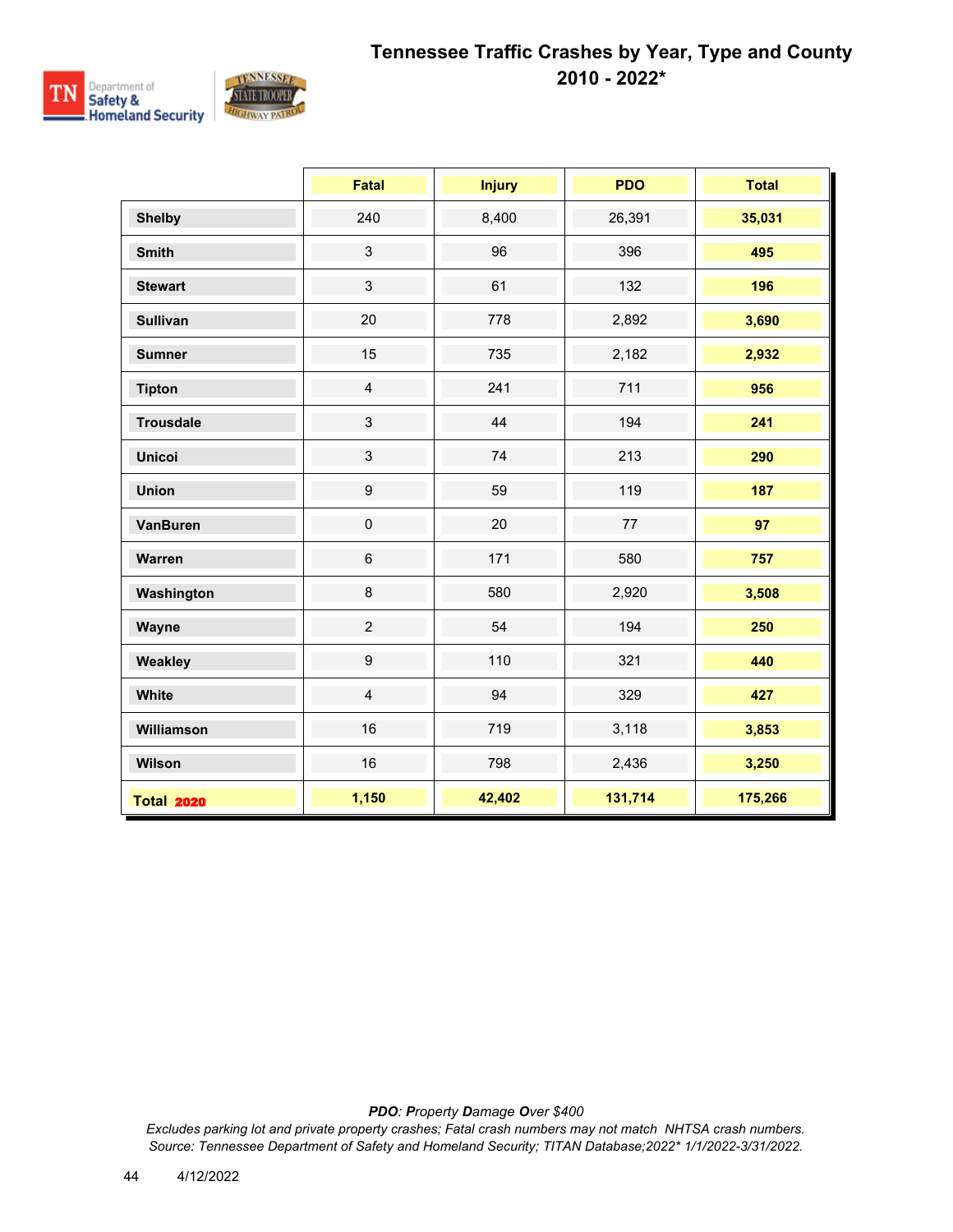

| 2021              | <b>Fatal</b>              | <b>Injury</b> | <b>PDO</b> | <b>Total</b> |
|-------------------|---------------------------|---------------|------------|--------------|
| <b>Anderson</b>   | 14                        | 423           | 1,487      | 1,924        |
| <b>Bedford</b>    | $\overline{4}$            | 278           | 947        | 1,229        |
| <b>Benton</b>     | $\ensuremath{\mathsf{3}}$ | 102           | 253        | 358          |
| <b>Bledsoe</b>    | $\,$ 5 $\,$               | 34            | 50         | 89           |
| <b>Blount</b>     | 25                        | 575           | 2,619      | 3,219        |
| <b>Bradley</b>    | 19                        | 666           | 2,562      | 3,247        |
| Campbell          | 16                        | 184           | 841        | 1,041        |
| Cannon            | $\ensuremath{\mathsf{3}}$ | 82            | 177        | 262          |
| Carroll           | $\,6\,$                   | 121           | 295        | 422          |
| <b>Carter</b>     | $\bf 8$                   | 233           | 924        | 1,165        |
| Cheatham          | 12                        | 235           | 622        | 869          |
| <b>Chester</b>    | $\overline{4}$            | 85            | 254        | 343          |
| Claiborne         | $\sqrt{5}$                | 128           | 322        | 455          |
| Clay              | $\overline{2}$            | 22            | 39         | 63           |
| Cocke             | 11                        | 211           | 746        | 968          |
| Coffee            | 13                        | 347           | 1,243      | 1,603        |
| <b>Crockett</b>   | $\sqrt{5}$                | 72            | 151        | 228          |
| <b>Cumberland</b> | $\overline{7}$            | 283           | 1,050      | 1,340        |
| <b>Davidson</b>   | 122                       | 8,742         | 16,009     | 24,873       |
| <b>Decatur</b>    | $\overline{c}$            | 60            | 175        | 237          |
| <b>DeKalb</b>     | $\mathfrak{S}$            | 97            | 252        | 352          |
| <b>Dickson</b>    | $10\,$                    | 371           | 1,076      | 1,457        |
| <b>Dyer</b>       | $\boldsymbol{7}$          | 242           | 549        | 798          |
| <b>Fayette</b>    | $\,6\,$                   | 232           | 464        | 702          |
| <b>Fentress</b>   | $\overline{4}$            | 72            | 277        | 353          |
| Franklin          | $\overline{4}$            | 225           | 427        | 656          |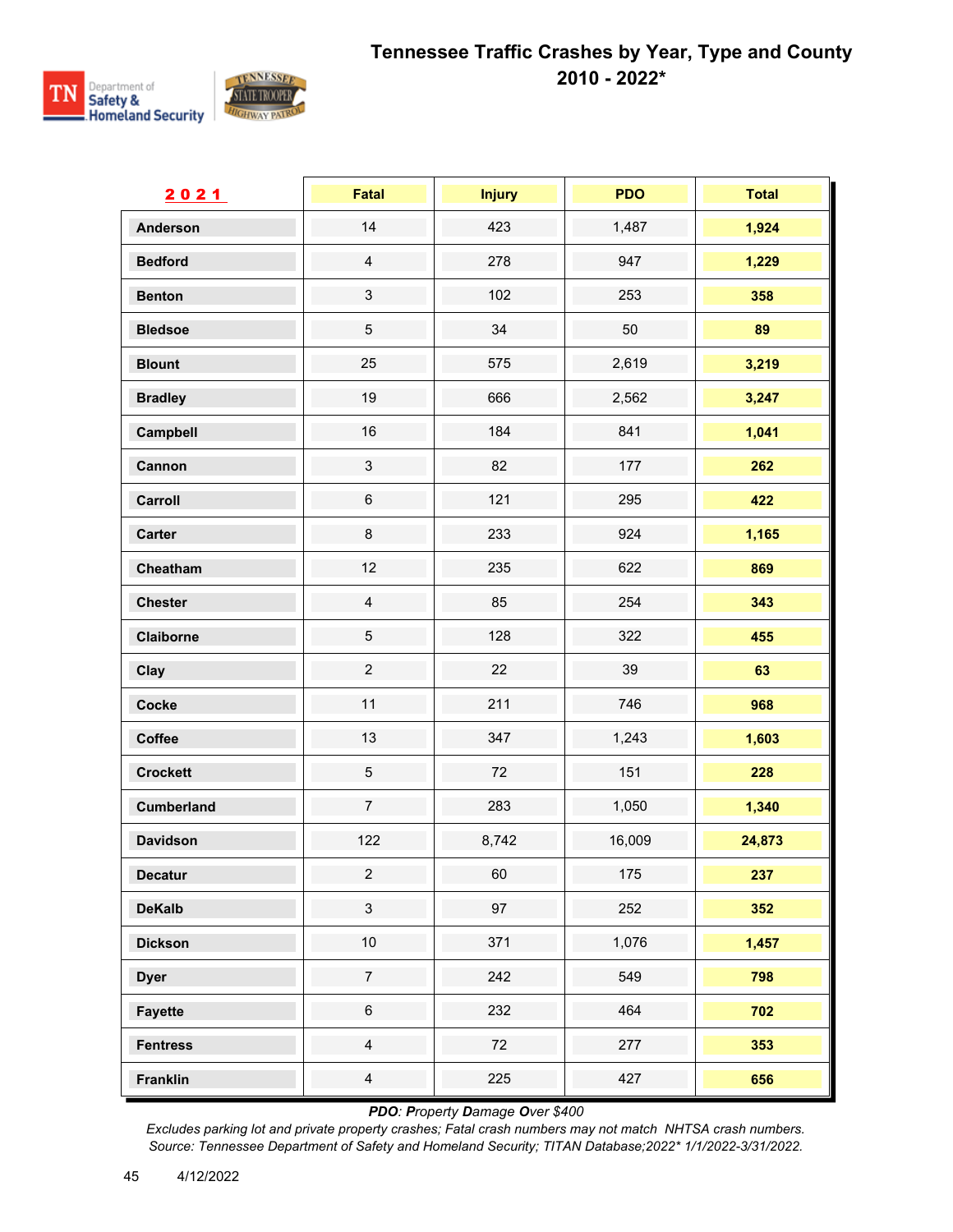

|                  | <b>Fatal</b>     | <b>Injury</b> | <b>PDO</b> | <b>Total</b> |
|------------------|------------------|---------------|------------|--------------|
| Gibson           | 10               | 233           | 552        | 795          |
| <b>Giles</b>     | $\boldsymbol{9}$ | 166           | 668        | 843          |
| Grainger         | 3                | 123           | 220        | 346          |
| Greene           | 19               | 447           | 1,194      | 1,660        |
| Grundy           | $\overline{4}$   | 68            | 239        | 311          |
| Hamblen          | 12               | 305           | 1,307      | 1,624        |
| <b>Hamilton</b>  | 51               | 2,848         | 10,759     | 13,658       |
| <b>Hancock</b>   | $\overline{c}$   | 36            | 52         | 90           |
| Hardeman         | $\,6\,$          | 109           | 314        | 429          |
| <b>Hardin</b>    | 11               | 145           | 482        | 638          |
| <b>Hawkins</b>   | $\boldsymbol{9}$ | 218           | 633        | 860          |
| Haywood          | $\boldsymbol{9}$ | 110           | 492        | 611          |
| Henderson        | $\overline{4}$   | 162           | 600        | 766          |
| Henry            | $\,6\,$          | 168           | 328        | 502          |
| <b>Hickman</b>   | $\boldsymbol{9}$ | 109           | 389        | 507          |
| <b>Houston</b>   | $\,6\,$          | 53            | 70         | 129          |
| <b>Humphreys</b> | 10               | 104           | 253        | 367          |
| <b>Jackson</b>   | $\overline{4}$   | 37            | 65         | 106          |
| <b>Jefferson</b> | 12               | 325           | 881        | 1,218        |
| Johnson          | 5 <sub>5</sub>   | 93            | 295        | 393          |
| Knox             | 73               | 2,890         | 10,041     | 13,004       |
| Lake             | $\mathbf 1$      | 15            | 42         | 58           |
| Lauderdale       | $\overline{2}$   | 129           | 334        | 465          |
| Lawrence         | 12               | 195           | 608        | 815          |
| Lewis            | $\overline{7}$   | 43            | 140        | 190          |
| Lincoln          | 11               | 183           | 609        | 803          |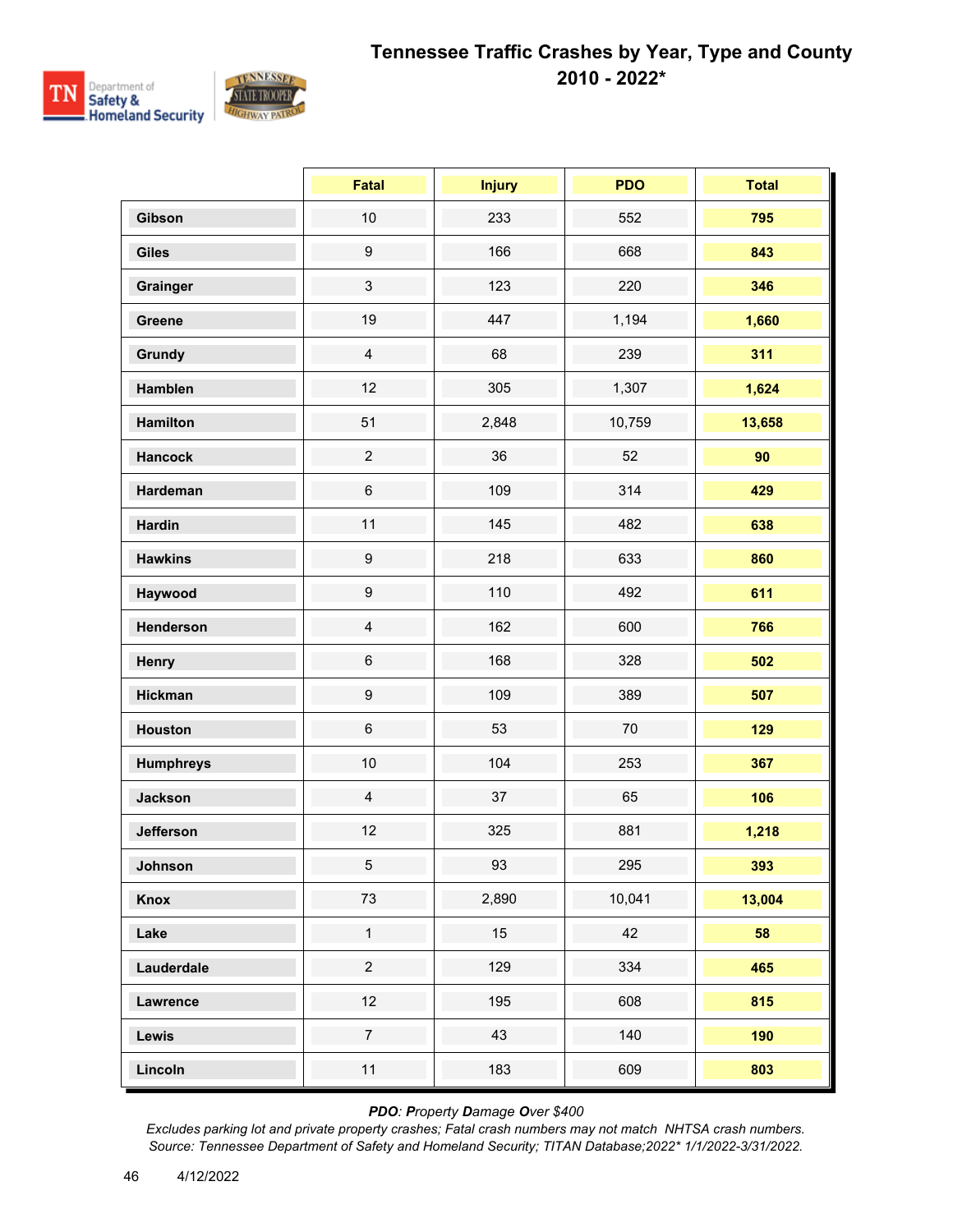

|                   | <b>Fatal</b>     | <b>Injury</b> | <b>PDO</b> | <b>Total</b> |
|-------------------|------------------|---------------|------------|--------------|
| Loudon            | $\boldsymbol{9}$ | 269           | 1,172      | 1,450        |
| <b>Macon</b>      | $\mathbf{3}$     | 91            | 251        | 345          |
| <b>Madison</b>    | 21               | 875           | 3,065      | 3,961        |
| <b>Marion</b>     | 10               | 155           | 501        | 666          |
| <b>Marshall</b>   | $\mathbf{3}$     | 161           | 577        | 741          |
| <b>Maury</b>      | 16               | 557           | 1,956      | 2,529        |
| <b>McMinn</b>     | 14               | 334           | 1,088      | 1,436        |
| <b>McNairy</b>    | $\overline{c}$   | 144           | 323        | 469          |
| <b>Meigs</b>      | $\mathbf{3}$     | 54            | 105        | 162          |
| <b>Monroe</b>     | 13               | 252           | 576        | 841          |
| <b>Montgomery</b> | 31               | 1,178         | 5,014      | 6,223        |
| <b>Moore</b>      | $\overline{2}$   | 31            | 66         | 99           |
| Morgan            | $\overline{2}$   | 64            | 98         | 164          |
| Obion             | $\boldsymbol{9}$ | 159           | 471        | 639          |
| Overton           | $\overline{4}$   | 87            | 279        | 370          |
| Perry             | $\overline{4}$   | 29            | 35         | 68           |
| <b>Pickett</b>    | $\pmb{0}$        | 16            | 33         | 49           |
| Polk              | $\,6\,$          | 99            | 220        | 325          |
| Putnam            | 17               | 401           | 2,032      | 2,450        |
| Rhea              | $5\phantom{.0}$  | 157           | 504        | 666          |
| Roane             | 10               | 273           | 994        | 1,277        |
| Robertson         | 13               | 479           | 1,558      | 2,050        |
| Rutherford        | 28               | 2,404         | 7,524      | 9,956        |
| <b>Scott</b>      | $\overline{7}$   | 42            | 71         | 120          |
| Sequatchie        | $\,6\,$          | 97            | 183        | 286          |
| <b>Sevier</b>     | 13               | 858           | 3,002      | 3,873        |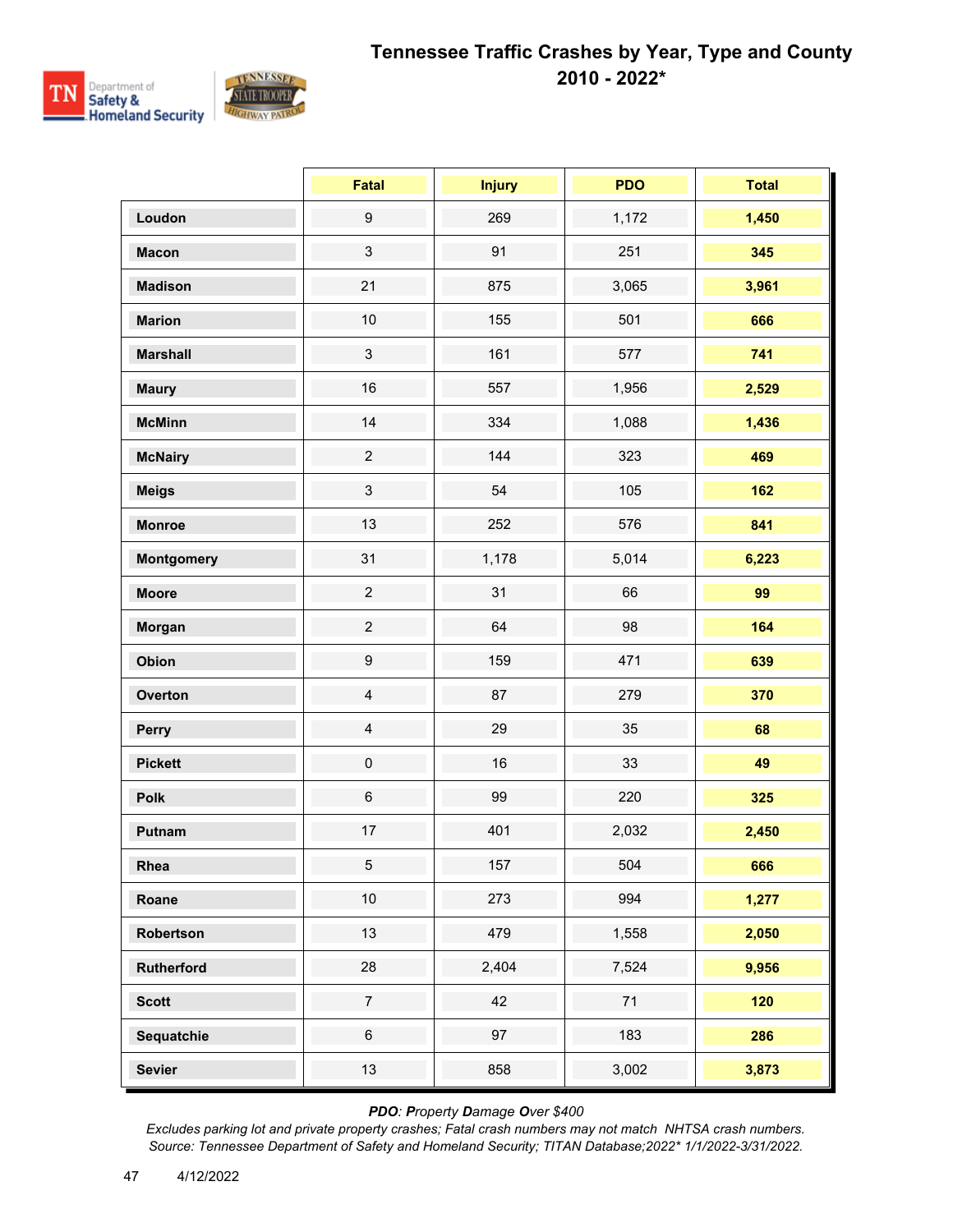

|                   | <b>Fatal</b>   | <b>Injury</b> | <b>PDO</b> | <b>Total</b> |
|-------------------|----------------|---------------|------------|--------------|
| <b>Shelby</b>     | 240            | 9,058         | 28,951     | 38,249       |
| <b>Smith</b>      | $\bf 8$        | 111           | 477        | 596          |
| <b>Stewart</b>    | $\mathbf{1}$   | 59            | 131        | 191          |
| <b>Sullivan</b>   | 26             | 870           | 2,988      | 3,884        |
| <b>Sumner</b>     | 20             | 830           | 2,456      | 3,306        |
| <b>Tipton</b>     | 8              | 280           | 660        | 948          |
| <b>Trousdale</b>  | $\mathbf{3}$   | 47            | 225        | 275          |
| <b>Unicoi</b>     | $\overline{5}$ | 61            | 237        | 303          |
| <b>Union</b>      | $\overline{2}$ | 63            | 109        | 174          |
| <b>VanBuren</b>   | $\mathsf 3$    | 31            | 98         | 132          |
| Warren            | $\overline{4}$ | 152           | 617        | 773          |
| Washington        | 17             | 725           | 3,196      | 3,938        |
| Wayne             | $\overline{5}$ | 57            | 170        | 232          |
| Weakley           | $\overline{5}$ | 124           | 317        | 446          |
| White             | $\overline{2}$ | 110           | 387        | 499          |
| Williamson        | 13             | 798           | 3,659      | 4,470        |
| Wilson            | 24             | 968           | 2,895      | 3,887        |
| <b>Total 2021</b> | 1,264          | 47,046        | 144,649    | 192,959      |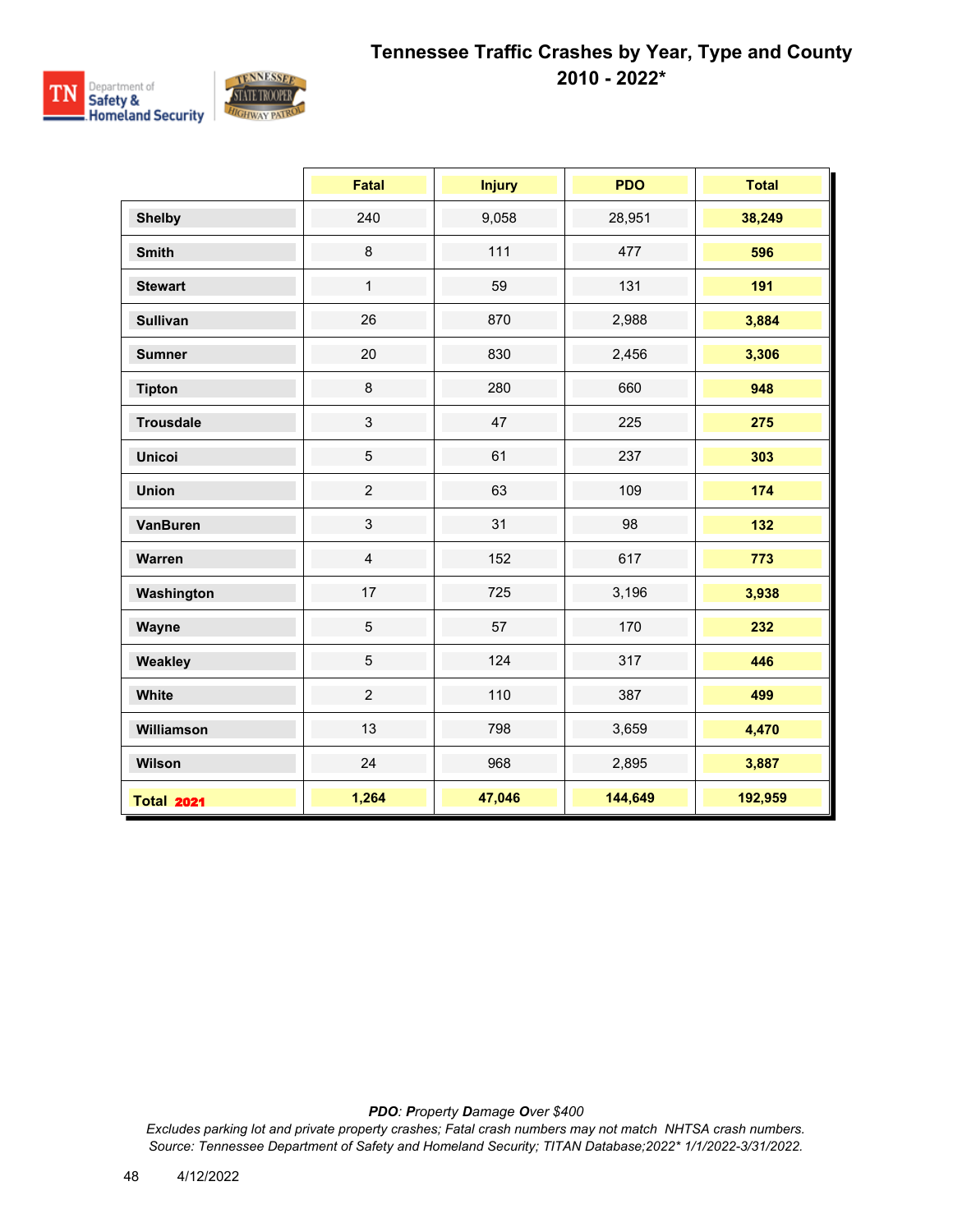

| 2022              | <b>Fatal</b>   | <b>Injury</b>    | <b>PDO</b> | <b>Total</b> |
|-------------------|----------------|------------------|------------|--------------|
| <b>Anderson</b>   | $\mathbf{1}$   | 91               | 314        | 406          |
| <b>Bedford</b>    | $\mathbf{1}$   | 51               | 208        | 260          |
| <b>Benton</b>     | $\mathbf 1$    | 21               | 58         | 80           |
| <b>Bledsoe</b>    | $\pmb{0}$      | $\boldsymbol{9}$ | $10$       | 19           |
| <b>Blount</b>     | $\overline{7}$ | 127              | 581        | 715          |
| <b>Bradley</b>    | $\mathbf 0$    | 124              | 530        | 654          |
| Campbell          | $\mathbf{3}$   | 43               | 183        | 229          |
| Cannon            | $\mathbf{1}$   | 18               | 55         | 74           |
| Carroll           | $\pmb{0}$      | 21               | $70\,$     | 91           |
| Carter            | $\mathbf{1}$   | 66               | 217        | 284          |
| Cheatham          | $\overline{2}$ | 51               | 181        | 234          |
| <b>Chester</b>    | $\mathbf 1$    | 17               | 66         | 84           |
| Claiborne         | $\mathbf{1}$   | 35               | 63         | 99           |
| Clay              | $\mathbf{1}$   | $\mathfrak{S}$   | 16         | 20           |
| Cocke             | $\mathbf 0$    | $44\,$           | 169        | 213          |
| Coffee            | $\mathfrak{S}$ | 69               | 257        | 329          |
| <b>Crockett</b>   | $\pmb{0}$      | $\bf 8$          | 35         | 43           |
| <b>Cumberland</b> | $\mathfrak{S}$ | 65               | 234        | 302          |
| <b>Davidson</b>   | 24             | 2,069            | 3,773      | 5,866        |
| Decatur           | $\mathbf{1}$   | 14               | 51         | 66           |
| <b>DeKalb</b>     | $\mathbf 1$    | $20\,$           | 44         | 65           |
| <b>Dickson</b>    | $\overline{a}$ | $77\,$           | 248        | 327          |
| <b>Dyer</b>       | $\mathbf{1}$   | 61               | 138        | 200          |
| <b>Fayette</b>    | $\overline{a}$ | 41               | 88         | 131          |
| <b>Fentress</b>   | $\mathbf{1}$   | $16\,$           | 40         | 57           |
| Franklin          | $\mathbf{1}$   | 39               | 106        | 146          |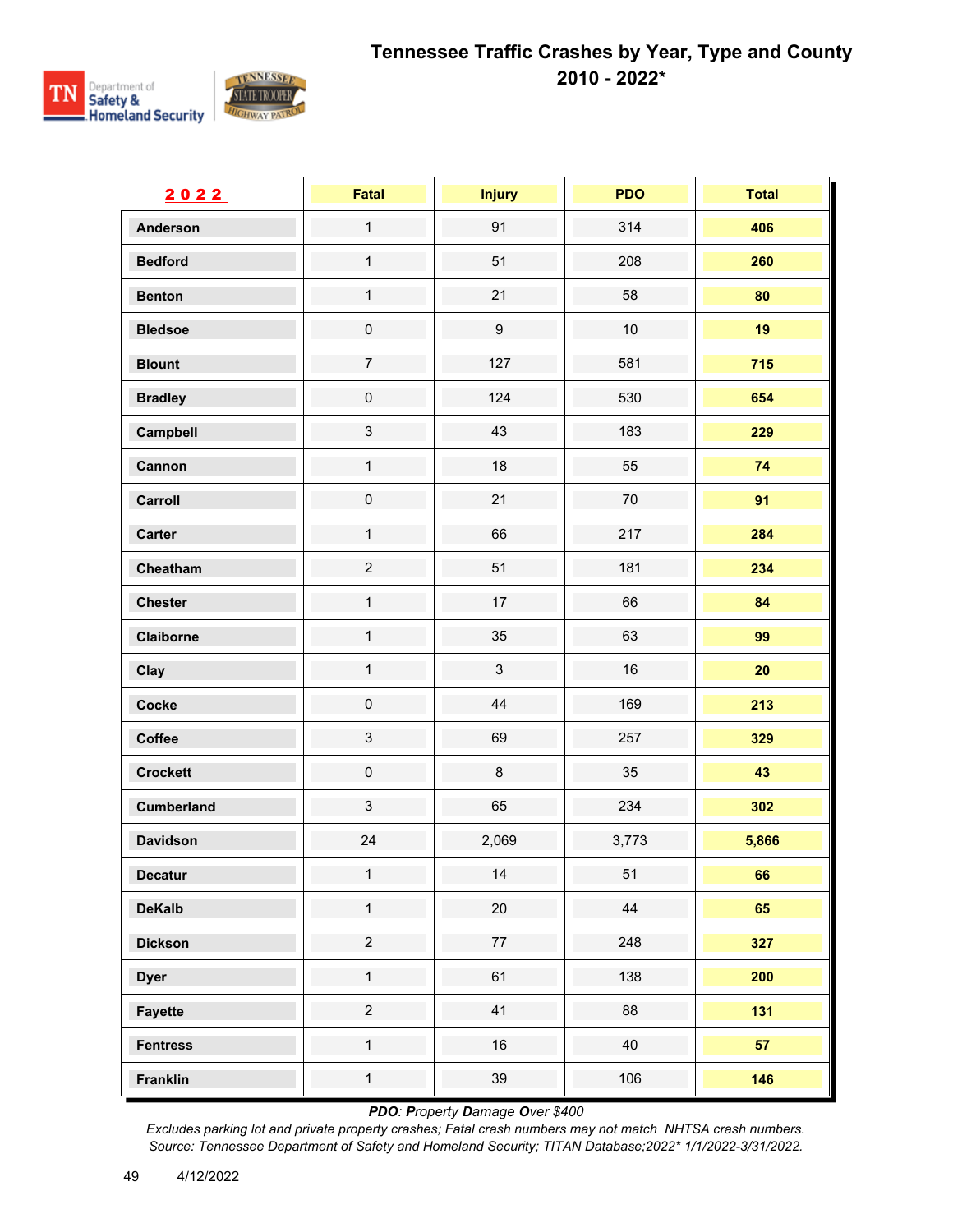

|                  | <b>Fatal</b>        | <b>Injury</b>  | <b>PDO</b>     | <b>Total</b>    |
|------------------|---------------------|----------------|----------------|-----------------|
| Gibson           | $\mathbf{1}$        | 43             | 153            | 197             |
| <b>Giles</b>     | $\overline{2}$      | 31             | 159            | 192             |
| Grainger         | $\mathbf 0$         | 12             | 59             | 71              |
| Greene           | $\sqrt{5}$          | $90\,$         | 233            | 328             |
| Grundy           | $\mathsf{O}\xspace$ | 12             | 40             | 52              |
| Hamblen          | $\mathbf{1}$        | 63             | 299            | 363             |
| Hamilton         | 15                  | 616            | 2,340          | 2,971           |
| <b>Hancock</b>   | $\pmb{0}$           | $10$           | 19             | 29              |
| Hardeman         | $\mathsf{O}\xspace$ | 22             | 54             | 76              |
| <b>Hardin</b>    | $\mathbf{1}$        | 27             | 115            | 143             |
| <b>Hawkins</b>   | $\overline{4}$      | 47             | 151            | 202             |
| Haywood          | 5                   | 22             | 110            | 137             |
| Henderson        | $\mathbf{1}$        | 38             | 148            | 187             |
| Henry            | $\mathbf{1}$        | 25             | 91             | 117             |
| <b>Hickman</b>   | $\overline{c}$      | 22             | 99             | 123             |
| <b>Houston</b>   | $\pmb{0}$           | $\mathbf{3}$   | 13             | 16              |
| <b>Humphreys</b> | $\mathbf 1$         | 28             | 59             | 88              |
| <b>Jackson</b>   | $\mathbf 0$         | $\overline{5}$ | 19             | 24              |
| Jefferson        | $\pmb{0}$           | 48             | 213            | 261             |
| Johnson          | $\overline{2}$      | 13             | 32             | 47              |
| Knox             | 14                  | 663            | 2,567          | 3,244           |
| Lake             | $\pmb{0}$           | $10\,$         | $\overline{7}$ | 17 <sub>2</sub> |
| Lauderdale       | $\overline{a}$      | 14             | $70\,$         | 86              |
| Lawrence         | $\overline{a}$      | 42             | 152            | 196             |
| Lewis            | $\pmb{0}$           | 13             | 26             | 39              |
| Lincoln          | $\overline{c}$      | 33             | 143            | 178             |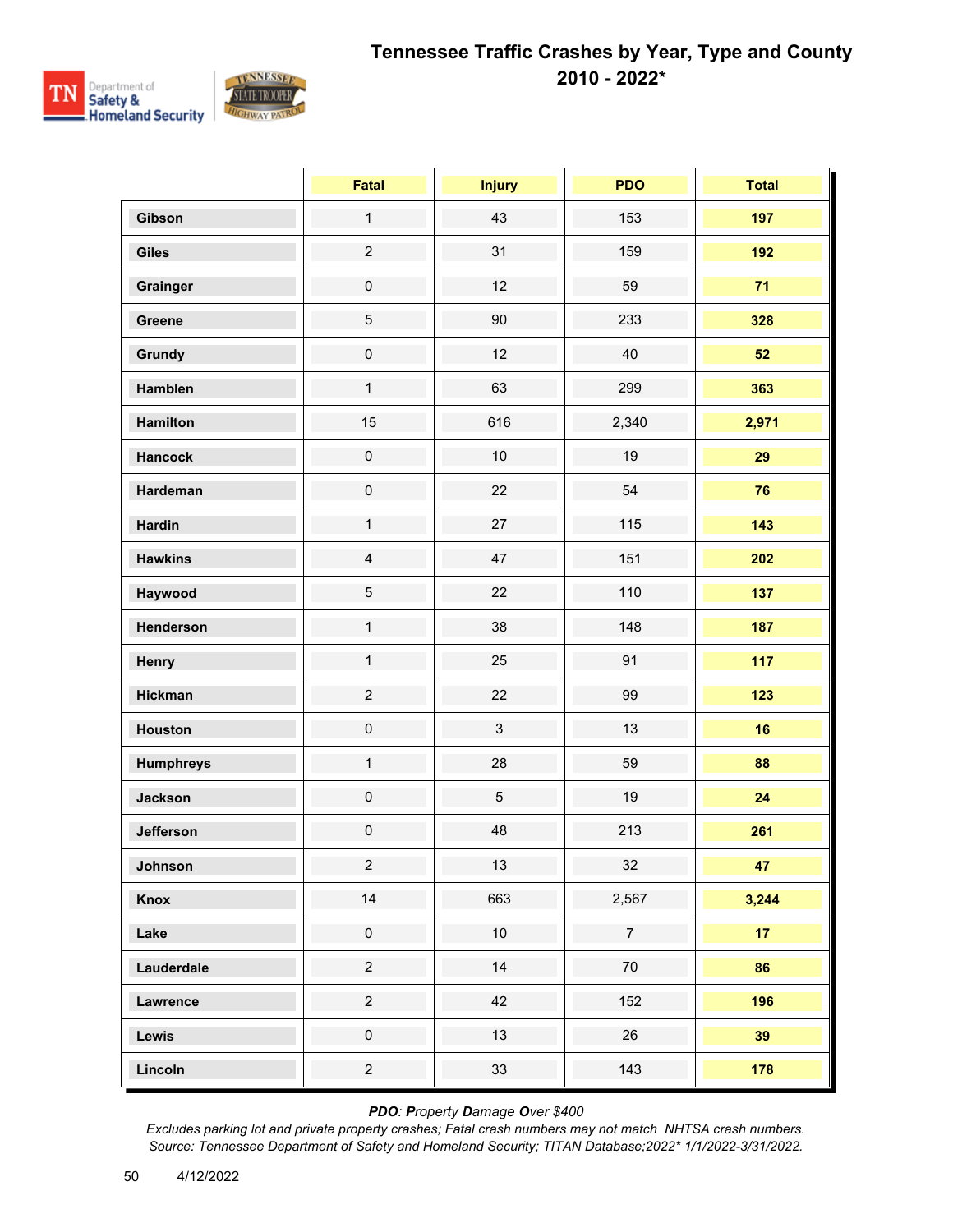

|                   | <b>Fatal</b>   | <b>Injury</b>  | <b>PDO</b>       | <b>Total</b>    |
|-------------------|----------------|----------------|------------------|-----------------|
| Loudon            | $\overline{c}$ | 38             | 231              | 271             |
| <b>Macon</b>      | $\pmb{0}$      | 14             | 59               | 73              |
| <b>Madison</b>    | $\,6\,$        | 188            | 729              | 923             |
| <b>Marion</b>     | $\mathbf{1}$   | 29             | 96               | 126             |
| <b>Marshall</b>   | $\overline{c}$ | 34             | 122              | 158             |
| <b>Maury</b>      | $\mathbf{1}$   | 136            | 516              | 653             |
| <b>McMinn</b>     | $\overline{2}$ | 72             | 219              | 293             |
| <b>McNairy</b>    | $\overline{c}$ | 23             | 101              | 126             |
| <b>Meigs</b>      | $\mathbf{1}$   | $10$           | 23               | 34              |
| <b>Monroe</b>     | $\overline{4}$ | 47             | 144              | 195             |
| <b>Montgomery</b> | $\,6$          | 247            | 1,180            | 1,433           |
| <b>Moore</b>      | $\mathbf 0$    | $\mathbf{3}$   | 17               | 20              |
| Morgan            | $\mathsf 0$    | $\overline{4}$ | 18               | 22              |
| Obion             | $\mathfrak{S}$ | 33             | 104              | 140             |
| Overton           | $\mathbf{1}$   | 22             | 72               | 95              |
| Perry             | $\pmb{0}$      | $\,6\,$        | $\,6\,$          | 12              |
| <b>Pickett</b>    | $\pmb{0}$      | $\overline{2}$ | $\overline{7}$   | 9               |
| <b>Polk</b>       | $\pmb{0}$      | 18             | 41               | 59              |
| Putnam            | $\mathbf{3}$   | 76             | 435              | 514             |
| Rhea              | $\mathbf{1}$   | 27             | 108              | 136             |
| Roane             | $\mathbf{3}$   | 54             | 221              | 278             |
| Robertson         | $\overline{c}$ | 105            | 495              | 602             |
| Rutherford        | $\overline{5}$ | 507            | 1,749            | 2,261           |
| <b>Scott</b>      | $\pmb{0}$      | $\bf 8$        | $\boldsymbol{9}$ | 17 <sub>2</sub> |
| Sequatchie        | $\mathbf{1}$   | 18             | 40               | 59              |
| <b>Sevier</b>     | $\mathbf{1}$   | 148            | 561              | 710             |